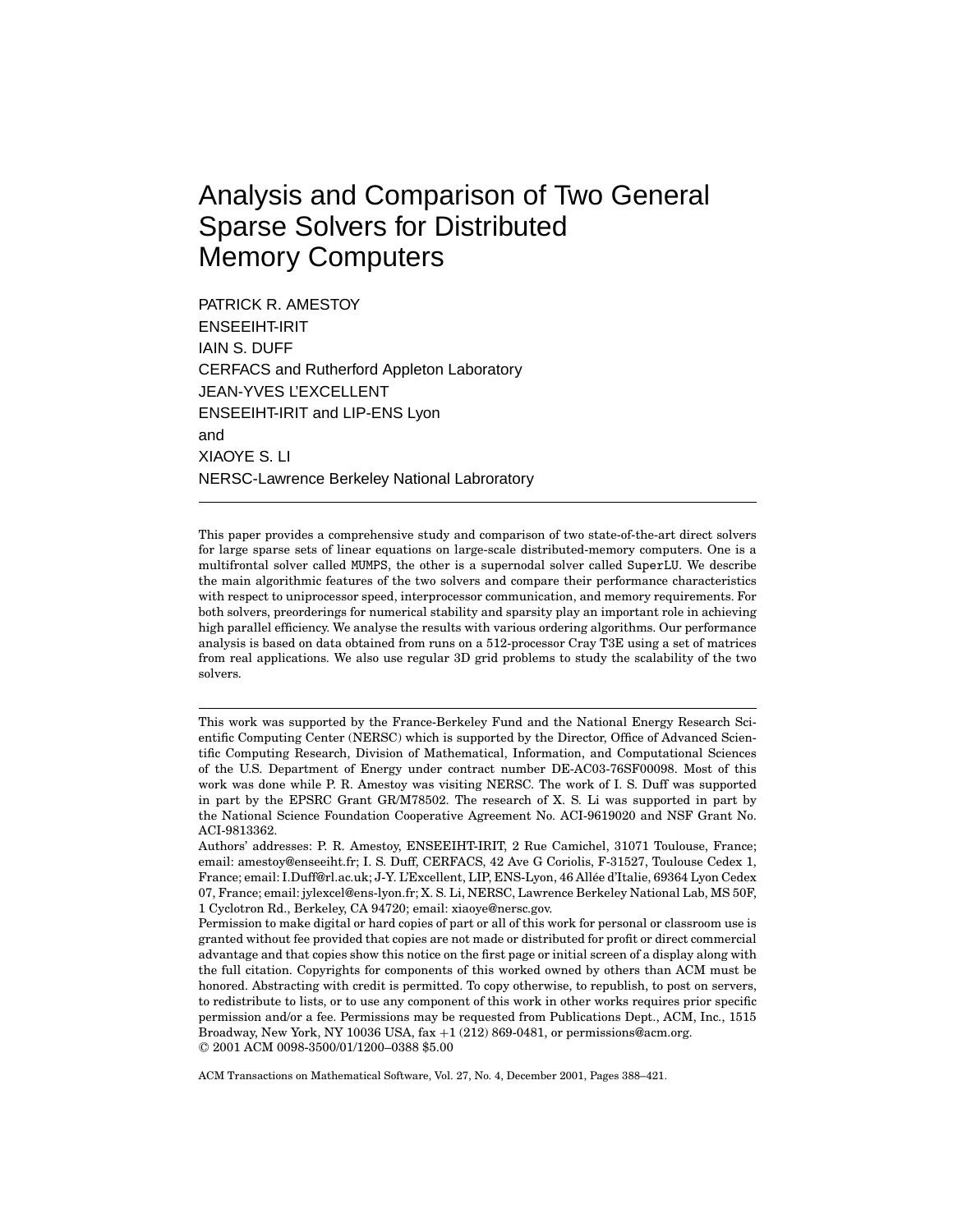Categories and Subject Descriptors: G.1.3 [**Numerical Analysis**]: Numerical Linear Algebra— *Sparse, structured, and very large systems* (*direct and iterative methods*); G.4 [**Mathematics of Computing**]: Mathematical Software—*Parallel and vector implementations*

General Terms: Algorithms, Performance

Additional Key Words and Phrases: Sparse direct solvers, parallelism, distributed-memory computers, multifrontal and supernodal factorizations

#### 1. INTRODUCTION

The direct solution of sparse linear systems using Gaussian elimination has a clear advantage over iterative methods in terms of numerical robustness and it remains the method-of-choice for many ill-conditioned systems. However, it is very challenging to implement such methods efficiently even on a single processor yet alone on multiprocessor machines. One of the main reasons is because of fill-in in the matrix factorization. Moreover, numerical pivoting involves dynamically tracking the fill-ins that are generated in a somewhat unpredictable way. Handling highly irregular data access and computation is further compounded by sophisticated computer architectures with several layers of memory hierarchy. Therefore, unlike many iterative algorithms that users can implement reasonably well and quickly by themselves, direct solvers require much more expertise and a longer time to develop. Indeed, users usually do not have the resources to develop such codes by themselves, but rather resort to off-the-shelf software. Despite the existence of a number of direct solvers (see Section 7), nonexpert users still find it difficult to choose the right code and find it even harder to anticipate the performance they will obtain, in terms of execution time, memory demand, and communication network demand. Therefore, a careful comparison of various direct solution codes gives useful and needed guidance to the user community. It is also valuable to the experts in the field because they get more insight into the various algorithms.

In this work, we restrict our attention to comparing codes for distributed memory computers where communication is by message passing, normally using MPI. In particular, we study in detail, two state-of-the-art solvers, MUMPS [Amestoy et al. 2000; Amestoy et al. 2001] and SuperLU [Li and Demmel 1999]. The reasons for choosing these are two-fold. First, the two codes use different algorithms that are representative of a far wider range of codes. MUMPS uses a multifrontal approach with dynamic pivoting for stability while SuperLU is based on a right-looking supernodal technique with static pivoting. Second, the two are among the best codes publicly available, and are widely used. Therefore, our conclusions in this paper, to a large extent, apply to a wider range of codes. We had originally planned a comparison with more of the sparse codes from Table XVII. However, our experience shows that such a comparison can be fraught with difficulties even when the authors of the codes are involved in the study. So we have shelved this more ambitious project for the moment.

There are many technical difficulties in achieving a truly fair comparison. The main reason is that there are usually many parameters in the codes that can be set by the user. Altering their values can result in a dramatic change in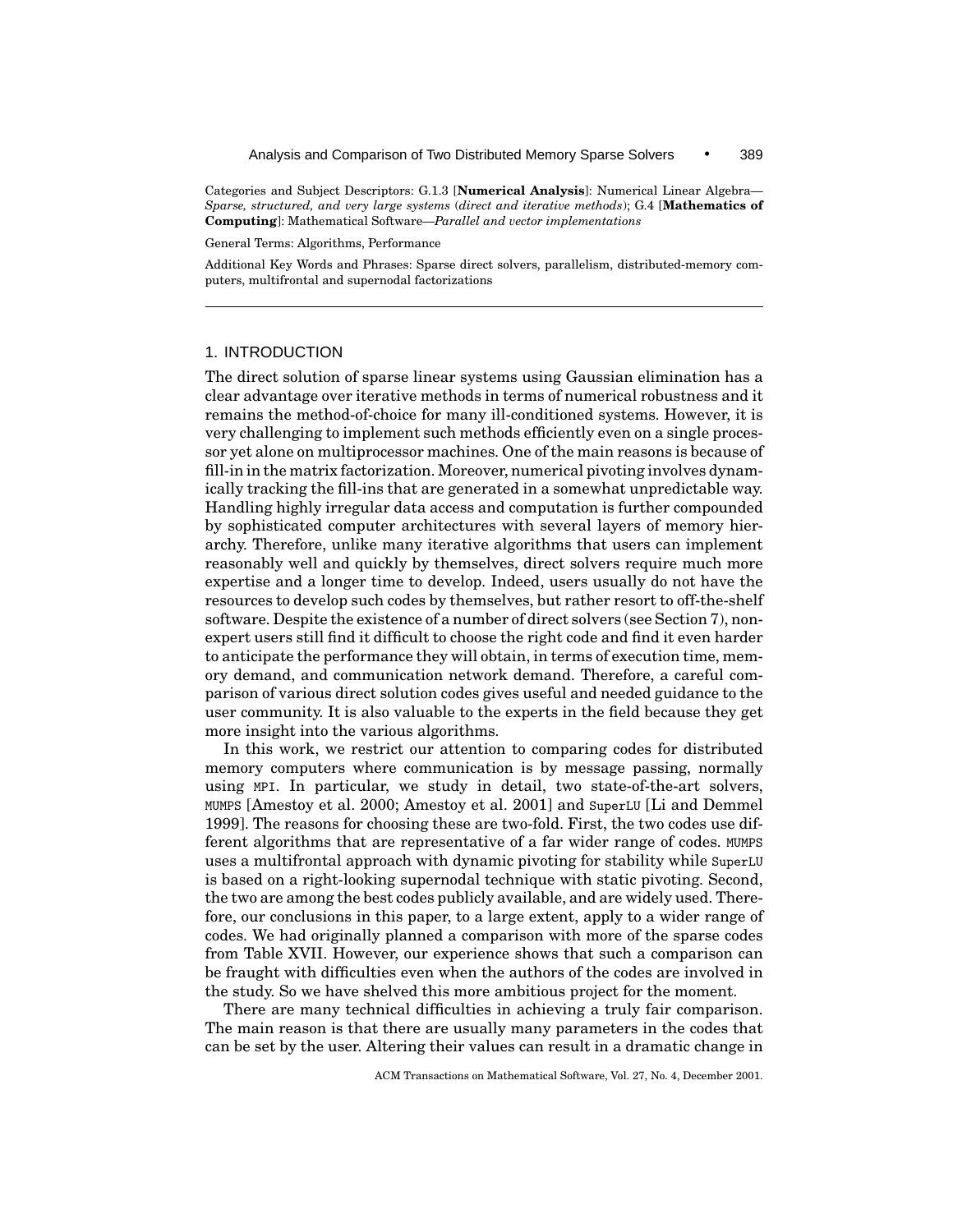performance. For example, some codes can use any sparsity ordering provided by the user, which is the case for both MUMPS and SuperLU; other codes can only use their own ordering algorithms which are sometimes buried deeply within the code. This will cause different amounts of fill-in; which difference is not intrinsic to the factorization algorithms. When we compared MUMPS and SuperLU, we spent a long time trying to understand the parameter space of the two codes, and made sure that the parameters were set properly so that the two codes performed the same preprocessing steps and sparsity ordering. We feel that the lessons we have learned in this present exercise are both invaluable to us in our future wider study and have given us some insight into the behaviour of sparse direct codes which is useful to share with a wider audience at this stage. In addition to valuable information on the comparative merits of multifrontal versus supernodal approaches, we examine the parameter space for such a comparison exercise and identify several key parameters that influence the two approaches to a differing degree.

The rest of the paper is organized as follows. Section 2 gives the characteristics of the test matrices and the parallel machines. In Section 3 we discuss the detailed algorithms used in the two codes. Two very important factors affecting the performance of both codes are the use of preprocessing to preorder the matrix so that the diagonal entries are large relative to the off-diagonals, and the strategy used to compute an ordering for the rows and columns of the matrix to preserve sparsity. We discuss these aspects in detail in Section 4. We compare the performance of the two codes in Section 5. Our performance metrics include execution time, memory usage, communication characteristics, scalability, numerical accuracy, as well as the preprocessing costs. In Section 6, problems with regular grids are used to further illustrate and analyse the relative performance of the two approaches. In Section 7, we summarize our general conclusions on the strength and weakness of each solver and list other potential solvers to evaluate in future work.

## 2. TEST ENVIRONMENT

Throughout this paper, we will use a set of test problems to evaluate the performance of our algorithms. Our test matrices come from the forthcoming Rutherford-Boeing Sparse Matrix Collection  $[Duff]$  et al. 1997<sup>1</sup>, the industrial partners of the PARASOL Project<sup>2</sup>, Tim Davis' collection<sup>3</sup>, SPARSEKIT2<sup>4</sup> and the EECS Department of UC Berkeley<sup>5</sup>. The PARASOL test matrices are available from Parallab, Bergen, Norway<sup>6</sup>. Two smaller matrices (GARON2 and LNSP3937) are included in our set of matrices but will be used only in Section 4.1 to illustrate differences in the numerical behaviour of the two solvers.

 $^{\rm 1}{\rm Web}$  page <code>http://www.cse.clrc.ac.uk/Activity/SparseMatrices/</code>  $^2\rm EU$  ESPRIT IV LTR Project 20160

 $^3\rm{Web}$  page <code>http://www.cise.ufl.edu/research/sparse/matrices</code>

<sup>4</sup>Web page http://math.nist.gov/MatrixMarket/data/SPARSKIT/

<sup>5</sup>Matrix ECL32 is included in the Rutherford-Boeing Collection

<sup>6</sup>Web page http://www.parallab.uib.no/parasol/

ACM Transactions on Mathematical Software, Vol. 27, No. 4, December 2001.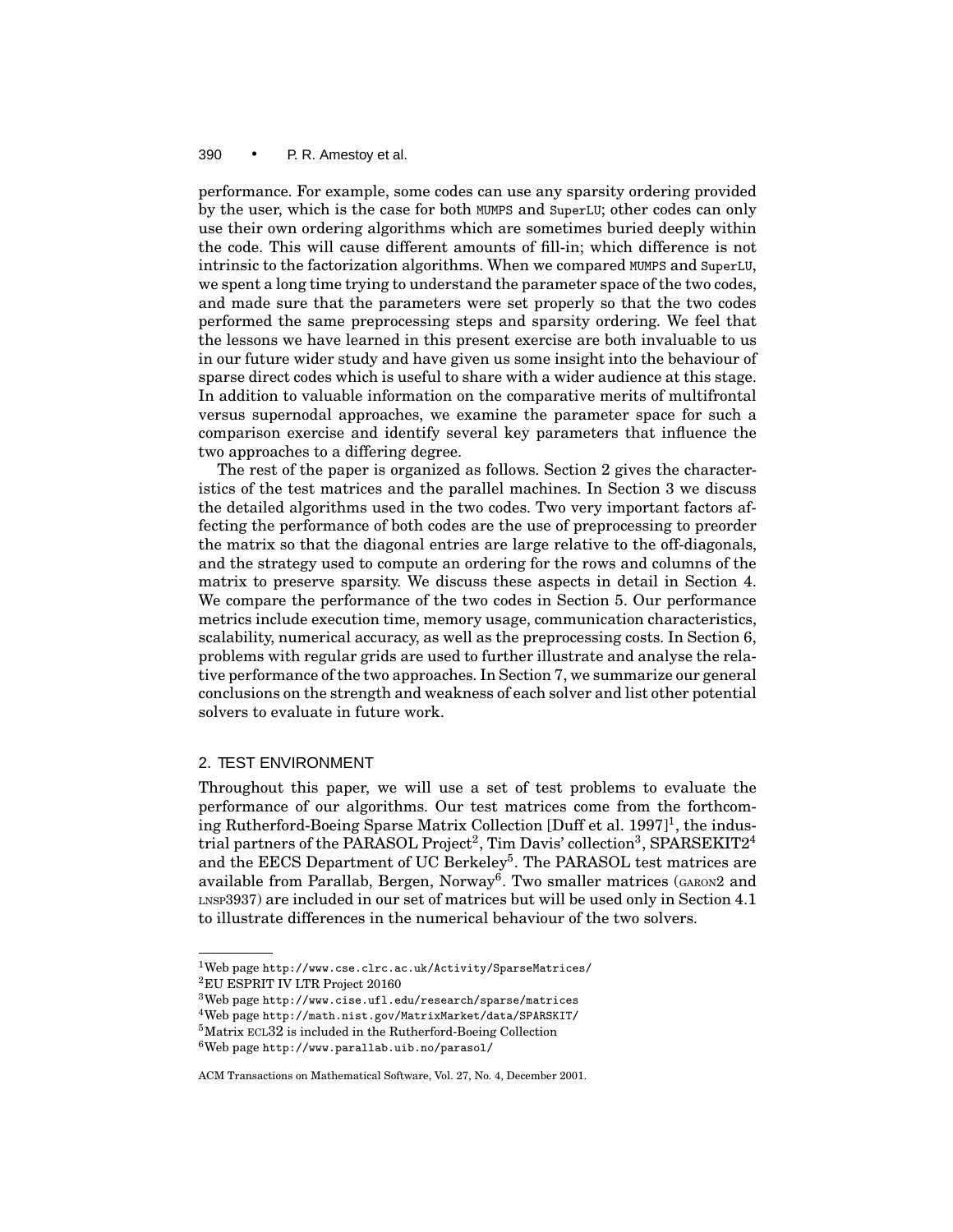| Real Unsymmetric Assembled (RUA) |        |                |                |                                       |
|----------------------------------|--------|----------------|----------------|---------------------------------------|
| Matrix name                      | Order  | No. of entries | $StrSym^{(*)}$ | Origin                                |
| <b>BBMAT</b>                     | 38744  | 1771722        | 0.54           | Rutherford-Boeing (CFD)               |
| ECL32                            | 51993  | 380415         | 0.93           | <b>EECS</b> Department of UC Berkeley |
| FIDAPM <sub>11</sub>             | 22294  | 623554         | 1.00           | SPARSKIT2 (CFD)                       |
| GARON <sup>2</sup>               | 13535  | 390607         | 1.00           | Davis collection (CFD)                |
| INVEXTR <sub>1</sub>             | 30412  | 1793881        | 0.97           | PARASOL (Polyflow S.A.)               |
| lhr71c                           | 70304  | 1528092        | 0.00           | Davis collection (Chem Eng)           |
| LNSP3937                         | 3937   | 25407          | 0.87           | Rutherford-Boeing (CFD)               |
| <b>MIXTANK</b>                   | 29957  | 1995041        | 1.00           | PARASOL (Polyflow S.A.)               |
| RMA <sub>10</sub>                | 46835  | 2374001        | 1.00           | Davis collection (CFD)                |
| <b>TWOTONE</b>                   | 120750 | 1224224        | 0.28           | Rutherford-Boeing (circuit sim)       |
| WANG4                            | 26068  | 177196         | 1.00           | Rutherford-Boeing (semiconductor)     |

Table I. Test Matrices

(∗) StrSym is the number of nonzeros matched by nonzeros in symmetric locations divided by the total number of entries (so that a structurally symmetric matrix has value 1.0).

Table II. Characteristics of the CRAY T3E-900 and the IBM SP2. The Factorization of Matrix WANG4 using MUMPS was used to Estimate the Effective Uniprocessor Performance of the Computers

| Computer                        | CRAY T3E-900   | IBM SP <sub>2</sub> |
|---------------------------------|----------------|---------------------|
| Frequency of the processor      | 450 MHertz     | 66 MHertz           |
| Peak uniproc. performance       | 900 Mflops     | 264 Mflops          |
| Effective uniproc. performance  | 340 Mflops     | 150 Mflops          |
| Peak communication bandwidth    | 300 Mbytes/sec | 36 Mbytes/sec       |
| Latency                         | $4 \mu$ sec    | $40 \mu$ sec        |
| Bandwidth/Effective performance | 0.88           | 0.24                |

Note that, for most of our experiments, we do not consider symmetric matrices in our test set because SuperLU cannot exploit the symmetry and is unable to produce an **LDL***<sup>T</sup>* factorization. However, since our test examples in Section 6 are symmetric, we do show a few results with both the symmetric and unsymmetric factorization versions of MUMPS. Matrices MIXTANK and INVEXTR1 have been modified because of underflow values in the matrix files. To keep the same sparsity pattern, we have replaced all entries with exponents smaller than −300 by numbers with the same mantissa but with exponents of −300. For each linear system, the right-hand side vector is generated so that the true solution is a vector of all ones.

All results presented in this paper have been obtained on the Cray T3E-900 (512 DEC EV-5 processors, 256 Mbytes of memory per processor, 900 peak Megaflop rate per processor) from NERSC at Lawrence Berkeley National Laboratory. We will also refer to experiments on a 35 processor IBM SP2 (66.5 MHertz processor with 128 Mbytes of physical memory and 512 Mbytes of virtual memory and 266 peak Megaflop rate per processor) at GMD in Bonn, Germany, used during the PARASOL Project. The performance characteristics of the two machines are listed in Table II.

Although in this paper we only provide a complete set of results on the T3E, it is important to look at machines with different characteristics because we have built parameters/options into the codes to balance the computation and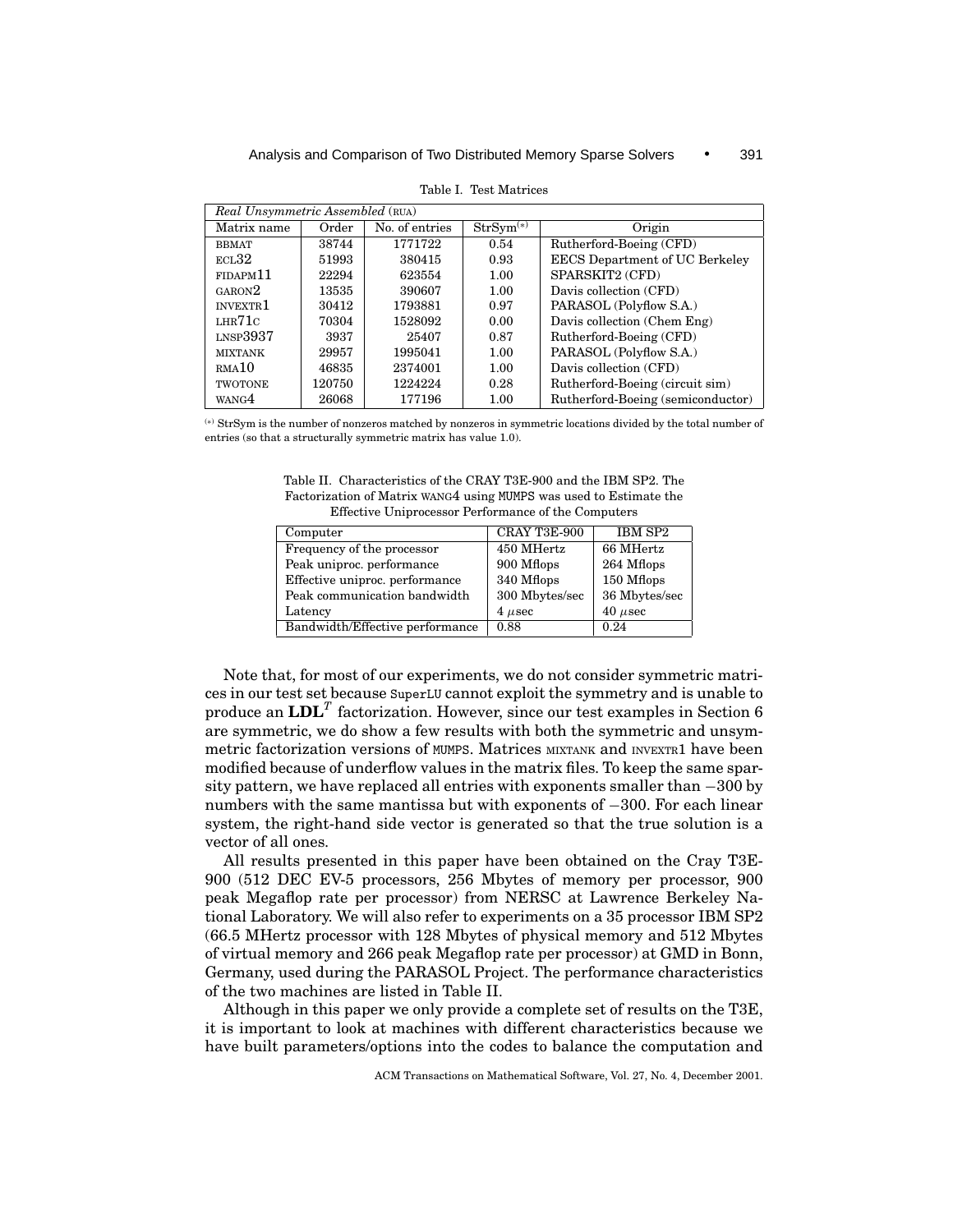communication for different architectures. We used the SP2 to help understand tuning parameters (see Sections 3.1 and 3.2).

## 3. DESCRIPTION OF THE ALGORITHMS USED

In this section, we briefly describe the main characteristics of the algorithms used in the solvers and highlight the major differences between them. For a complete description of the algorithms, the reader should consult Amestoy et al. [2000]; Amestoy et al. [2001]; Li and Demmel [1998, 1999].

Both algorithms can be described by a directed acyclic graph [Gilbert and Liu 1993] whose nodes represent computations and whose edges represent transfer of data. This graph reduces to a tree in the case of the multifrontal method, MUMPS. In this case, some steps of Gaussian elimination are performed on a dense frontal matrix at each node and the Schur complement (or contribution block) that remains is passed for assembly at the parent node. In the case of the supernodal code, SuperLU, the distributed memory version uses a right-looking formulation which, having computed the factorization of a block of columns, then immediately sends the data to update the block columns in the trailing submatrix.

We would like to emphasize that our parallel codes are not both derived from their sequential and/or shared memory counterparts. On unsymmetric matrices, MUMPS is very similar to MA41 [Amestoy and Duff 1993] so that both the numerical behaviour and the uniprocessor performance of the two codes are very comparable. Parallel SuperLU is completely different from sequential SuperLU—the parallel code is right-looking and uses static pivoting, whereas the sequential one is left-looking and uses partial pivoting. These changes were made to enhance parallelism and scalability.

Both codes can accept any pivotal ordering and both have a built-in capability to generate an ordering based on an analysis of the pattern of  $A + A<sup>T</sup>$ , where the summation is performed symbolically. However, for the present version of MUMPS, the symbolic factorization is markedly less efficient if an input ordering is given, since different logic is used in this case. The default ordering used by MUMPS is approximate minimum degree (AMD) [Amestoy et al. 1996] while the default for SuperLU is multiple minimum degree (MMD) [Liu 1985]. However, in our experiments using a minimum degree ordering, we consider only the AMD ordering since both codes can generate this using the subroutine MC47 from HSL [HSL 2000]. It is usually far quicker than MMD and produces a symbolic factorization close to that produced by MMD. We also use the nested dissection (ND) ordering from MeTiS [Karypis and Kumar 1998]. In addition, it is sometimes very beneficial to precede the ordering by performing an unsymmetric permutation to place large entries on the diagonal, and then scaling the matrix so that the diagonals are all of modulus one and the off-diagonals have modulus less than or equal to one. We use the MC64 code of HSL to perform this preordering and scaling [Duff and Koster 2001] and indicate clearly when this is done. The effect of using this preordering of the matrix is discussed in detail in Section 4.1. Finally, when MC64 is not used, our matrices are always row and column scaled (each row/column is divided by the maximum value in the row/column).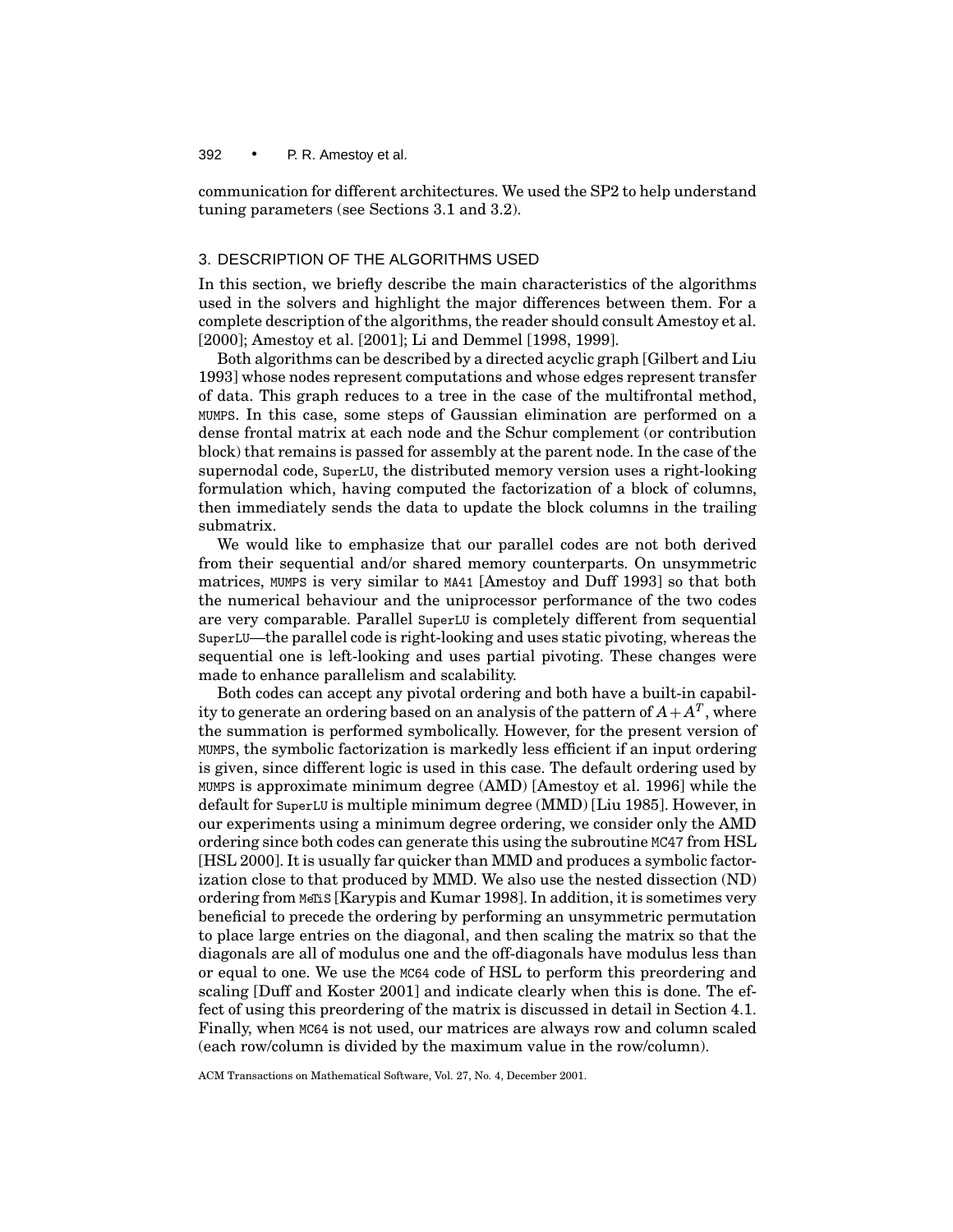In both approaches, a pivot order is defined by the analysis and symbolic factorization stages. In MUMPS, the modulus of the prospective pivot is compared with the largest modulus of an entry in the row and is only accepted if this is greater than a threshold value, typically between 0.001 and 0.1 (our default value is 0.01). Note that, although MUMPS can choose pivots from off the diagonal, the largest entry in the column might be unavailable for pivoting at this stage if all entries in its row are not fully summed. This threshold pivoting strategy is common in sparse Gaussian elimination and helps to avoid excessive growth in the size of entries during the matrix factorization and so directly reduces a bound on the backward error. If a prospective pivot fails the test, all that happens is that it is kept in the Schur complement and is passed to the parent node. Eventually all rows with entries in the column will be available for pivoting, at the root if not before, so that a pivot can be chosen from the column. Thus the numerical factorization can respect the threshold criterion but at the cost of increasing the size of the frontal matrices and causing more work and fill-in than were forecast. For the SuperLU approach, a static pivoting strategy is used and we keep to the pivotal sequence chosen in the analysis. The magnitude of the potential pivot is tested against a threshold of  $\epsilon^{1/2}||A||_1$ , where  $\epsilon$  is the machine precision and  $||A||_1$  is the one-norm of A. If it is less than this value, it is immediately set to this value (with the same sign) and the modified entry is used as pivot. This corresponds to a half-precision perturbation to the original matrix entry. The result is that the factorization is not exact and iterative refinement may be needed. Note that, after iterative refinement, we obtained an accurate solution in all the cases that we tested. If problems were still to occur, then extended precision BLAS [Li et al. 2000] could be used.

#### 3.1 MUMPS Main Parallel Features

The parallelism within MUMPS is at two levels. The first uses the structure of the assembly tree, exploiting the fact that computations at nodes that are not ancestors or descendants, are independent. The initial parallelism from this source (*tree parallelism*) is the number of leaf nodes but this reduces to one at the root. The second level is in the subdivision of the elimination operations through blocking of the frontal matrix. This blocking gives rise to *node parallelism* and is either by rows (referred to as *1D-node parallelism*) or by rows and columns (at the root and referred to as *2D-node parallelism*). Node parallelism depends on the size of the frontal matrix which, because of delayed pivots, is only known at factorization time. Therefore this is determined dynamically. Each tree node is assigned a processor *a priori*, but the subassignment of blocks of the frontal matrix is done dynamically.

Most of the machine dependent parameters in MUMPS that control the efficiency of the code are designed to take into account both the uniprocessor and multiprocessor characteristics of the computers. Because of the dynamic distributed scheduling approach, we do not need as precise a description of the performance characteristics of the computer as for codes such as PaStiX [Henon et al. 1999], that are based on static scheduling. Most of the machine dependent parameters in MUMPS are associated with the block sizes involved in the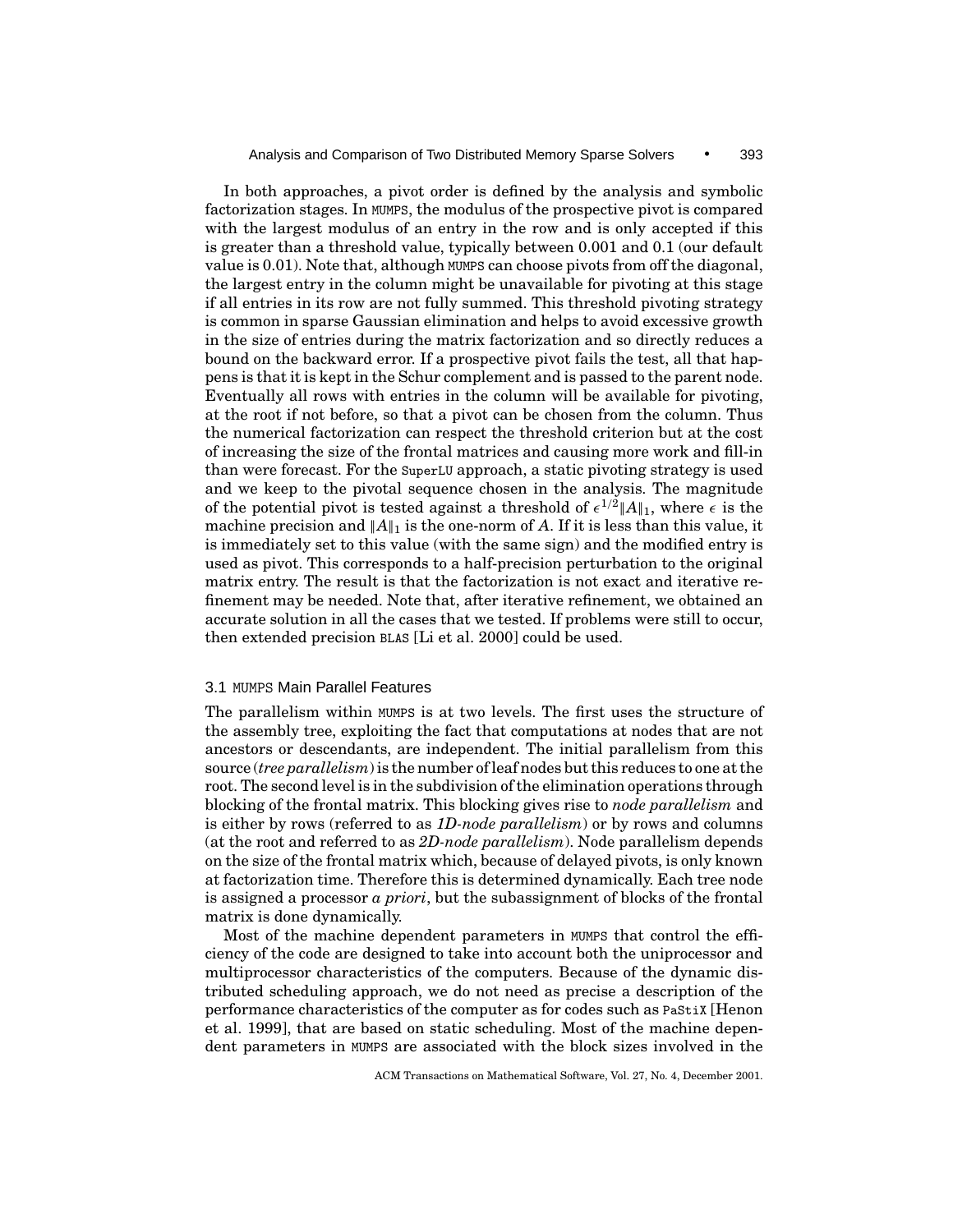parallel blocked factorization of the dense frontal matrices. Our main objective is to maintain a minimum granularity to efficiently exploit the potential of the processor, while providing sufficient tasks to exploit the available parallelism. Our target machines differ in several respects. The most important ones are illustrated in Table II. We found that smaller granularity tasks could be used on the CRAY T3E than on the IBM SP2 because of the relatively faster rate of communication to Megaflop rate on the CRAY T3E than on the IBM SP2. That is to say that the communication is relatively more efficient on the CRAY T3E.

Dynamic scheduling is a major and original feature of the approach used in MUMPS. A critical part of this algorithm is when a process associated with a tree node decides to reassign some of its work, corresponding to a partitioning of the rows, to a set of so-called *worker* processes. We call such a node a onedimensional parallel node. In earlier versions of MUMPS, a fixed block size is used to partition the rows and work is distributed to processes starting with the least loaded process. (The load of a process is determined by the amount of work [number of operations] allocated to it and not yet processed, which can be determined very cheaply.) Since the block size is fixed, it is possible for a process in charge of a one-dimensional parallel node to give additional work to processes that are already more loaded than itself. This can happen near the leaf nodes of the tree where sparsity provides enough parallelism to keep all processes busy. On the other hand, insufficient tasks might be created to provide work to all idle processes. This situation is more likely to occur close to the root of the tree.

In the new algorithm (available since Version 4.1 of MUMPS), the block size for the one-dimensional partitioning can be dynamically adjusted by the process in charge of the node. Early in the processing of the tree (that is, near the leaves) this gives a relatively bigger block size, thereby reducing the number of worker processes; whereas close to the root of the tree the block size will be automatically reduced to compensate for the lack of parallelism in the assembly tree. We bound the block size for partitioning a one-dimensional parallel node, by an interval. The lower bound is needed to maintain a minimum task granularity, and to control the volume of messages. The upper bound of the interval is less critical (it is by default chosen to be about eight times the lower bound) but it is used in estimating the maximum size of the communication buffers and of the factors, and so should not be too large.

This "all dynamic" strategy of both partitioning and distributing work onto the processors could cause some trouble on a large number of processors (more than 128). In that case, it can be quite beneficial to take into account some "global" information to help the local decisions. For example, one could restrict the choice of worker processes to a set of candidate processors determined statically during the analysis phase. This notion, commonly used in the design of static scheduling algorithms such as Henon et al. [1999], could reduce the overhead of the dynamic scheduling algorithm, reduce the increase in the communication volume when increasing the number of processors, and improve the local decision. The tuning of the parameters controlling the block size for 1D partitioning would then be easier and the estimation of the memory required during factorization would be more accurate. This could be expected to improve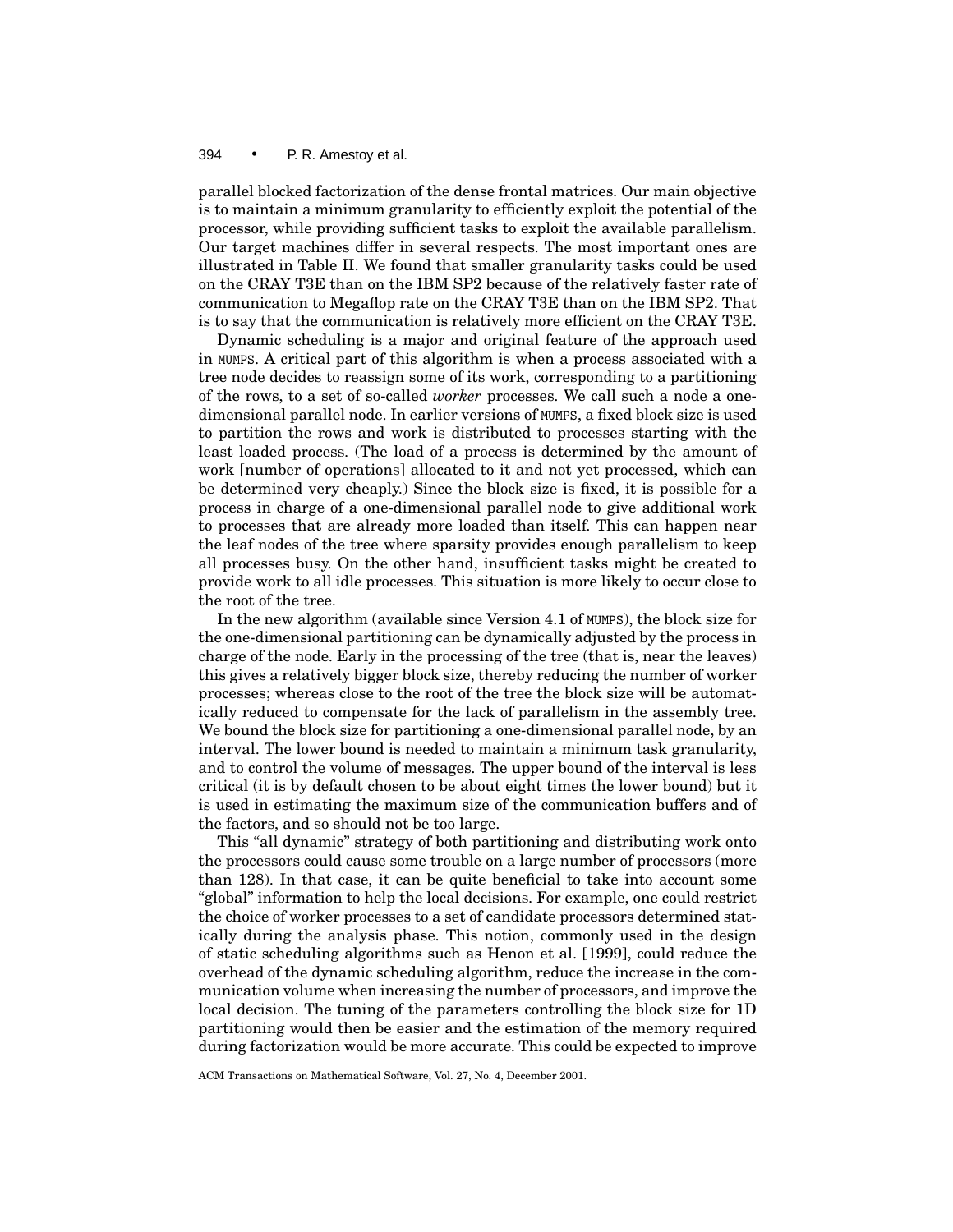

Fig. 1. The 2D block-cyclic layout used in SuperLU.

the performance, particularly on a large number of processors. This feature is not available in the current Version 4.1 of MUMPS but will be implemented in a future release and will address some of the current limitations of the MUMPS approach (see Section 5.2).

The solution phase is also performed in parallel and uses asynchronous communications both for the forward elimination and the back substitution. In the case of the forward elimination, the tree is processed from the leaves to the root, in a way similar to the factorization, while the back substitution requires a different algorithm that processes the tree from the root to the leaves. A pool of ready-to-be-activated tasks is used. We do not change the distribution of the factors as generated in the factorization phase. Hence, 1D-node and 2D-node parallelism are also used in the solution phase.

#### 3.2 SuperLU Main Parallel Features

SuperLU also uses two levels of parallelism although more advantage is taken of the node parallelism through blocking of the supernodes. Because the pivotal order is fully determined at the analysis phase, the assignment of blocks to processors can be done statically, *a priori*, before the factorization commences. A *2D block-cyclic* layout is used and the execution can be pipelined, since the sequence is predetermined. The matrix partitioning is based on the notion of an *unsymmetric supernode* introduced in Demmel et al. [1999]. The supernode is defined over the matrix factor *L*. A supernode is a range (*r* : *s*) of columns of *L* with the triangular block just below the diagonal, being full, and the same nonzero structure elsewhere (this is either full or zero). This supernode partition is used as the block partition in *both* row and column dimensions, that is, the diagonal blocks are square. If there are *N* supernodes in an *n*-by-*n* matrix, there will be  $N^2$  blocks of non-uniform size. Figure 1 illustrates such a block partition. The off-diagonal blocks may be rectangular and need not be full. Furthermore, the columns in a block of *U* do not necessarily have the same row structure. We call a dense subvector in a block of *U*, a *segment*. The *P* processes are also arranged as a 2D mesh of dimension  $P_r \times P_c = P$ . By block-cyclic layout, we mean that block  $(I, J)$  (of  $L$  or  $U$ ) is mapped onto the process at coordinate  $((I - 1) \mod P_r, (J - 1) \mod P_c)$  of the process mesh. During the factorization,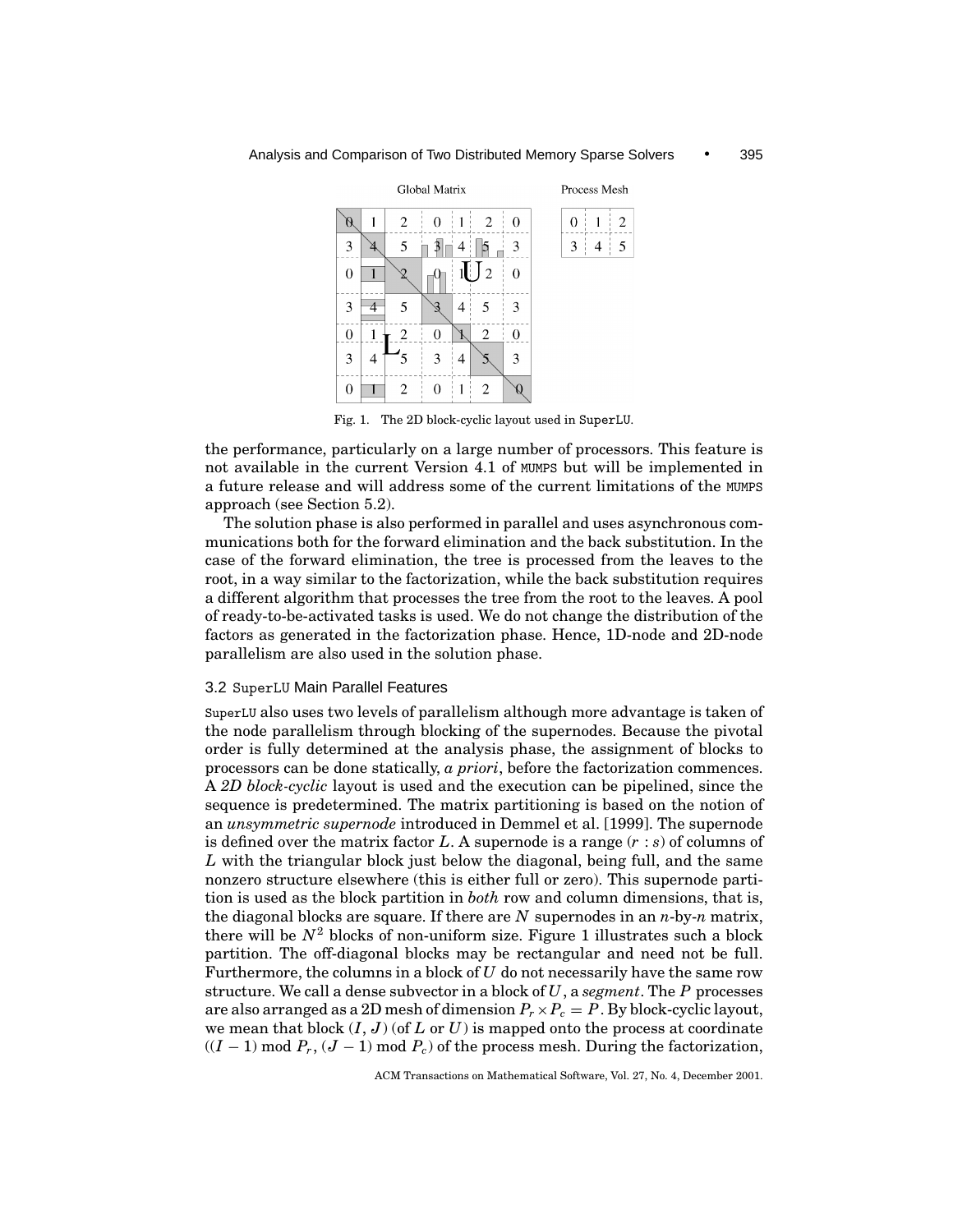

Fig. 2. Illustration of the numerical kernels used in SuperLU.

block  $L(I, J)$  is only needed by the processes on the process row  $((I – 1)$  mod  $P_r$ ). Similarly, block  $U(I, J)$  is only needed by the processes on the process column  $((J - 1)$  mod  $P_c$ ). This partitioning and mapping can be controlled by the user. First, the user can set the *maximum block size* parameter. The symbolic factorization algorithm identifies supernodes, and chops the large supernodes into smaller ones if their sizes exceed this parameter. The supernodes may be smaller than this parameter due to sparsity, and the blocks are then defined by the supernode boundaries. (That is, supernodes can be smaller than the maximum block size but never larger.) Our experience has shown that a good value for this parameter on the IBM SP2 is around 40, while on the Cray T3E, it is around 24. Second, the user can set the shape of the process grid, such as  $2 \times 3$ or  $3 \times 2$ . Better performance is obtained when we keep the process row dimension slightly smaller than the process column dimension. This rule of thumb was used on the Cray T3E to define the grid shapes.

In this 2D mapping, each block column of *L* resides on more than one process, namely, a column of processes. For example in Figure 1, the second block column of *L* resides on the column of processes {1, 4}. Process 1 only owns two nonzero blocks, which are not contiguous in the global matrix.

The main numerical kernel involved during numerical factorization is a block update corresponding to the rank-*k* update to the Schur complement (see Figure 2):

$$
A(I, J) \leftarrow A(I, J) - L(I, K) \times U(K, J),
$$

In the earlier versions of SuperLU, this computation was based on Level 2.5 BLAS. That is, we call the Level 2 BLAS routine GEMV (matrix-vector product) but with multiple vectors (segments), and the matrix  $L(I, K)$  is kept in cache across these multiple calls. This, to some extent, mimics the Level 3 BLAS GEMM (matrix-matrix product) performance. However, the difference between Level 2.5 and Level 3 is still quite large on many machines, for example the IBM SP2. This motivated us to modify the kernel in the following way, in order to use Level 3 BLAS. For best performance, we distinguish two cases corresponding to the two shapes of a  $U(K, J)$  block.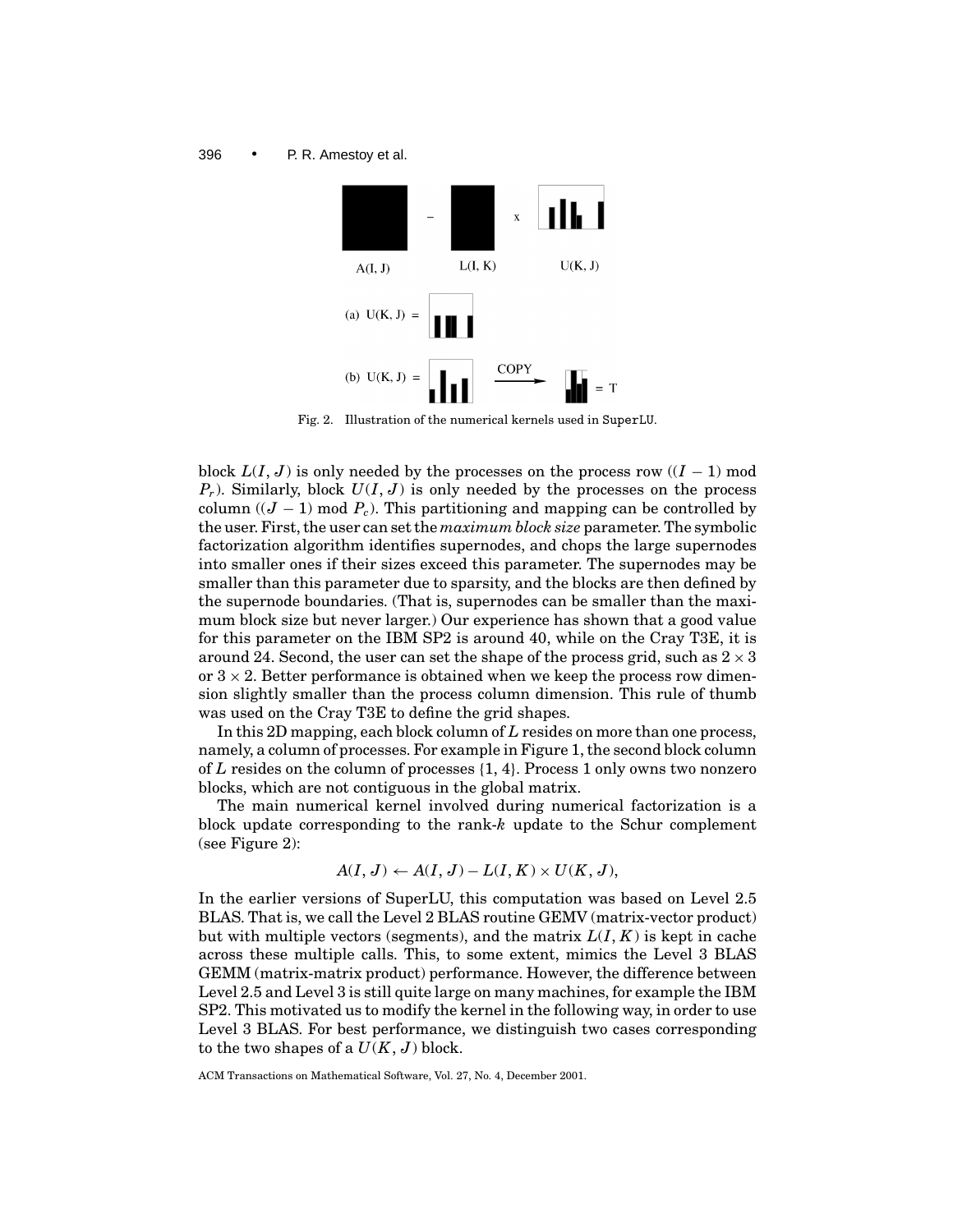- —The segments in  $U(K, J)$  are of same height, as shown in Figure 2 (a). Since the nonzero segments are stored contiguously in memory, we can call GEMM directly, without performing operations on any zeros.
- —The segments in  $U(K, J)$  are of different heights, as shown in Figure 2 (b). In this case, we first copy the segments into a temporary working array *T*, with some leading zeros padded if necessary. We then call GEMM using  $L(I, K)$  and *T* (instead of  $U(K, J)$ ). We perform some extra floating-point operations for those padding zeros. The copying itself does not incur a run time cost, because the data must be loaded in the cache anyway. The working storage *T* is bounded by the maximum block size, which is a tunable parameter. For example, we usually use  $40 \times 40$  on the IBM SP2 and  $24 \times 24$  on the Cray T3E.

Depending on the matrix, this Level 3 BLAS kernel improved the uniprocessor factorization time by about 20% to 40% on the IBM SP2. A performance gain was also observed on the Cray T3E. It is clear that the extra operations are well offset by the benefit of the more efficient Level 3 BLAS routines.

The current factorization algorithm has two limitations to parallelism. Here we explain, by examples, what the problems are, and speculate as to how the algorithm may be improved in the future. In the following matrix notation, the zero blocks are left blank. For each nonzero block we mark in  $\mathbf{box}$  the process which owns the block.

—Parallelism from the sparsity.

Consider a matrix with 4-by-4 blocks mapped onto a 2-by-2 process mesh.



Although matrix column 2 depends on column 1, not all processes in column 2 depend on column 1. Only process 1 depends on the *L* block on process 0. Process 3 could start factorizing column 2 at the same time as process 0 is factorizing column 1, before process 1 starts factorizing column 2. But the current algorithm requires all the column processes to factorize the column synchronously, thereby introducing idle time for process 3. We can relax this constraint by allowing the diagonal process (3 in this case) to factorize the diagonal block and then send the factorized block down to the off-diagonal processes (using mpi isend), even before the off-diagonal processes are ready for this column. This would eliminate some artificial interprocess dependencies and potentially reduce the length of the critical path.

Note that this kind of independence comes from not only the sparsity, but also the 2D process-to-matrix mapping. An even more interesting study would be to formalize these 2D task dependencies into a task graph, and perform some optimal scheduling on it.

—Parallelism from the directed acyclic elimination graphs [Gilbert and Liu 1993] (often referred to as *elimination dags* or *edags*).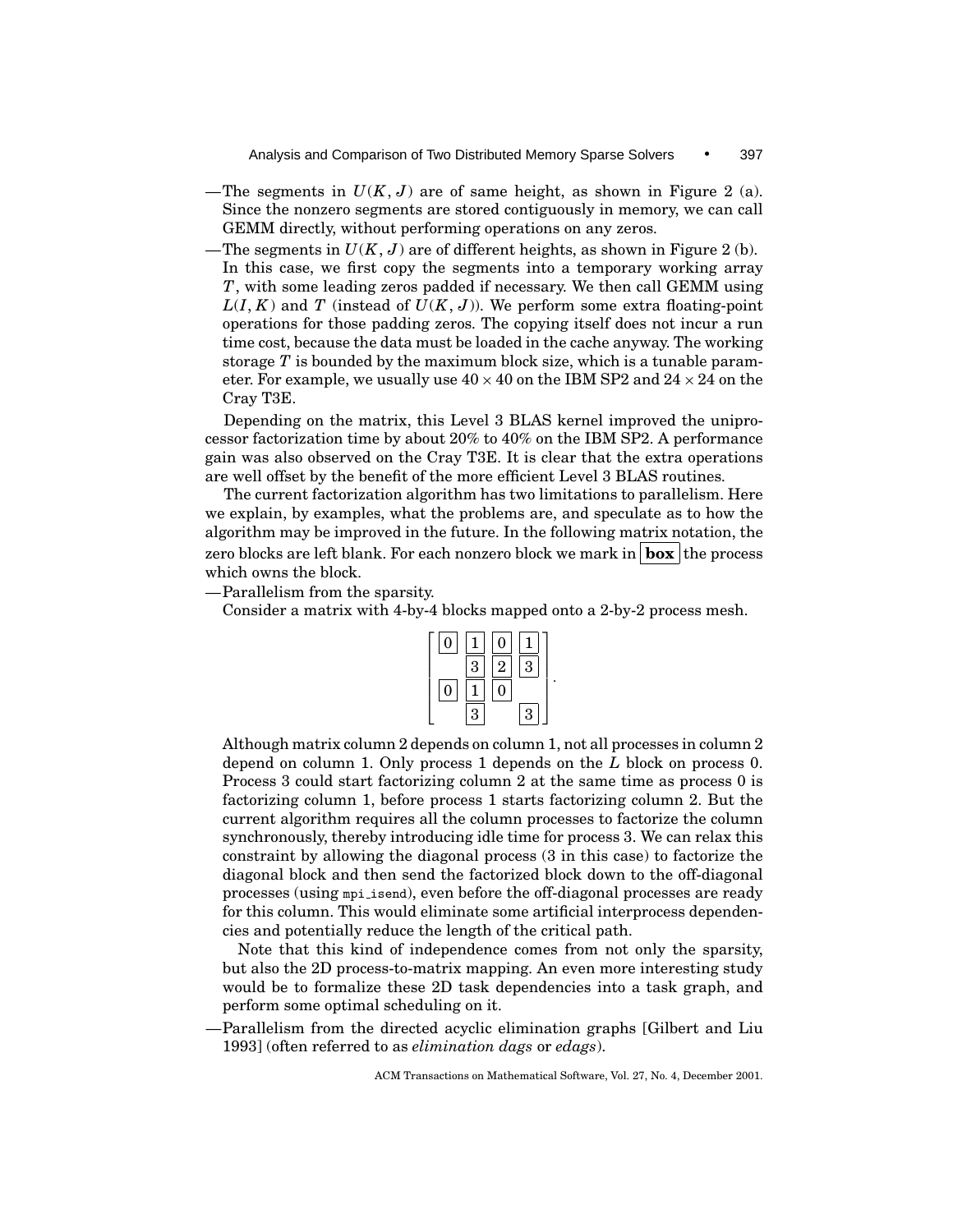Consider another matrix with 6-by-6 blocks mapped onto a 2-by-3 process mesh.



Columns 1 and 3 are independent in the elimination dags. The column process sets {0, 3} and {2, 5} could start factorizing columns 1 and 3 simultaneously. However, since process 2 is also involved in the update task of block (5, 6) associated with Step 1 and our algorithm gives precedence to all the tasks in Step 1 over any task in Step 3, process 2 does not factorize column 3 immediately. We may change this task precedence by giving the factorization task of a later step higher priority than the update tasks of the previous steps, because the former is more likely to be on the critical path. This would better exploit the task independence coming from the elimination dags.

We expect the above improvements will have a large impact for very sparse and/or very unsymmetric matrices, and for the orderings that give wide and bushy elimination dags, such as nested dissection.

The triangular solution algorithm is also designed around the same distributed 2D data structure. The forward substitution proceeds from the bottom of the elimination dag to the root, whereas the back substitution proceeds from the root to the bottom. The algorithm is based on a sequential variant called "inner product" formulation. The execution of the program is completely *message-driven*. Each process is in a self-scheduling loop, performing appropriate local computation depending on the type of the message received. The entirely asynchronous approach enables a large overlap between communication and computation and helps to overcome the much higher communication to computation ratio, in this phase.

#### 3.3 Comments on the Algorithmic Differences

Both approaches use Level 3 BLAS to perform the elimination operations. However, in MUMPS, the frontal matrices are always square. It is possible that there are zeros in the frontal matrix, especially if there are delayed pivots, or the matrix structure is markedly asymmetric, but the present implementation takes no advantage of this sparsity, and all the counts measured assume the frontal matrix is dense. It is shown in Amestoy and Puglisi [2000] that one can detect and exploit the structural asymmetry of the frontal matrices. With this new algorithm, significant gains can be obtained both in memory and in time to perform the factorization. For example, using MUMPS with the new algorithm, the number of operations to factorize matrices LHR71C and TWOTONE would be reduced by 30% and 37%, respectively. The approach, tested on the shared memory multifrontal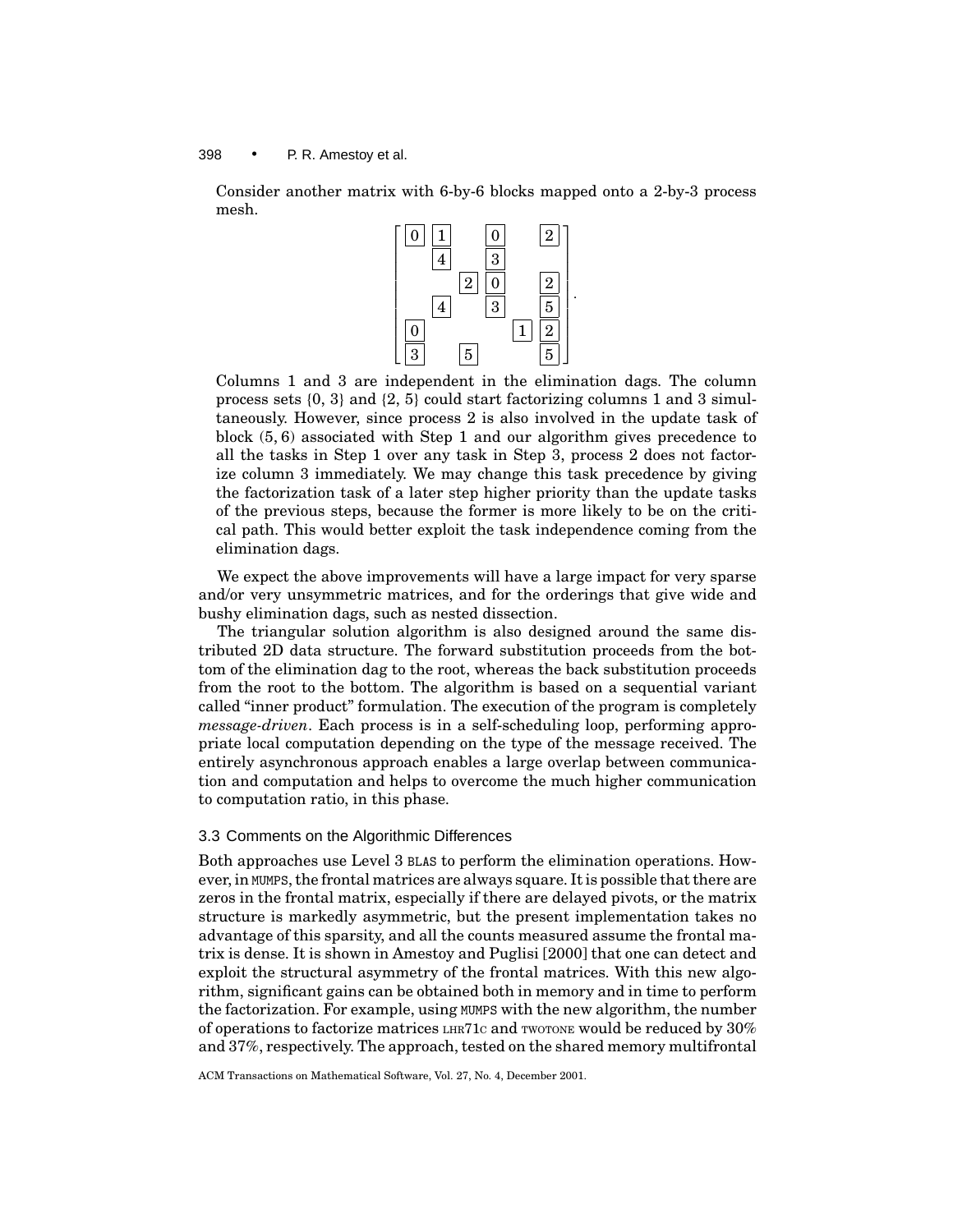

Fig. 3. Illustration of the asynchronous behaviour of the MUMPS factorization phase.

code MA41 [Amestoy and Duff 1993] from HSL [2000], is however not yet available in the current version of MUMPS. In SuperLU, advantage is taken of sparsity in the blocks, and usually the dense matrix blocks are smaller than those used in MUMPS. In addition, SuperLU uses a more sophisticated data structure to keep track of the irregularity in sparsity. Thus, the uniprocessor Megaflop rate of SuperLU is much worse than that of MUMPS. This performance penalty is to some extent alleviated by the reduction in floating-point operations because of the better exploitation of sparsity. As a rule of thumb, MUMPS will tend to perform particularly well when the matrix structure is close to symmetric, while SuperLU can better exploit asymmetry. We note that, even if the same ordering is input to the two codes, the computational graph generated in each case will be different. In the case of MUMPS, the assembly tree generated by MC47 is used to drive the MUMPS factorization phase, while, for SuperLU, the directed acyclic graphs (*dags*) are built implicitly.

In Figures 3 and 4, we use a vampir trace [Nagel et al. 1996] to illustrate the typical parallel behaviour of both approaches. These traces correspond to a zoom in the middle of the factorization phase of matrix BBMAT on 8 processors of the CRAY T3E. Black areas correspond to time spent in communications and related MPI calls. Each line between two processes corresponds to one message transfer. From the plots, we can see that SuperLU has distinct phases for local computation and interprocess communication, whereas for MUMPS, it is hard to distinguish when the process performs computation and when it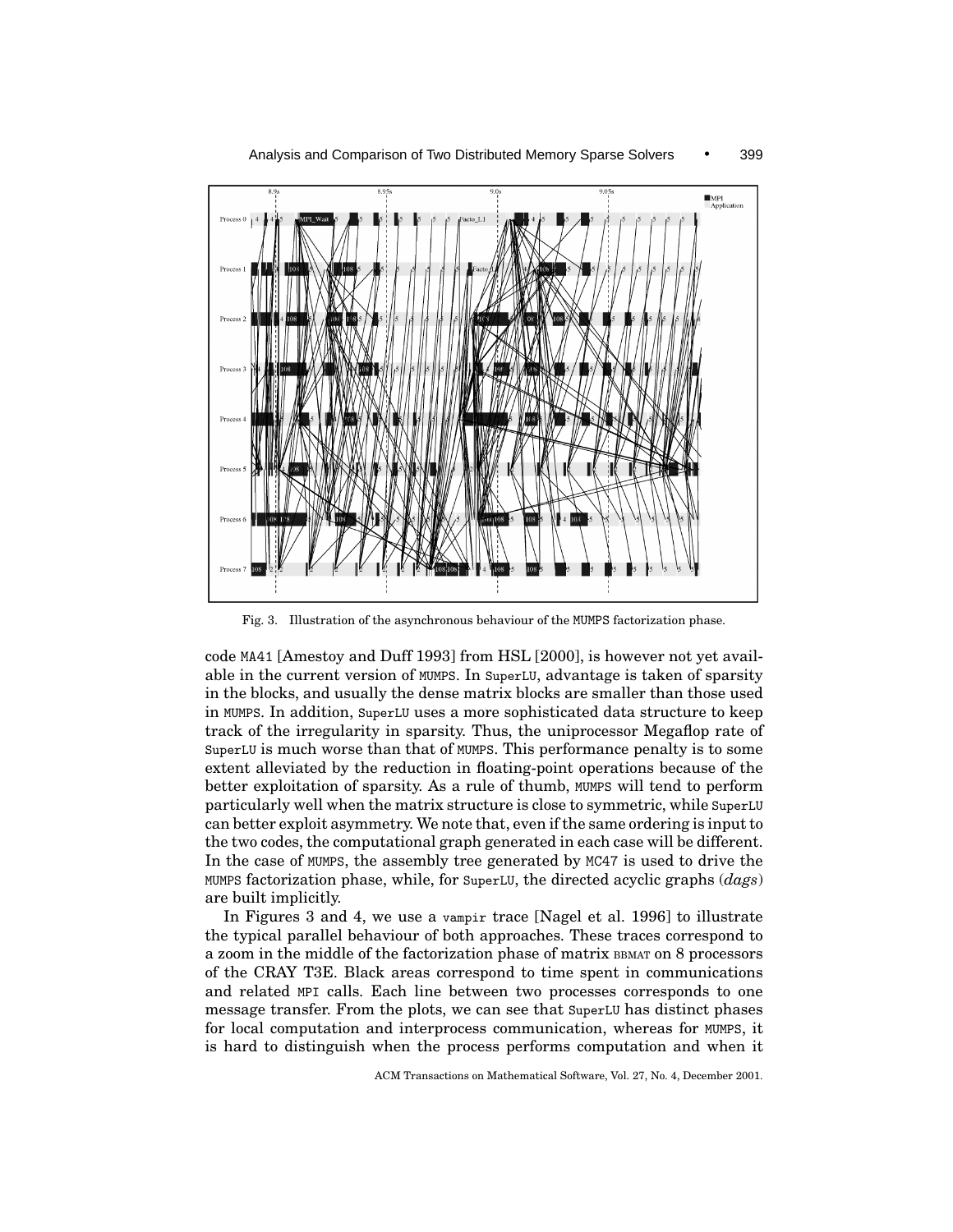

Fig. 4. Illustration of the relatively more synchronous behaviour of the SuperLU factorization phase.

transfers a message. This is due to the asynchronous scheduling algorithm used in MUMPS, which may have a better chance of overlapping communication with computation.

## 4. IMPACT OF PREPROCESSING AND NUMERICAL ISSUES

In this section, we first study the impact on both solvers of the preprocessing of the matrix. In this preprocessing, we first use row or column permutations to permute large entries onto the diagonal. In Section 4.1, we report and compare both the structural and the numerical impact of this preprocessing phase on the performance and accuracy of our solvers. After this phase, a symmetric ordering (minimum degree or nested dissection) is used, and we study the relative influence of these orderings on the performance of the solvers in Section 4.2. We also comment on the relative cost of the analysis phase of the two solvers.

## 4.1 Use of a Preordering to Place Large Entries onto the Diagonal and the Cost of the Analysis Phase

Duff and Koster developed several algorithms for permuting a sparse matrix so that the diagonal entries are large relative to the off-diagonal entries [Duff and Koster 2001]. They have also written a computer code, MC64 (available from HSL [2000]), to implement this algorithm. Here, we use option 5 of MC64 which maximizes the product of the modulus of the diagonal entries and then scales the permuted matrix so that it has diagonal entries of modulus one and all off-diagonals of modulus less than or equal to one.

The importance of this preordering and scaling is clear. For MUMPS, it should limit the amount of numerical pivoting (which increases the overall cost)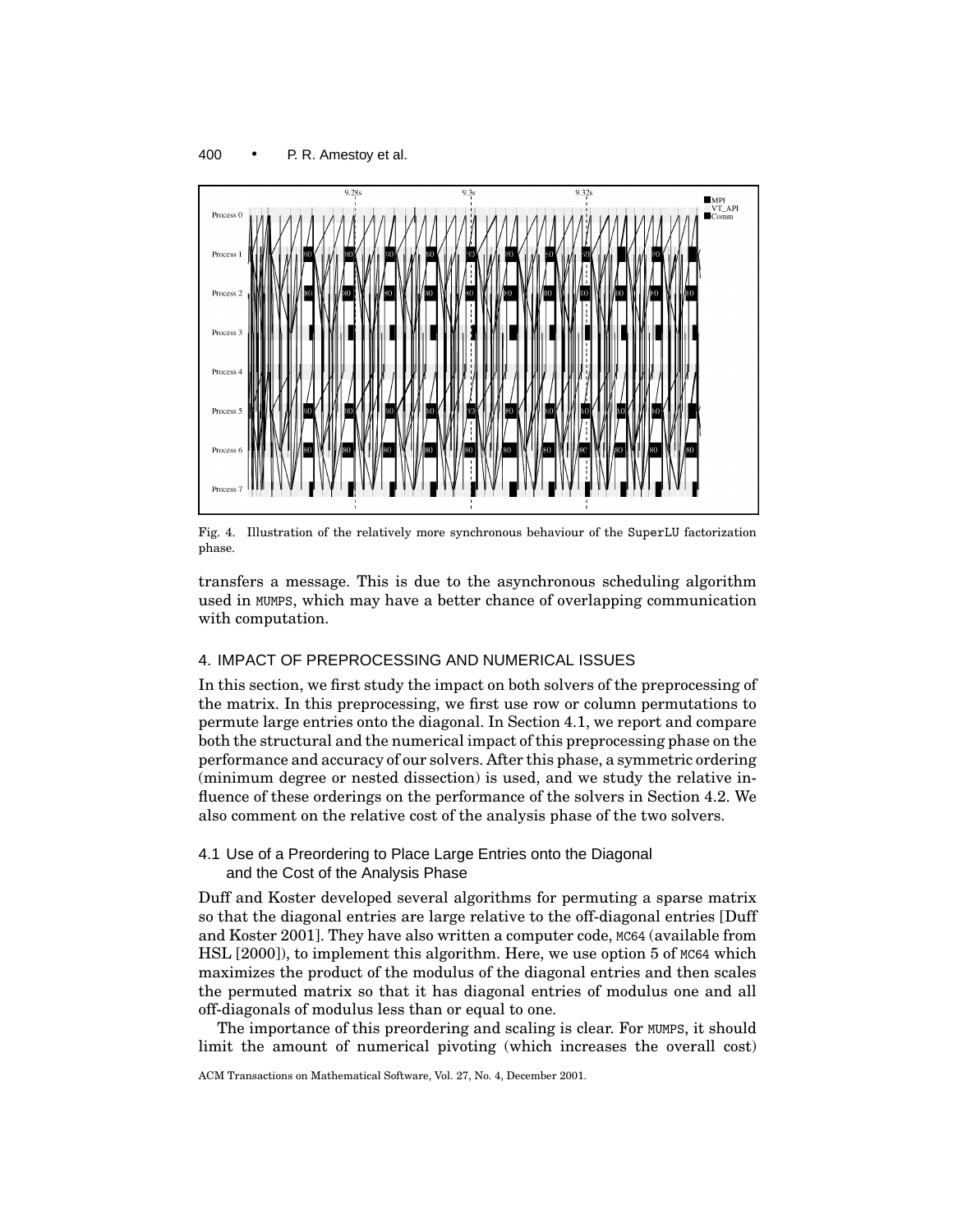during the factorization. For SuperLU, we expect such a permutation to be even more crucial, reducing the number of small pivots that are modified and set to  $\epsilon^{\frac{1}{2}}\|A\|_1.$  Li and Demmel [1998] gave a detailed analysis about the effect of this preordering on the backward error and accuracy using static pivoting, based on experiments with more than 60 unsymmetric matrices from real applications. Duff and Koster [1999] studied the benefits of using this preordering in iterative solvers and preconditioning. Benzi, Haws and Tuma [2000] conducted more extensive experiments on the effect of MC64 on preconditioning strategies.

The MC64 code of Duff and Koster [2001] is usually quite efficient and so should normally require little time relative to the matrix factorization, even if the latter is executed on many processors while MC64 runs on only one processor. Results in this section will show that although this is often true, there are cases when MC64 can be quite expensive so that it is of benefit to develop a strategy to use this preordering only when it will benefit the subsequent numerical factorization. Moreover, matrices which are unsymmetric but have a symmetric or nearly symmetric structure, are a very common problem class. The problem with these is that MC64 performs an unsymmetric permutation and will tend to destroy the symmetry of the pattern. Since both codes use a symmetrized pattern for the sparsity ordering (see Section 4.2) and MUMPS also uses one for the symbolic and numerical factorization, the overheads in having a markedly asymmetric pattern, can be high. Conversely, when the initial matrix is very asymmetric (as for example LHR71C), an unsymmetric permutation may actually help to increase structural symmetry, thus giving a second benefit to the subsequent matrix factorization.

We show the effects of using MC64 on some examples in Table III. In Table VII, we illustrate the relative cost of the main steps of the analysis phase when MC64 is used to preprocess the matrix.

We see in Table III that, for very unsymmetric matrices (LHR71c and TWOTONE), MC64 is really needed by MUMPS and SuperLU to factorize these matrices efficiently. Both matrices have zeros on the diagonal. Because of the static pivoting approach used by SuperLU, unless these zeros are made nonzero by fill-in and are then large enough, they will be perturbed during factorization and a factorization of a nearby matrix will be obtained. In the case of MUMPS, the dramatically higher fill-in obtained without MC64 makes it also necessary to use MC64. For MUMPS, the benefit from using MC64 is both structural (compare columns 3 and 5 of Table IV) and numerical (compare the differences between columns 2 and 3 with the differences between columns 4 and 5 of Table IV). The permuted matrix often has a larger structural symmetry (see column 4 of Table III) so that a symmetric permutation can be obtained on the permuted matrix, that is more efficient in preserving sparsity. SuperLU benefits in a similar way from symmetrization because the computation of the symmetric permutation is based on the same assumption, even if SuperLU preserves the asymmetric structure of the factors better, by performing a symbolic analysis on a directed acyclic graph and exploiting asymmetry in the factorization phase (compare, for example, results with MUMPS and SuperLU on matrices LHR71C, MIXTANK and TWOTONE).

The use of MC64 can also improve the quality of the factors and the numerical behaviour of the factorization phase, and can reduce the number of steps of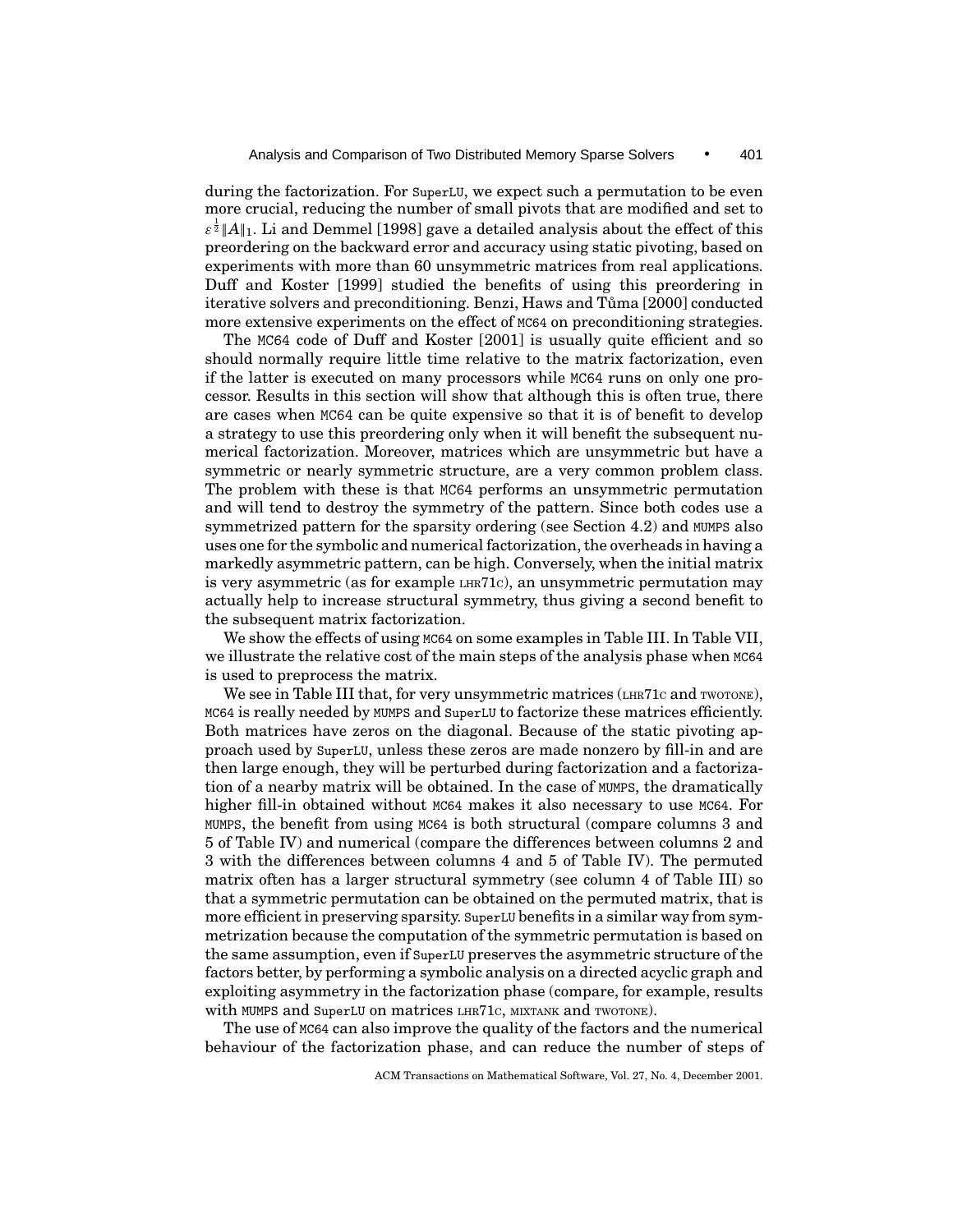|                      |              |                    |        | Nonzeros   |           |
|----------------------|--------------|--------------------|--------|------------|-----------|
|                      |              |                    |        | in factors | Flops     |
| Matrix               | Solver       | Ordering           | StrSym | $(x10^6)$  | $(x10^9)$ |
| <b>BBMAT</b>         | <b>MUMPS</b> | AMD                | 0.54   | 46.1       | 41.5      |
|                      |              | MC64+AMD           | 0.50   | 44.3       | 36.9      |
|                      | SuperLU      | AMD                | 0.54   | 41.2       | 34.0      |
|                      |              | MC64+AMD           | 0.50   | 40.2       | 31.2      |
| ECL32                | <b>MUMPS</b> | AMD                | 0.93   | 42.9       | 64.6      |
|                      |              | MC64+AMD           | 0.93   | 42.9       | 64.6      |
|                      | SuperLU      | <b>AMD</b>         | 0.93   | 42.4       | 68.3      |
|                      |              | MC64+AMD           | 0.93   | 42.7       | 68.4      |
| FIDAPM <sub>11</sub> | <b>MUMPS</b> | AMD                | 1.00   | 16.1       | 9.7       |
|                      |              | MC64+AMD           | 0.46   | 28.5       | 29.4      |
|                      | SuperLU      | AMD                | 1.00   | 14.0       | 8.9       |
|                      |              | MC64+AMD           | 0.46   | 24.8       | 22.0      |
| GARON2               | <b>MUMPS</b> | AMD                | 1.00   | 2.4        | 0.3       |
|                      |              | MC64+AMD           | 0.83   | 2.7        | 0.4       |
|                      | SuperLU      | AMD                | 1.00   | 2.1        | 0.3       |
|                      |              | MC64+AMD           | 0.83   | 2.5        | 0.4       |
| INVEXTR1             | <b>MUMPS</b> | AMD                | 0.97   | 31.2       | 35.8      |
|                      |              | MC64+AMD           | 0.86   | 33.6       | 38.6      |
|                      | SuperLU      | AMD                | 0.97   | 24.8       | 22.6      |
|                      |              | MC64+AMD           | 0.86   | 28.4       | 28.0      |
| LHR71c               | <b>MUMPS</b> | $\text{AMD}^{(*)}$ | 0.00   | 285.8      | 1431.0    |
|                      |              | MC64+AMD           | 0.21   | 11.8       | 1.4       |
|                      | SuperLU      | $AMD^{(*)}$        | 0.00   | 222.5      | t         |
|                      |              | MC64+AMD           | 0.21   | 7.6        | 0.5       |
| LNSP3937             | <b>MUMPS</b> | AMD                | 0.87   | 0.3        | 0.02      |
|                      |              | MC64+AMD           | 0.55   | 0.4        | 0.03      |
|                      | SuperLU      | AMD                | 0.87   | 0.2        | 0.02      |
|                      |              | MC64+AMD           | 0.55   | 0.3        | 0.03      |
| <b>MIXTANK</b>       | <b>MUMPS</b> | AMD                | 1.00   | 39.1       | 64.4      |
|                      |              | MC64+AMD           | 0.91   | 45.7       | 81.5      |
|                      | SuperLU      | AMD                | 1.00   | 38.4       | 64.1      |
|                      |              | MC64+AMD           | 0.91   | 41.2       | 64.6      |
| RMA10                | <b>MUMPS</b> | AMD                | 1.00   | 8.9        | 1.4       |
|                      |              | MC64+AMD           | 0.90   | 9.7        | 1.6       |
|                      | SuperLU      | AMD                | 1.00   | 8.9        | 1.5       |
|                      | <b>MUMPS</b> | MC64+AMD           | 0.90   | 9.3        | 1.5       |
| <b>TWOTONE</b>       |              | AMD                | 0.28   | 235.0      | 1221.1    |
|                      |              | MC64+AMD           | 0.43   | 22.1       | 29.3      |
|                      | SuperLU      | AMD                | 0.28   | 65.3       | 159.0     |
|                      |              | MC64+AMD           | 0.43   | 11.9       | 8.0       |
| WANG4                | <b>MUMPS</b> | AMD                | 1.00   | 11.6       | 10.5      |
|                      |              | MC64+AMD<br>AMD    | 1.00   | 11.6       | 10.5      |
|                      | SuperLU      |                    | 1.00   | 10.7       | 9.1       |
|                      |              | MC64+AMD           | 1.00   | 10.7       | 9.1       |

Table III. Impact of Permuting Large Entries onto the Diagonal (Using MC64) on the Size of the Factors and the Number of Operations. StrSym Denotes the Structural Symmetry after the Ordering

(∗) Estimation given by the analysis (not enough memory to perform factorization).

†The flop counts for SuperLU are calculated during factorization.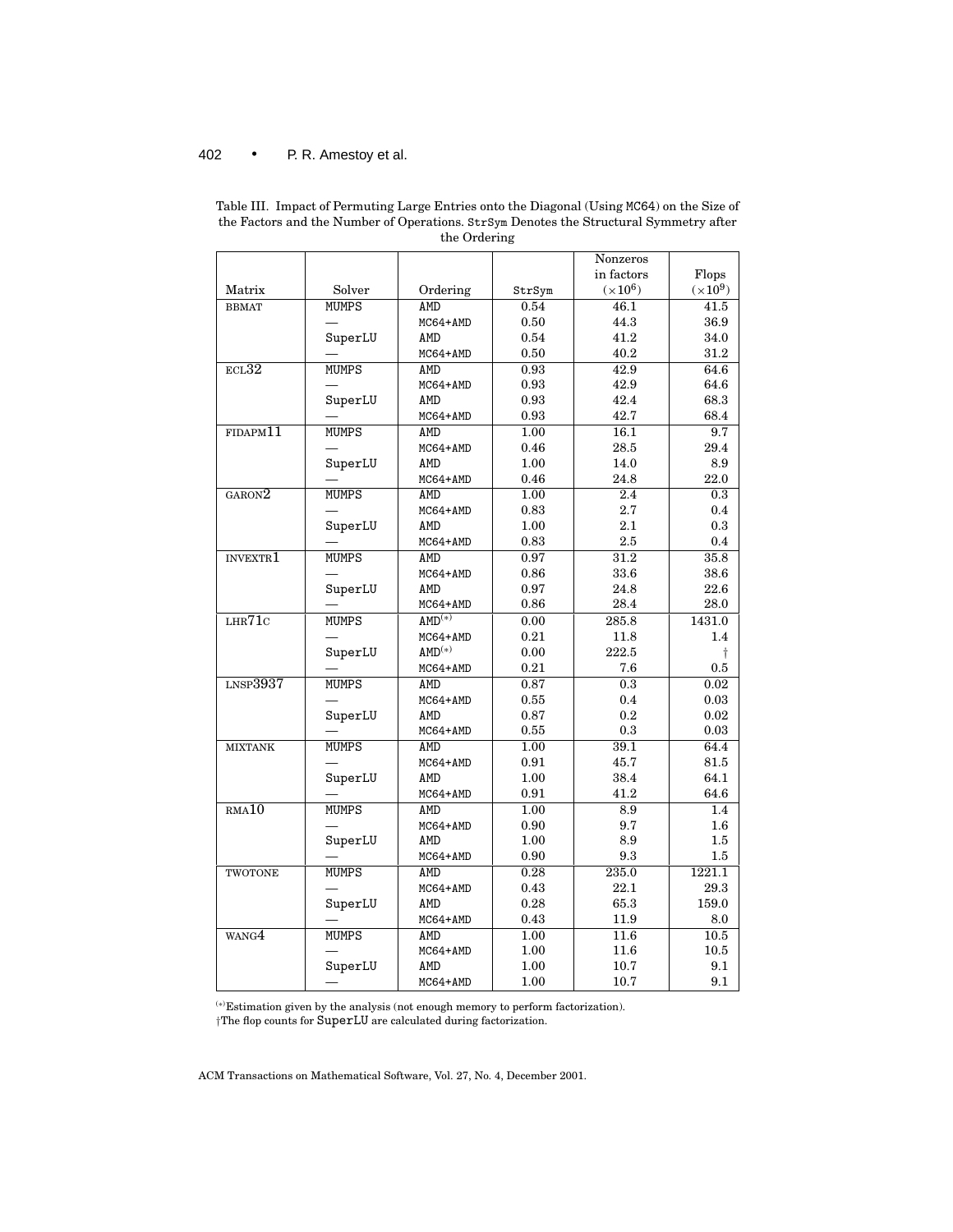|                      | (Done after MC64 Based Permutation when MC64 is Used) |                    |          |              |  |  |  |  |  |  |
|----------------------|-------------------------------------------------------|--------------------|----------|--------------|--|--|--|--|--|--|
|                      |                                                       | NO <sub>MC64</sub> | MC64     |              |  |  |  |  |  |  |
|                      | Original                                              | Diag. Domin.       | Original | Diag. Domin. |  |  |  |  |  |  |
|                      | matrix                                                | matrix             | matrix   | matrix       |  |  |  |  |  |  |
| <b>BBMAT</b>         | 41.5                                                  | 41.2               | 36.9     | 36.9         |  |  |  |  |  |  |
| FIDAPM <sub>11</sub> | 9.7                                                   | 8.6                | 29.4     | 29.4         |  |  |  |  |  |  |
| INVEXTR <sub>1</sub> | 36.8                                                  | 34.3               | 38.6     | 38.5         |  |  |  |  |  |  |
| LHR71C               | $(*)$                                                 | 715.6              | 1.4      | 1.3          |  |  |  |  |  |  |
| <b>TWOTONE</b>       | 1221.1                                                | 240.4              | 29.3     | 29.3         |  |  |  |  |  |  |

Table IV. Structural and Numerical Benefits of Preprocessing Based on MC64. Number of Operations (in Millions) during the Factorization Phase of MUMPS. Diag. Domin. Matrix: the Matrix to be Factorized is Made Diagonally Dominant

(∗) Not enough memory to run the factorization phase.

|              |                | SuperLU                   |                   | <b>MUMPS</b>                       |                   |  |  |  |
|--------------|----------------|---------------------------|-------------------|------------------------------------|-------------------|--|--|--|
| Matrix       | Iter.          | No MC64                   | MC64              | No MC64                            | MC64              |  |  |  |
| <b>BBMAT</b> |                | $Err = 2.1e-03$           | $Err = 5.6e - 01$ | $Err = 1.3e - 06$                  | $Err = 6.5e-08$   |  |  |  |
|              | $\mathbf{0}$   | $\text{Berr} = 4.0e - 09$ | $1.3e{-05}$       | $\text{Berr} = 7.4e-11$            | $1.2e - 11$       |  |  |  |
|              | $\mathbf{1}$   | $Berr = 7.7e-16$          | $4.6e - 11$       | $\mathrm{Berr}=3.2\mathrm{e}{-16}$ | $3.2e - 16$       |  |  |  |
|              | $\overline{2}$ | $\text{Berr} = 5.2e-16$   | $9.7e - 15$       | $\text{Berr} = 3.2e - 16$          | $2.7e-16$         |  |  |  |
|              | 3              | $Berr =$                  | $4.7e{-16}$       |                                    |                   |  |  |  |
|              | $\overline{4}$ | $\text{Berr} =$           | $5.0e - 16$       |                                    |                   |  |  |  |
|              |                | $Err = 2.5e-0.9$          | $Err = 2.4e - 09$ | $Err = 3.0e{-09}$                  | $Err = 3.5e-09$   |  |  |  |
| LNSP3937     |                | $Err = 1.6e-01$           | $Err = 2.7e - 11$ | $Err = 9.2e - 07$                  | $Err = 3.6e-11$   |  |  |  |
|              | $\theta$       | $\text{Berr} = 1.6e-07$   | $3.5e - 12$       | $\text{Berr} = 4.3\text{e}-08$     | $1.5e - 12$       |  |  |  |
|              | 1              | $\text{Berr} = 1.5e-08$   | $2.2e - 16$       | $\text{Berr} = 4.7e - 16$          | $2.4e - 16$       |  |  |  |
|              | $\overline{2}$ | $\text{Berr} = 5.7e-10$   | $2.5e - 16$       | $\text{Berr} = 2.1e-16$            | $2.0e{-16}$       |  |  |  |
|              | 3              | $\text{Berr} = 1.6e-11$   |                   |                                    |                   |  |  |  |
|              | $\overline{4}$ | $Berr = 4.2e-13$          |                   |                                    |                   |  |  |  |
|              | 5              | $\text{Berr} = 1.1e-14$   |                   |                                    |                   |  |  |  |
|              | 6              | $\text{Berr} = 3.2e - 16$ |                   |                                    |                   |  |  |  |
|              | 7              | $\text{Berr} = 3.2e-16$   |                   |                                    |                   |  |  |  |
|              |                | $Err = 1.0e-11$           | $Err = 2.2e - 11$ | $Err = 6.3e-12$                    | $Err = 6.4e - 12$ |  |  |  |
| GARON2       |                | $Err = 9.2e - 07$         | $Err = 3.7e-12$   | $Err = 1.7e-11$                    | $Err = 3.4e-12$   |  |  |  |
|              | $\mathbf{0}$   | $\text{Berr} = 2.5e-10$   | $2.4e - 15$       | $\text{Berr} = 1.6e-15$            | $2.1e-15$         |  |  |  |
|              | $\mathbf{1}$   | $\text{Berr} = 3.4e - 16$ | $3.8e - 16$       | $Berr = 2.2e-16$                   | $2.3e - 16$       |  |  |  |
|              | $\overline{2}$ | $\text{Berr} = 3.4e - 16$ | $3.4e - 16$       | $\text{Berr} = 2.0e-16$            | $1.8e-16$         |  |  |  |
|              |                | $Err = 2.9e - 12$         | $Err = 3.3e - 12$ | $Err = 1.6e-12$                    | $Err = 1.3e-12$   |  |  |  |

Table V. Illustration of the Convergence of Iterative Refinement

iterative refinement required to reduce the backward error to machine precision. This is illustrated in Table V where we show the number of steps of iterative refinement required to reduce the componentwise relative backward error,  $Berr = \max_i \frac{|r|_i}{(|A|\cdot|x|+|b|)_i}$  [Arioli et al. 1989], to machine precision ( $\varepsilon \approx 2.2 \times 10^{-16}$ on the CRAY T3E). Iterative refinement will stop when either the required accuracy is reached, or the convergence rate is too slow (*Berr* does not decrease by at least a factor of two). The true error is reported as  $Err = \frac{y_{true} - x}{y_{true}}$ . This table illustrates the impact of the use of MC64 on the quality of the initial solution obtained with both solvers, prior to iterative refinement. In addition, it shows that, thanks to numerical threshold pivoting, the initial solution is almost always more accurate with MUMPS than with SuperLU, and is usually markedly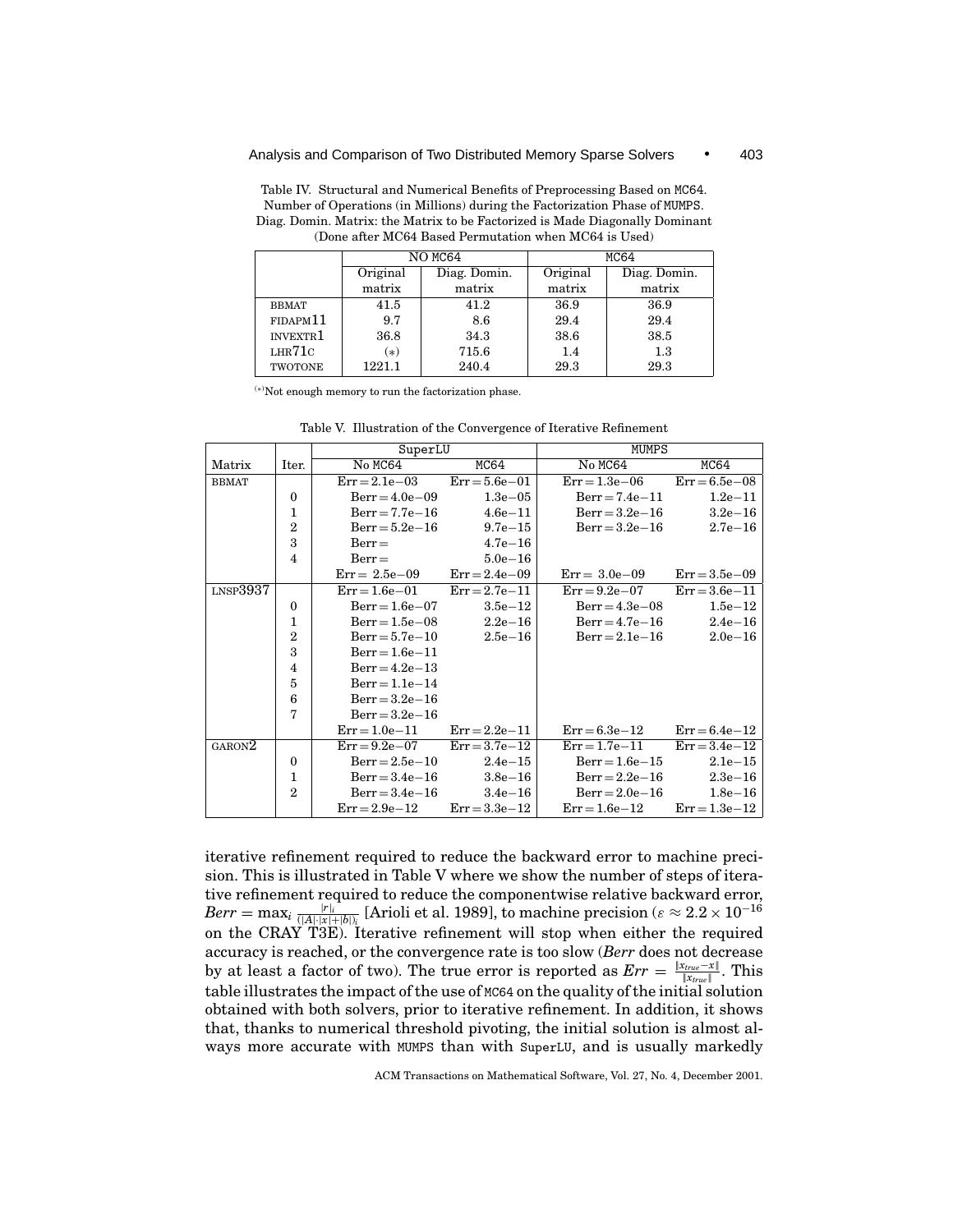so. Note that parallel SuperLU uses static pivoting and has quite a different numerical behaviour from sequential SuperLU, where partial pivoting is used. These observations are further confirmed on a larger number of test matrices in Table VI. The same stopping criterion was applied for these runs as for the runs in Table V. In the case of MUMPS, MC64 can also result in a reduction in the number of off-diagonal pivots and in the number of delayed pivots. For example on the matrix INVEXTR1 the number of off-diagonal pivots drops from 1520 to 109 and the number of delayed pivots drops from 2555 to 42. One can also see in Table V (for example BBMAT) that MC64 does not always improve the numerical accuracy of the solution obtained with SuperLU.

As expected, we see that, for matrices with a fairly symmetric pattern (for example matrix  $FIDAPM11$  in Table III), the use of  $MCG4$  leads to a significant decrease in symmetry which, for both solvers, results in a significant increase in the number of operations during factorization. Also, the time spent in MC64 can dominate the analysis time of either solver (see Table VII), even for matrices such as FIDAPM11 and INVEXTR1 for which it does not provide any gain for the subsequent steps. Thus, for both solvers, the default should be to not use MC64 on fairly symmetric matrices. In practice, the default option of the MUMPS package is such that MC64 is automatically invoked when the structural symmetry is found to be less than 0.5. For SuperLU, zeros on the diagonal and numerical issues must also be considered, so that an automatic decision during the analysis phase is more difficult.

We finally compare, in Figure 5, the time spent by the two solvers during the analysis phase, when reordering is based only on AMD (MC64 is not invoked). Since the time spent in AMD is very similar in both cases, this gives a good estimation of the cost difference of the analysis phase of the two solvers. Note that SuperLU is not currently tied to any specific ordering code and does not take advantage of all the information available from an ordering algorithm. A tighter coupling with an ordering, as is the case with MUMPS and AMD, should reduce the analysis time for SuperLU. However, during the analysis phase of SuperLU, all the asymmetric structures needed for the factorization are computed and the directed acyclic graph [Gilbert and Liu 1993] of the unsymmetric matrix must be built and mapped onto the processors. With MUMPS, the main data structure handled during analysis, is the assembly tree, which is produced directly as a by-product of the ordering phase. No further data structures are generated during this phase. Dynamic scheduling will be used during factorization so that only a simple massage of the tree and a partial mapping of the computational tasks onto the processors, are performed during analysis.

## 4.2 Use of Orderings to Preserve Sparsity

On matrices for which MC64 is not used we show, in Table VIII, the impact of the choice of the symmetric permutation on the fill-in and floating-point operations for the factorization. As was observed in Amestoy et al. [2001], the use of nested dissection can significantly improve the performance of MUMPS. We see here that SuperLU will also, although to a lesser extent, benefit from the use of a nested dissection ordering. We examine the influence of the ordering on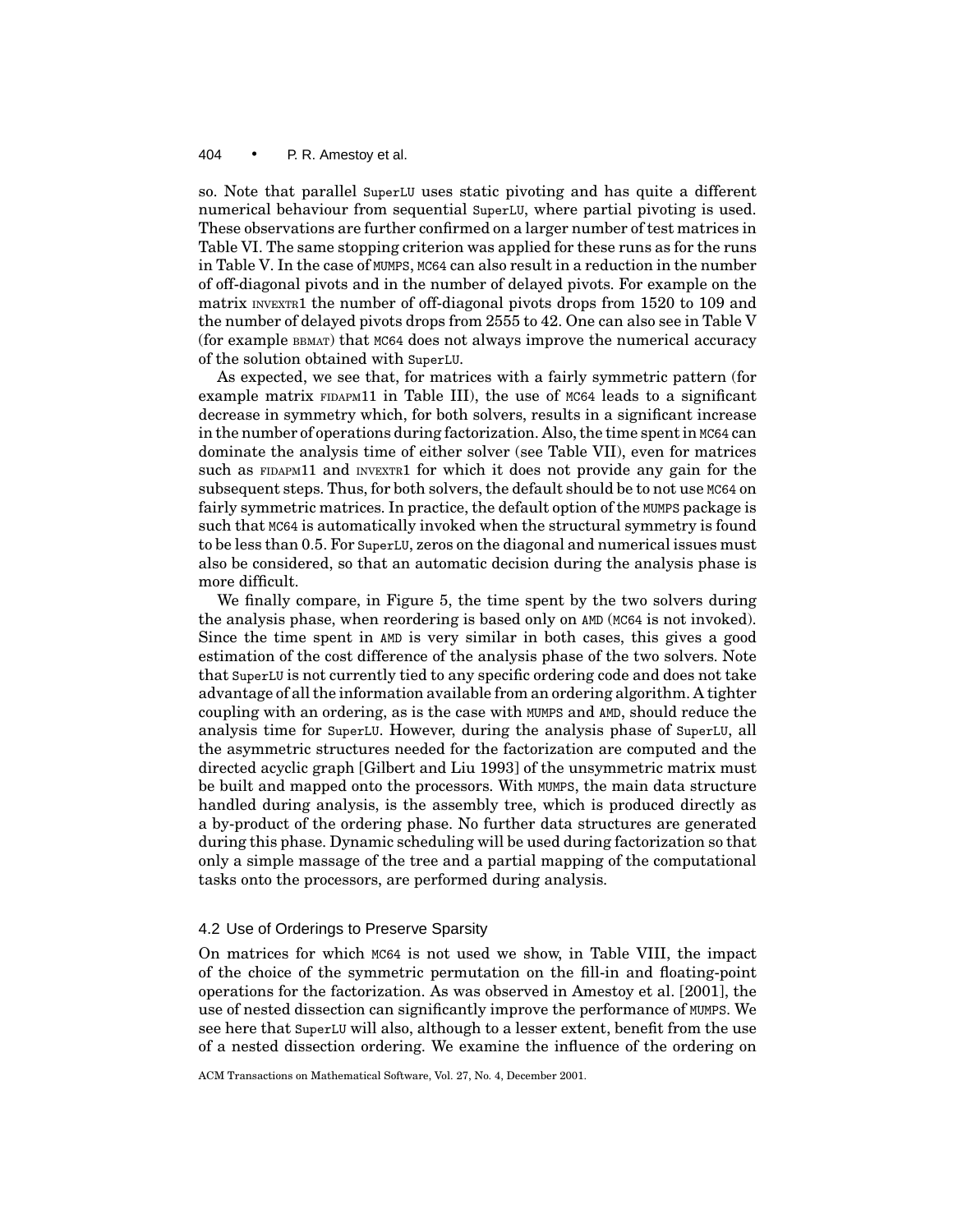| WITHOUT MC64                                           |                         |                            |                            |                                           |                                  |                            |  |  |  |  |  |
|--------------------------------------------------------|-------------------------|----------------------------|----------------------------|-------------------------------------------|----------------------------------|----------------------------|--|--|--|--|--|
|                                                        |                         |                            | WITHOUT Iter. Ref.         |                                           | <b>WITH Iterative Refinement</b> |                            |  |  |  |  |  |
| Matrix                                                 | Solver                  | Berr                       | Err                        | N <sub>b</sub>                            | Berr                             | Err                        |  |  |  |  |  |
| <b>BBMAT</b>                                           | <b>MUMPS</b>            | $7.4e - 11$                | $1.3e - 06$                | $\boldsymbol{2}$                          | $3.2e - 16$                      | $3.0e - 0.9$               |  |  |  |  |  |
|                                                        | SuperLU                 | $4.0e - 09$                | $2.1e - 03$                | $\overline{2}$                            | $5.2e - 16$                      | $2.5e - 09$                |  |  |  |  |  |
| ECL32                                                  | <b>MUMPS</b>            | $3.6e - 13$                | $3.0e - 11$                | $\overline{2}$                            | $3.1e - 16$                      | $1.4e - 11$                |  |  |  |  |  |
|                                                        | SuperLU                 | $2.4e-14$                  | $2.6e - 11$                | $\overline{2}$                            | $2.9e - 16$                      | $7.0e - 11$                |  |  |  |  |  |
| FIDAPM11                                               | <b>MUMPS</b>            | $3.6e - 11$                | $1.7e - 09$                | $\overline{2}$                            | $2.8e - 16$                      | $1.2e-12$                  |  |  |  |  |  |
|                                                        | SuperLU                 | $1.7e - 06$                | $1.9e - 04$                | $\overline{4}$                            | $3.1e - 16$                      | $1.8e-12$                  |  |  |  |  |  |
| GARON <sup>2</sup>                                     | <b>MUMPS</b>            | $1.6e-15$                  | $1.7e-11$                  | $\overline{2}$                            | $2.0e - 16$                      | $1.6e-12$                  |  |  |  |  |  |
|                                                        | SuperLU                 | $2.5e - 10$                | $9.2e - 07$                | $\overline{2}$                            | $3.4e{-16}$                      | $2.9e - 12$                |  |  |  |  |  |
| INVEXTR1                                               | <b>MUMPS</b>            | $4.4e - 08$                | $8.9e - 01$                | $\overline{2}$                            | $8.3e - 16$                      | $2.8e - 0.5$               |  |  |  |  |  |
|                                                        | SuperLU                 | $1.7e - 07$                | $1.0e - 01$                | 3                                         | $8.0e - 16$                      | $1.3e - 0.5$               |  |  |  |  |  |
| LHR71c                                                 | <b>MUMPS</b>            | Not enough memory          |                            |                                           |                                  |                            |  |  |  |  |  |
|                                                        | SuperLU                 | Not enough memory          |                            |                                           |                                  |                            |  |  |  |  |  |
| $L$ <sub>NSP</sub> $3937$                              | <b>MUMPS</b>            | $4.3e - 08$                | $9.2e - 07$                | $\overline{3}$                            | $2.1e-16$                        | $6.3e-12$                  |  |  |  |  |  |
|                                                        | SuperLU                 | $1.6e - 07$                | $1.6e - 01$                | 7                                         | $3.2e - 16$                      | $1.0e - 11$                |  |  |  |  |  |
| <b>MIXTANK</b>                                         | <b>MUMPS</b>            | $1.9e - 12$                | $4.8e - 09$                | $\overline{2}$                            | $5.9e - 16$                      | $1.4e-11$                  |  |  |  |  |  |
|                                                        | SuperLU                 | $3.6e - 09$                | $4.4e - 04$                | 3                                         | $4.8e - 16$                      | $2.8e - 11$                |  |  |  |  |  |
| RMA <sub>10</sub>                                      | <b>MUMPS</b>            | $1.2e-13$                  | $8.3e - 13$                | $\overline{2}$                            | $5.0e - 16$                      | $1.2e-12$                  |  |  |  |  |  |
|                                                        | SuperLU                 | $2.2e - 06$                | $3.8e - 0.5$               | 3                                         | $4.2e - 16$                      | $9.2e - 13$                |  |  |  |  |  |
| <b>TWOTONE</b>                                         | <b>MUMPS</b>            | $5.0e - 07$                | $1.3e - 0.5$               | 3                                         | $1.3e - 15$                      | $2.1e-11$                  |  |  |  |  |  |
|                                                        | SuperLU                 | $1.0e + 00$                | $6.6e + 126$               | 1                                         | $1.0e + 00$                      | $2.6e + 220$               |  |  |  |  |  |
| WITH MC64                                              |                         |                            |                            |                                           |                                  |                            |  |  |  |  |  |
| WITHOUT Iter. Ref.<br><b>WITH Iterative Refinement</b> |                         |                            |                            |                                           |                                  |                            |  |  |  |  |  |
|                                                        |                         |                            |                            |                                           |                                  |                            |  |  |  |  |  |
| Matrix                                                 | Solver                  | Berr                       | Err                        | Nb                                        | Berr                             | Err                        |  |  |  |  |  |
| <b>BBMAT</b>                                           | <b>MUMPS</b>            | $1.2e - 11$                | $6.5e - 08$                | $\overline{2}$                            | $2.7e - 16$                      | $3.5e - 09$                |  |  |  |  |  |
|                                                        | SuperLU                 | $1.3e - 0.5$               | $5.6e - 01$                | $\overline{4}$                            | $5.0e - 16$                      | $2.4e - 09$                |  |  |  |  |  |
| ECL32                                                  | <b>MUMPS</b>            | $5.6e - 12$                | $5.6e - 10$                | $\overline{2}$                            | $3.0e - 16$                      | $1.6e - 11$                |  |  |  |  |  |
|                                                        | SuperLU                 | $2.9e - 14$                | $1.3e - 11$                | $\overline{2}$                            | $3.5e-16$                        | $1.7e-11$                  |  |  |  |  |  |
| FIDAPM <sub>11</sub>                                   | <b>MUMPS</b>            | $4.4e-12$                  | $2.3e - 10$                | $\overline{2}$                            | $3.6e - 16$                      | $6.8e - 13$                |  |  |  |  |  |
|                                                        | SuperLU                 | $1.3e - 01$                | $7.8e{-01}$                | 12                                        | $3.5e-16$                        | $1.1e-12$                  |  |  |  |  |  |
| GARON2                                                 | <b>MUMPS</b>            | $2.1e-15$                  | $3.4e - 12$                | $\overline{2}$                            | $1.8e - 16$                      | $1.3e-12$                  |  |  |  |  |  |
|                                                        | SuperLU                 | $2.4e - 15$                | $3.7e - 12$                | $\overline{2}$                            | $3.4e - 16$                      | $3.3e - 12$                |  |  |  |  |  |
| INVEXTR1                                               | <b>MUMPS</b>            | $6.7e - 16$                | $1.6e - 0.5$               | $\overline{2}$                            | $6.3e - 16$                      | $5.6e - 06$                |  |  |  |  |  |
|                                                        | SuperLU                 | $1.0e - 0.5$               | $9.8e - 01$                | 3                                         | $6.8e - 16$                      | $1.2e{-05}$                |  |  |  |  |  |
| LHR71c                                                 | <b>MUMPS</b>            | $1.1e-05$                  | $9.9e + 00$                | $_{3}$                                    | $3.2e - 13$                      | $1.0e + 00$                |  |  |  |  |  |
|                                                        | SuperLU                 | $7.1e - 04$                | $3.9e + 06$                | $\overline{\mathbf{2}}$                   | $8.9e - 07$                      | $4.2e + 07$                |  |  |  |  |  |
| LNSP3937                                               | <b>MUMPS</b>            | $1.5e-12$                  | $3.6e - 11$                | $\overline{2}$                            | $2.0e - 16$                      | $6.4e - 12$                |  |  |  |  |  |
|                                                        | SuperLU                 | $3.5e - 12$                | $2.7e - 11$                | $\,2$                                     | $2.5e - 16$                      | $2.2e - 11$                |  |  |  |  |  |
| <b>MIXTANK</b>                                         | <b>MUMPS</b>            | $4.8e - 12$                | $2.3e - 0.8$               | $\overline{2}$                            | $4.2e - 16$                      | $4.0e-11$                  |  |  |  |  |  |
|                                                        | SuperLU                 | $8.2e - 03$                | $8.7e - 01$                | 5                                         | $5.1e - 16$                      | $3.1e-11$                  |  |  |  |  |  |
| RMA10                                                  | <b>MUMPS</b>            | $2.1e-12$                  | $3.4e - 11$                | $\overline{2}$                            | $5.0e - 16$                      | $1.0e-12$                  |  |  |  |  |  |
|                                                        | SuperLU                 | $1.3e - 06$                | $3.9e{-05}$                | 3                                         | $4.9e - 16$                      | $1.1e-12$                  |  |  |  |  |  |
| <b>TWOTONE</b>                                         | <b>MUMPS</b><br>SuperLU | $3.2e - 13$<br>$1.0e - 06$ | $1.6e - 10$<br>$9.0e - 03$ | $\overline{2}$<br>$\overline{\mathbf{4}}$ | $1.6e - 15$<br>$6.1e-16$         | $2.3e - 11$<br>$1.6e - 11$ |  |  |  |  |  |

Table VI. Comparison of the Numerical Behaviour, Backward Error (Berr) and Forward Error (Err), of the Solvers. Nb Indicates the Number of Steps of Iterative Refinement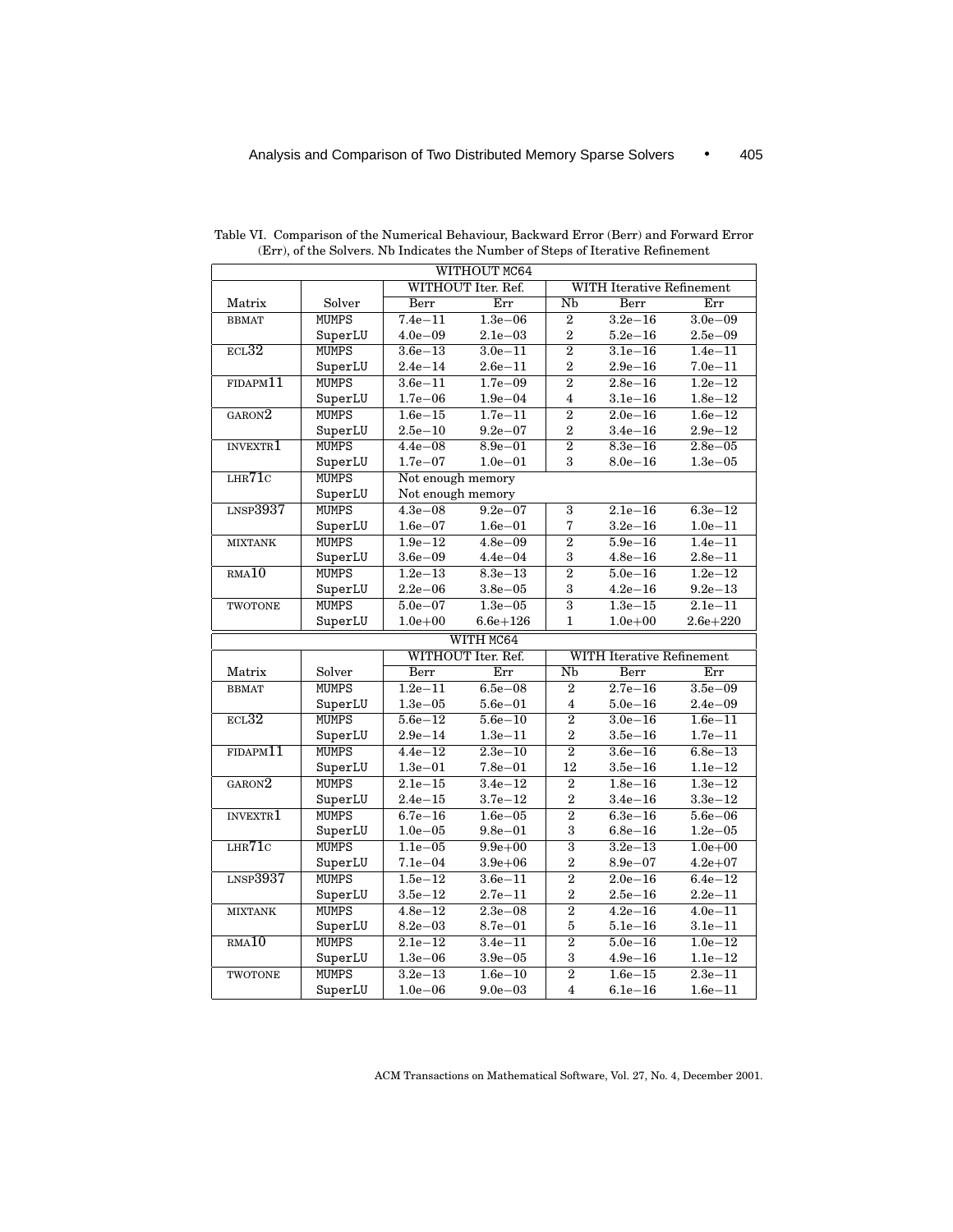| Matrix               | Solver       | Preprocess. | Total   | MC64    | AMD     |
|----------------------|--------------|-------------|---------|---------|---------|
| <b>BBMAT</b>         | <b>MUMPS</b> | AMD         | 4.7     |         | $3.0\,$ |
|                      |              | MC64+AMD    | 7.2     | $2.1\,$ | 3.1     |
|                      | SuperLU      | AMD         | 11.3    |         | 2.8     |
|                      |              | MC64+AMD    | 11.8    | 2.0     | 2.9     |
| ECL32                | <b>MUMPS</b> | AMD         | 3.9     |         | 2.3     |
|                      |              | MC64+AMD    | 4.5     | 0.5     | $2.3\,$ |
|                      | SuperLU      | AMD         | 9.0     |         | 2.1     |
|                      |              | MC64+AMD    | 14.1    | 0.6     | $2.1\,$ |
| FIDAPM <sub>11</sub> | <b>MUMPS</b> | <b>AMD</b>  | 1.7     |         | 0.6     |
|                      |              | MC64+AMD    | 13.1    | 10.4    | $1.6\,$ |
|                      | SuperLU      | AMD         | 2.7     |         | 0.5     |
|                      |              | MC64+AMD    | 14.1    | 9.1     | 1.4     |
| GARON2               | <b>MUMPS</b> | AMD         | 0.4     |         | 0.1     |
|                      |              | MC64+AMD    | 0.8     | 0.4     | 0.1     |
|                      | SuperLU      | AMD         | 0.8     |         | 0.1     |
|                      |              | MC64+AMD    | 1.2     | 0.4     | 0.1     |
| INVEXTR1             | <b>MUMPS</b> | AMD         | 2.9     |         | 1.2     |
|                      |              | MC64+AMD    | 47.2    | 42.6    | 1.5     |
|                      | SuperLU      | AMD         | 7.1     |         | $1.2\,$ |
|                      |              | MC64+AMD    | 45.8    | 36.8    | 1.5     |
| LHR71c               | <b>MUMPS</b> | AMD         | 47.5    |         | 39.4    |
|                      |              | MC64+AMD    | 34.0    | 31.0    | $2.0\,$ |
|                      | SuperLU      | AMD         | 120.6   |         | 35.0    |
|                      |              | MC64+AMD    | 32.0    | 26.9    | $1.8\,$ |
| LNSP3937             | <b>MUMPS</b> | AMD         | 0.1     |         | 0.1     |
|                      |              | MC64+AMD    | $0.2\,$ | 0.1     | 0.1     |
|                      | SuperLU      | AMD         | 0.1     |         | 0.1     |
|                      |              | MC64+AMD    | 0.3     | 0.1     | 0.1     |
| <b>MIXTANK</b>       | <b>MUMPS</b> | AMD         | 3.2     |         | 0.8     |
|                      |              | MC64+AMD    | 5.8     | 2.2     | 0.9     |
|                      | SuperLU      | AMD         | 8.4     |         | 0.8     |
|                      |              | MC64+AMD    | 11.0    | 2.2     | $0.9\,$ |
| RMA <sub>10</sub>    | <b>MUMPS</b> | AMD         | 2.3     |         | 0.4     |
|                      |              | MC64+AMD    | 4.6     | $2.3\,$ | 0.5     |
|                      | SuperLU      | AMD         | 3.6     |         | 0.5     |
|                      |              | MC64+AMD    | 6.1     | $2.3\,$ | $0.6\,$ |
| <b>TWOTONE</b>       | <b>MUMPS</b> | AMD         | 12.7    |         | 8.7     |
|                      |              | MC64+AMD    | 8.8     | 1.7     | 4.8     |
|                      | SuperLU      | AMD         | 21.4    |         | 7.9     |
|                      |              | MC64+AMD    | 12.0    | 1.7     | 4.4     |
| WANG4                | <b>MUMPS</b> | AMD         | 1.7     |         | 0.8     |
|                      |              | MC64+AMD    | 2.0     | $0.2\,$ | 0.8     |
|                      | SuperLU      | AMD         | 2.4     |         | 0.7     |
|                      |              | MC64+AMD    | 2.6     | 0.2     | 0.7     |

Table VII. Influence of Permuting Large Entries onto the Diagonal (Using MC64) on the Time (in Seconds) for the Analysis Phase of MUMPS and SuperLU

the performance further in Section 5. We also notice that, for both orderings, SuperLU exploits the asymmetry of the matrix somewhat better than MUMPS (see BBMAT with structural symmetry 0.53). We expect the asymmetry of the problem to be better exploited by MUMPS when the approach described in Amestoy and Puglisi [2000] is implemented.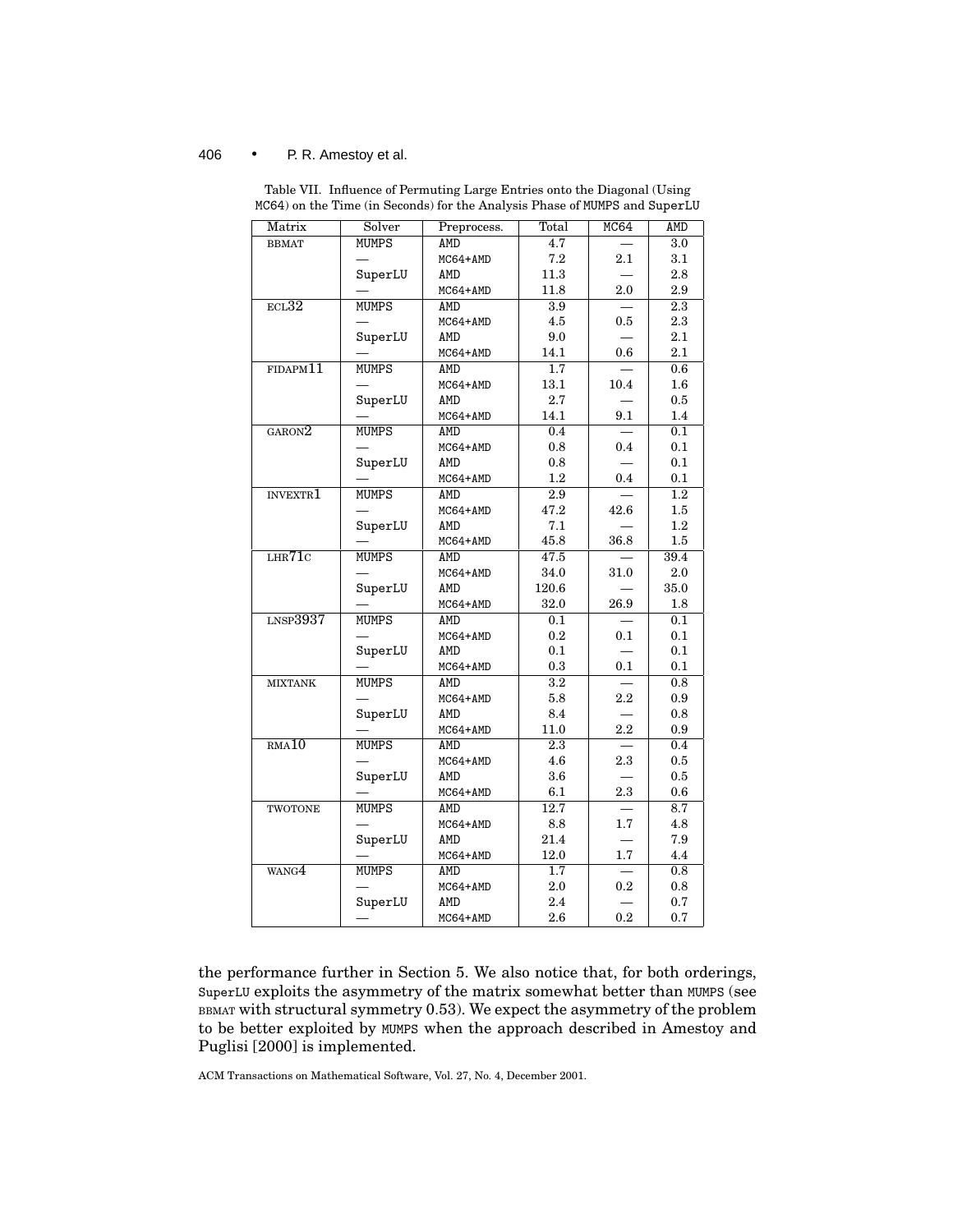|                      |            |              | NZ in LU      | Flops         |
|----------------------|------------|--------------|---------------|---------------|
| Matrix               | Ordering   | Solver       | $\times 10^6$ | $\times 10^9$ |
| <b>BBMAT</b>         | AMD        | <b>MUMPS</b> | 46.1          | 41.5          |
|                      |            | SuperLU      | 41.2          | 34.0          |
|                      | ND         | <b>MUMPS</b> | 35.8          | 25.7          |
|                      |            | SuperLU      | 33.9          | 23.5          |
| ECL32                | <b>AMD</b> | <b>MUMPS</b> | 42.9          | 64.6          |
|                      |            | SuperLU      | 42.4          | 68.3          |
|                      | ND         | <b>MUMPS</b> | 24.8          | 20.9          |
|                      |            | SuperLU      | 24.3          | 20.7          |
| INVEXTR <sub>1</sub> | <b>AMD</b> | <b>MUMPS</b> | 31.2          | 35.9          |
|                      |            | SuperLU      | 24.2          | 21.3          |
|                      | ND         | <b>MUMPS</b> | 16.2          | 8.1           |
|                      |            | SuperLU      | 13.3          | 5.9           |
| <b>MIXTANK</b>       | AMD        | <b>MUMPS</b> | 39.1          | 64.4          |
|                      |            | SuperLU      | 38.2          | 64.4          |
|                      | ND         | <b>MUMPS</b> | 19.6          | 13.2          |
|                      |            | SuperLU      | 18.6          | 12.9          |

Table VIII. Influence of the Symmetric Sparsity Orderings on the Fill-in and Floating-Point Operations on the Factorization of Unsymmetric Matrices. (MC64 is not Used)



Fig. 5. Time comparison of the analysis phases of MUMPS and SuperLU. MC64 preprocessing is *not* used and AMD ordering *is* used.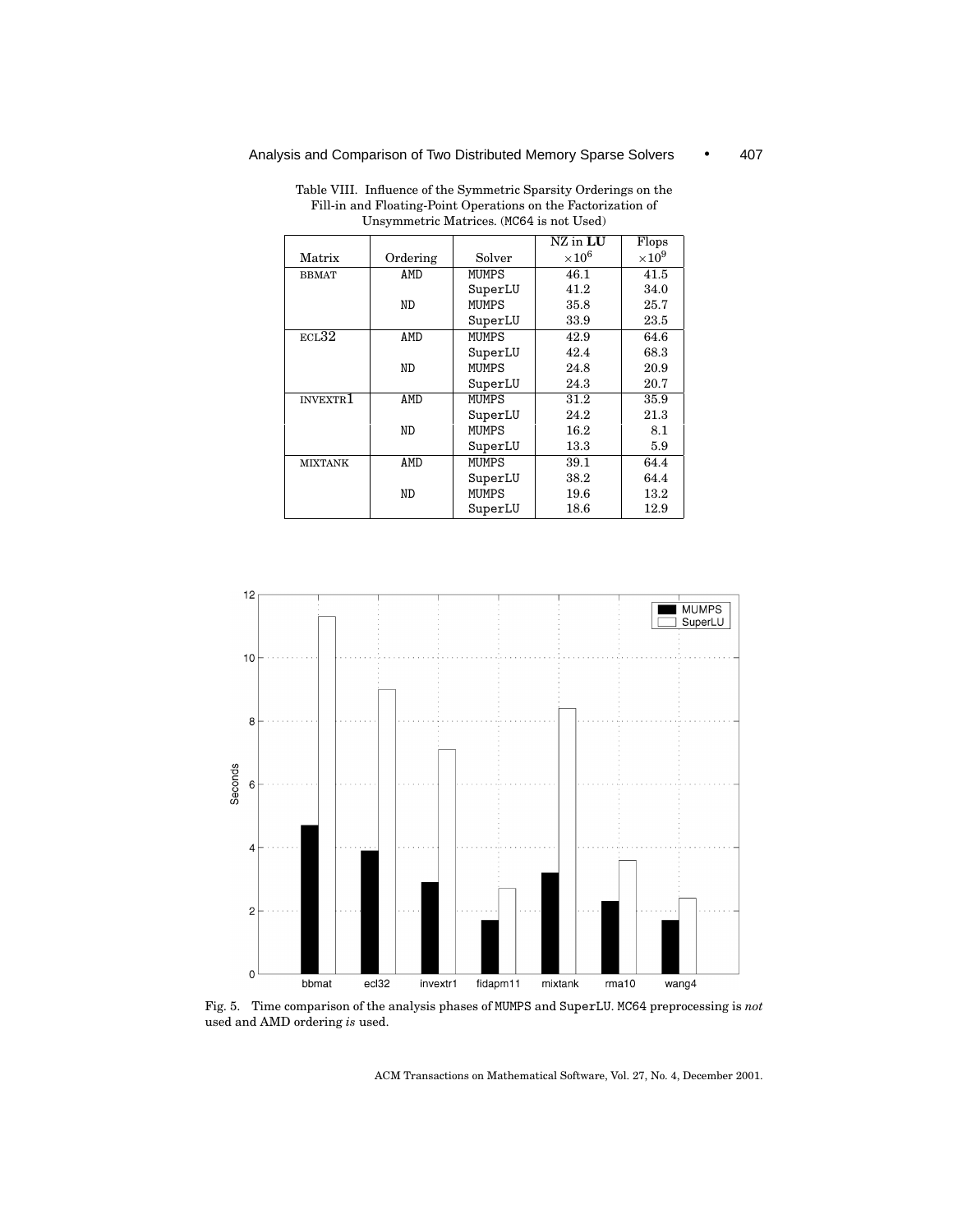|                |          |              |      |       |      |      | Number of processors |      |         |      |      |
|----------------|----------|--------------|------|-------|------|------|----------------------|------|---------|------|------|
| Matrix         | Ordering | Solver       | 1    | 4     | 8    | 16   | 32                   | 64   | 128     | 256  | 512  |
| <b>BBMAT</b>   | AMD      | <b>MUMPS</b> |      | 44.8  | 23.6 | 15.7 | 12.6                 | 10.1 | 9.5     | 9.4  | 11.3 |
|                |          | SuperLU      |      | 64.7  | 36.6 | 21.3 | 12.8                 | 9.2  | 7.2     | 6.7  | 6.8  |
|                | ND       | <b>MUMPS</b> |      | 32.1  | 10.8 | 12.3 | 10.4                 | 9.1  | 7.8     | 8.9  | 9.7  |
|                |          | SuperLU      |      | 132.9 | 72.5 | 39.8 | 23.5                 | 15.6 | 11.1    | 9.9  | 9.6  |
| ECL32          | AMD      | <b>MUMPS</b> |      | 53.1  | 31.3 | 20.7 | 14.7                 | 13.5 | 12.9    | 14.0 | 14.1 |
|                |          | SuperLU      |      | 106.8 | 56.7 | 31.2 | 18.3                 | 12.3 | 8.2     | 6.8  | 6.5  |
|                | ND       | <b>MUMPS</b> |      | 23.9  | 13.4 | 9.7  | 6.6                  | 5.6  | 5.4     | 5.4  | 6.3  |
|                |          | SuperLU      |      | 48.5  | 26.6 | 15.7 | 9.6                  | 7.6  | 5.6     | 5.7  | 6.1  |
| INVEXTR1       | ND       | <b>MUMPS</b> | 31.0 | 12.2  | 6.1  | 4.0  | 3.7                  | 3.1  | 3.9     | 5.0  | 6.5  |
|                |          | SuperLU      | 68.2 | 21.3  | 12.8 | 8.2  | 5.6                  | 4.9  | 3.7     | 3.5  | 3.8  |
| <b>MIXTANK</b> | ND       | <b>MUMPS</b> | 40.8 | 12.4  | 7.5  | 5.3  | 3.8                  | 3.3  | $3.2\,$ | 3.6  | 4.8  |
|                |          | SuperLU      | 88.1 | 25.2  | 14.2 | 8.6  | 5.6                  | 4.6  | 3.1     | 3.1  | 3.1  |
| <b>TWOTONE</b> | MC64     | <b>MUMPS</b> |      | 40.3  | 21.8 | 17.5 | 12.6                 | 12.9 | 11.4    | 11.0 | 11.7 |
|                | $+$ AMD  | SuperLU      |      | 103.8 | 57.8 | 32.8 | 19.5                 | 13.3 | 9.7     | 7.6  | 9.0  |

Table IX. Factorization Time (in Seconds) of Large Test Matrices on the CRAY T3E

"—" Indicates not enough memory.

## 5. PERFORMANCE ANALYSIS ON GENERAL MATRICES

#### 5.1 Performance of the Numerical Phases

In this section, we compare the performance, and study the behaviour, of the numerical phases (factorization and solve) of the two solvers.

For the sake of clarity, we will only show results using the sparsity ordering giving the least factorization time for each approach. When the best ordering for one code is different from that for the other, results with both orderings will be given. This means that results with both nested dissection and minimum degree orderings are given, thus illustrating the different sensitivity of the codes to the choice of the ordering. We note that, even when the same ordering is given to each solver, they will usually not perform the same number of operations. In general, SuperLU performs fewer operations than MUMPS because it better exploits the asymmetry of the matrix, although the execution time is usually less for MUMPS because of the Level 3 BLAS effect (see Section 5.1.1 for a detailed discussion).

Although results are very often matrix dependent, we will try, as much as possible, to identify some general properties of the two solvers.

5.1.1 *Study of the Factorization Phase.* In Table IX we show the factorization time of both solvers. On the smaller matrices, we report in Table X only results with up to 64 processors.

We observe that MUMPS is usually faster than SuperLU, and is significantly so on a small number of processors. We believe there are two reasons. First, MUMPS handles symmetric and more regular data structures better than SuperLU because MUMPS uses Level 3 BLAS kernels on bigger blocks than those used within SuperLU. As a result, the Megaflop rate of MUMPS on one processor is on average about twice that of the SuperLU factorization. This is also evident in the results on the smaller test problems in Table X and from the results on 3-D grid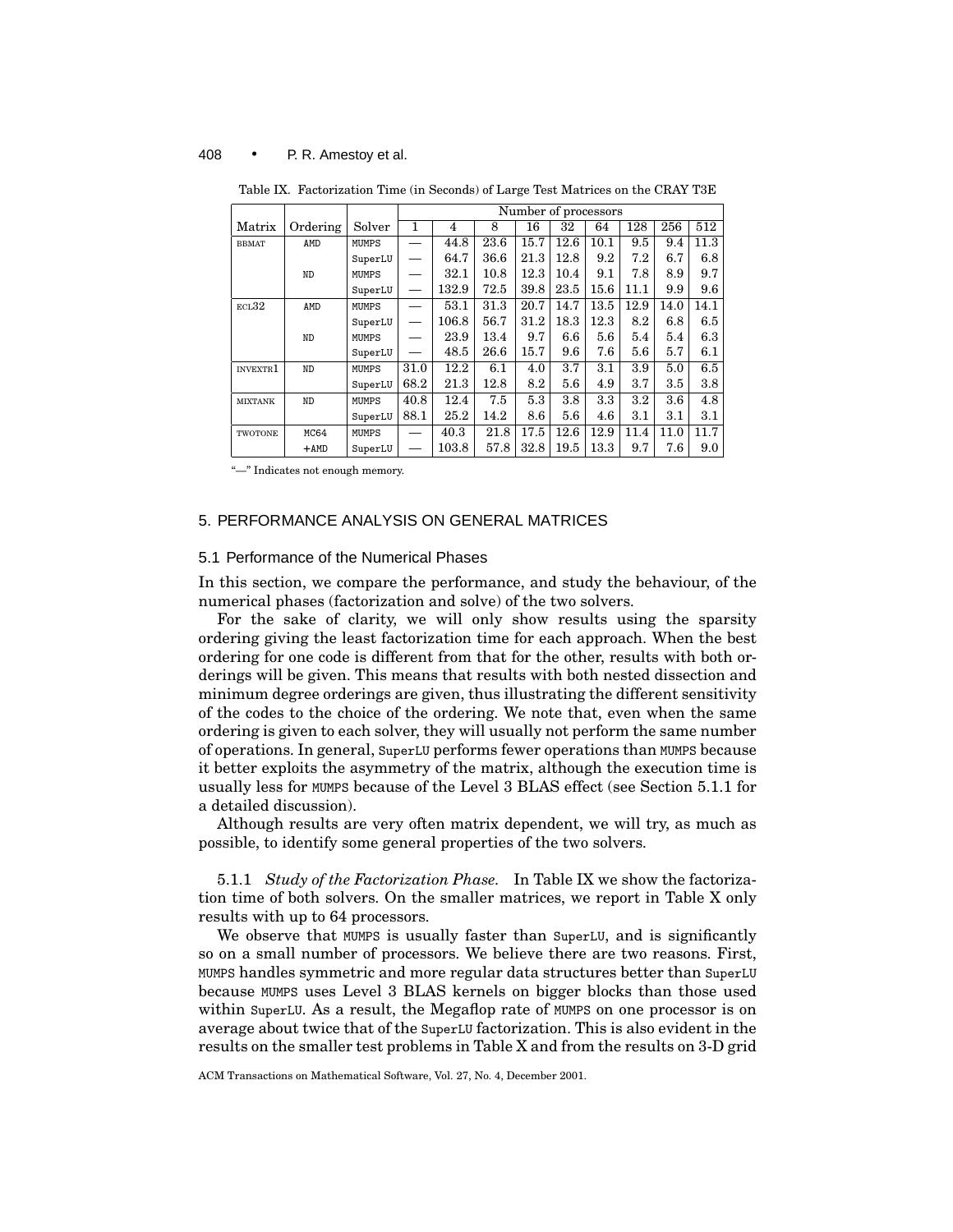|                      |          |              | Number of processors |      |      |         |     |     |  |
|----------------------|----------|--------------|----------------------|------|------|---------|-----|-----|--|
| Matrix               | Ordering | Solver       |                      | 4    | 8    | 16      | 32  | 64  |  |
| FIDAPM <sub>11</sub> | AMD      | MUMPS        | 30.9                 | 11.1 | 7.9  | 5.9     | 4.9 | 4.6 |  |
|                      |          | SuperLU      | 58.4                 | 16.2 | 10.2 | 6.1     | 4.2 | 3.4 |  |
| LHR71C               | MC64+AMD | <b>MUMPS</b> | 12.7                 | 4.1  | 2.7  | 1.6     | 1.4 | 1.4 |  |
|                      |          | SuperLU      | 34.5                 | 16.8 | 12.5 | 10.6    | 8.8 | 9.5 |  |
| RMA10                | AMD      | MUMPS        | 7.6                  | 2.8  | 2.1  | 2.0     | 1.9 | 1.8 |  |
|                      |          | SuperLU      | 11.5                 | 5.2  | 3.8  | $3.2\,$ | 2.7 | 2.9 |  |
| WANG4                | AMD      | MUMPS        | 29.9                 | 10.8 | 6.3  | 4.7     | 3.5 | 3.3 |  |
|                      |          | SuperLU      | 57.0                 | 17.8 | 10.6 | 6.8     | 4.8 | 4.2 |  |

Table X. Factorization Time (in Seconds) of Small Test Matrices on the CRAY T3E

problems in Section 6. Note that, even on the matrix TWOTONE, for which SuperLU performs three times fewer operations than MUMPS, MUMPS is over 2.5 times faster than SuperLU on four processors. On a small number of processors, we also notice that SuperLU does not always fully benefit from the reduction in the number of operations due to the use of a nested dissection ordering (see BBMAT with SuperLU using 4 processors).

Furthermore, we can see that, with matrices that are structurally very asymmetric, SuperLU can be much less scalable than MUMPS. For example, on matrix LHR71C in Table X, speedups of 3.9 and 9.1 are obtained on 32 processors with SuperLU and MUMPS, respectively. This is due to the two parallel limitations of the current SuperLU algorithm described in Section 3.2. First, SuperLU does not fully exploit the parallelism of the elimination dags. Second, the pipelining mechanism does not fully benefit from the sparsity of the factors (a blocked column factorization should be implemented). This also explains why SuperLU does not fully benefit, as MUMPS does, from the better balanced graph generated by a nested dissection ordering.

We see that the ordering very significantly influences the performance of the codes (see results with matrices BBMAT and ECL32) and, in particular, MUMPS generally outperforms SuperLU when a nested dissection ordering is used. While this is not always true on the largest number of processors, the absolute best performance is often obtained by MUMPS on a fewer number of processors. On the other hand, if we use the minimum degree ordering, SuperLU can be faster than MUMPS on a large number of processors. We also see that, on most of our unsymmetric problems, neither solver provides enough parallelism to effectively benefit from using more than 256 processors. Our lack of other large unsymmetric systems gives us few data points in this regime but one might expect that, independently of the ordering, the 2D distribution used in SuperLU should provide better scalability (and hence eventually better performance) on a large number of processors, than the mixed 1D and 2D distribution used in MUMPS. To further analyse the scalability of our solvers, we consider three dimensional regular grid problems in Section 6.

To better understand the performance differences observed in Tables IX and X and to identify the main characteristics of our solvers we show, in Table XI, the average communication volume. The speed of communication can very much depend on the number and the size of the messages. We also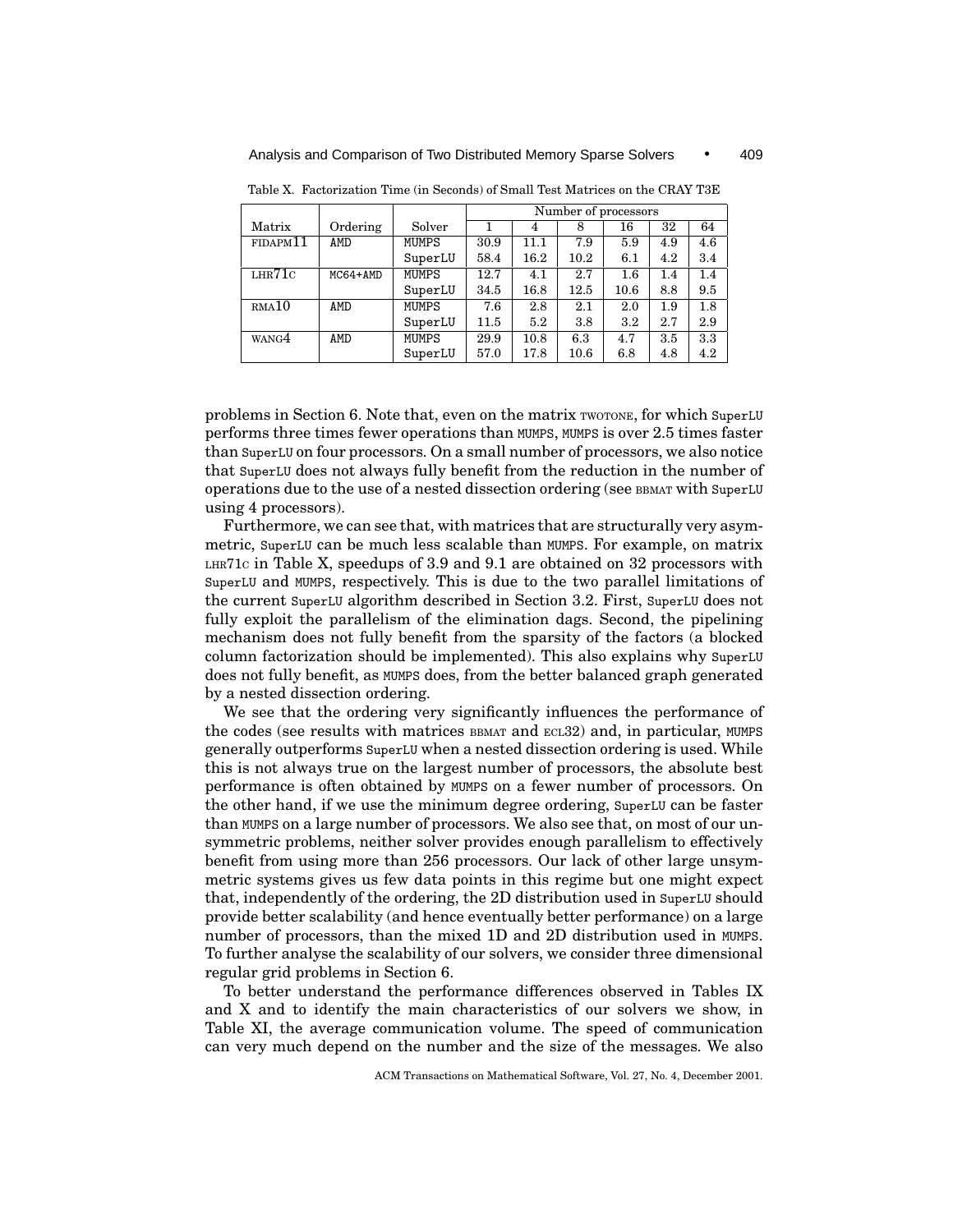|                      |                |              |         |              |        |                  |                | Number of processors |                  |     |        |
|----------------------|----------------|--------------|---------|--------------|--------|------------------|----------------|----------------------|------------------|-----|--------|
|                      |                |              |         | 4            |        |                  | 16             |                      |                  | 64  |        |
| Matrix               | Ordering       | Solver       | Max     | Vol          | #Mess  | Max              | Vol            | #Mess                | Max              | Vol | #Mess  |
| <b>BBMAT</b>         | AMD            | <b>MUMPS</b> | 4.9     | 44           | 3240   | $3.3\,$          | 63             | 1700                 | 2.9              | 20  | 2257   |
|                      |                | SuperLU      | 0.18    | 81           | 23412  | 0.09             | 61             | 34176                | 0.05             | 35  | 35035  |
|                      | ND             | <b>MUMPS</b> | $2.2\,$ | 7            | 2214   | 2.8              | 43             | 1441                 | $1.5\,$          | 48  | 3228   |
|                      |                | SuperLU      | 0.17    | 82           | 30698  | 0.09             | 62             | 45598                | 0.04             | 36  | 50925  |
| ECL32                | AMD            | <b>MUMPS</b> | 9.7     | 91           | 5451   | $3.\overline{7}$ | 117            | 2585                 | 2.9              | 54  | 2743   |
|                      |                | SuperLU      | 0.32    | 90           | 27437  | 0.16             | 67             | 37486                | 0.09             | 39  | 34981  |
|                      | N <sub>D</sub> | <b>MUMPS</b> | 8.5     | 37           | 3663   | 2.5              | 60             | 1981                 | 1.5              | 29  | 2679   |
|                      |                | SuperLU      | 0.25    | 56           | 28966  | 0.13             | 42             | 41172                | 0.07             | 24  | 41271  |
| FIDAPM <sub>11</sub> | AMD            | <b>MUMPS</b> | 2.5     | 28           | 3000   | 2.4              | 22             | 1471                 | 2.4              | 6   | 1323   |
|                      |                | SuperLU      | 0.15    | 27           | 14768  | 0.08             | 20             | 19114                | 0.04             | 12  | 15621  |
| INVEXTR1             | <b>ND</b>      | <b>MUMPS</b> | $2.2\,$ | 13           | 2320   | 1.1              | 18             | 1314                 | $1.\overline{5}$ | 7   | 1550   |
|                      |                | SuperLU      | 0.15    | 31           | 17774  | 0.08             | 23             | 25824                | 0.05             | 13  | 27123  |
| LHR71c               | MC64+AMD       | <b>MUMPS</b> | 1.0     | $\mathbf{1}$ | 96     | 1.1              | $\mathbf{1}$   | 342                  | 1.1              | 1   | 377    |
|                      |                | SuperLU      | 0.04    | 21           | 72932  | 0.03             | 15             | 95653                | 0.02             | 8   | 91640  |
| <b>MIXTANK</b>       | ND             | <b>MUMPS</b> | 3.5     | 30           | 3138   | 1.7              | 33             | 1650                 | 1.2              | 11  | 1616   |
|                      |                | SuperLU      | 0.19    | 40           | 13667  | 0.11             | 30             | 19635                | 0.05             | 18  | 19064  |
| RMA10                | <b>AMD</b>     | <b>MUMPS</b> | 0.7     | 3            | 114    | 0.7              | $\overline{2}$ | 302                  | 0.7              | 1   | 337    |
|                      |                | SuperLU      | 0.06    | 18           | 11346  | 0.03             | 13             | 14124                | 0.02             | 7   | 10883  |
| <b>TWOTONE</b>       | MC64           | <b>MUMPS</b> | 8.8     | 61           | 5076   | 2.9              | 139            | 4144                 | 2.1              | 49  | 2762   |
|                      | $+$ AMD        | SuperLU      | 0.26    | 27           | 120006 | 0.15             | 20             | 153995               | 0.05             | 11  | 104906 |
| WANG4                | AMD            | <b>MUMPS</b> | 3.9     | 16           | 3483   | $1.5\,$          | 27             | 1682                 | 1.5              | 8   | 1215   |
|                      |                | SuperLU      | 0.19    | 24           | 27728  | 0.10             | 18             | 34495                | 0.05             | 10  | 27561  |

Table XI. Maximum Size of the Messages (Max in Mbytes), Average Volume of Communication (Vol in Mbytes) and Number of Messages Per Processor (#Mess) for Large Matrices during Factorization

indicate the maximum size of the messages and the average number of messages. To overlap communication by computation, MUMPS uses fully asynchronous communications (during both sends and receives). The use of non-blocking sends during the more synchronous scheduled approach used by SuperLU also enables overlapping between communication and computation.

It is difficult to make any definitive comment on the average volume of communication, from the results in Table XI. Overall, it is broadly comparable, with either MUMPS or SuperLU sometimes having lower volume, occasionally by a significant amount. However, although the average volume of messages with 64 processors can be comparable with both solvers, there is between one and two orders of magnitude difference in the average number of messages and therefore in the average size of the messages. This is due to the much larger number of messages involved in a fan-out approach (SuperLU) compared to a multifrontal approach (MUMPS). Note that, with MUMPS, the number of messages includes the messages (one integer) required by the dynamic scheduling algorithm, to update the load on the processes.

The average volume of communication per processor, of each solver, depends very much on the number of processors. While, with SuperLU, increasing the number of processors will generally decrease the communication volume per processor, it is not always the case with MUMPS. Note that adding some global information to the local dynamic scheduling algorithm of MUMPS will help to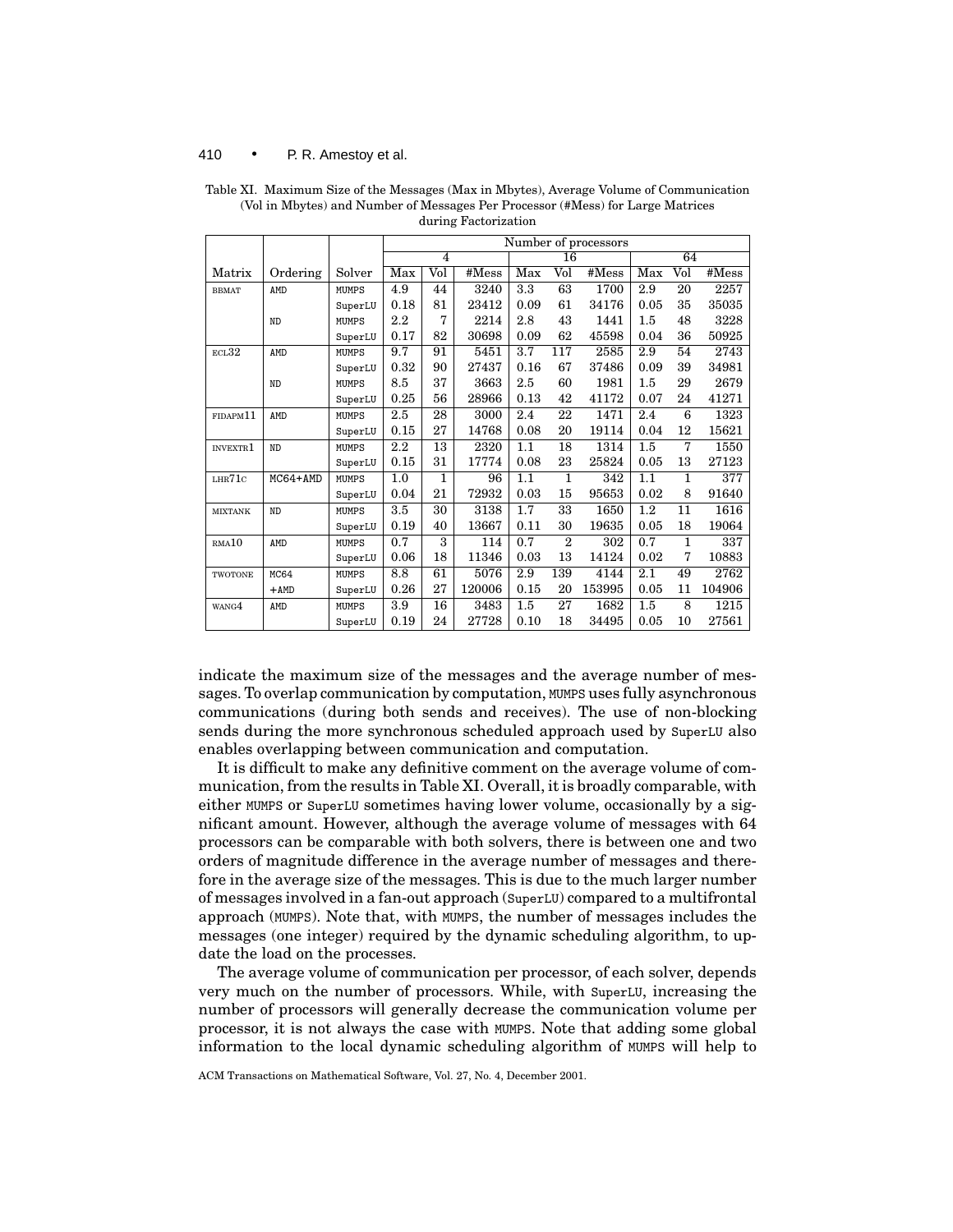|                |          |              |      |      |      |      |      | Number of processors |      |      |      |
|----------------|----------|--------------|------|------|------|------|------|----------------------|------|------|------|
| Matrix         | Ordering | Solver       | 1    | 4    | 8    | 16   | 32   | 64                   | 128  | 256  | 512  |
| <b>BBMAT</b>   | AMD      | <b>MUMPS</b> |      | 0.52 | 0.37 | 0.29 | 0.28 | 0.28                 | 0.31 | 0.33 | 0.38 |
|                |          | SuperLU      | —    | 1.33 | 1.16 | 0.75 | 0.71 | 0.53                 | 0.51 | 0.50 | 0.44 |
|                |          | SuperLU+IR   |      | 1.80 | 1.48 | 1.01 | 0.93 | 0.72                 | 0.68 | 0.62 | 0.57 |
|                | ND       | <b>MUMPS</b> |      | 0.37 | 0.35 | 0.24 | 0.26 | 0.26                 | 0.28 | 0.30 | 0.32 |
|                |          | SuperLU      |      | 1.99 | 1.60 | 1.07 | 0.93 | 0.76                 | 0.65 | 0.59 | 0.44 |
|                |          | SuperLU+IR   |      | 2.43 | 1.95 | 1.34 | 1.16 | 0.96                 | 0.86 | 0.78 | 0.62 |
| ECL32          | AMD      | <b>MUMPS</b> |      | 0.64 | 0.46 | 0.37 | 0.38 | 0.36                 | 0.42 | 0.46 | 0.53 |
|                |          | SuperLU      |      | 1.72 | 1.60 | 1.09 | 1.13 | 0.75                 | 0.79 | 0.66 | 0.56 |
|                | ND       | <b>MUMPS</b> |      | 0.47 | 0.32 | 0.28 | 0.26 | 0.24                 | 0.28 | 0.31 | 0.36 |
|                |          | SuperLU      |      | 1.52 | 1.57 | 1.02 | 0.72 | 0.68                 | 0.68 | 0.56 | 0.49 |
| INVEXTR1       | ND       | <b>MUMPS</b> | 0.57 | 0.30 | 0.18 | 0.14 | 0.14 | 0.13                 | 0.16 | 0.18 | 0.21 |
|                |          | MUMPS+IR     | 1.50 | 0.16 | 0.11 | 0.27 | 0.26 | 0.24                 | 0.23 | 0.31 | 0.39 |
|                |          | SuperLU      | 1.48 | 0.80 | 0.77 | 0.53 | 0.50 | 0.38                 | 0.29 | 0.26 | 0.21 |
|                |          | SuperLU+IR   | 2.75 | 1.24 | 1.07 | 0.78 | 0.71 | 0.57                 | 0.44 | 0.42 | 0.35 |
| <b>MIXTANK</b> | ND.      | <b>MUMPS</b> | 0.67 | 0.26 | 0.18 | 0.14 | 0.14 | 0.13                 | 0.16 | 0.18 | 0.21 |
|                |          | SuperLU      | 1.47 | 0.73 | 0.68 | 0.45 | 0.43 | 0.31                 | 0.23 | 0.21 | 0.17 |
| <b>TWOTONE</b> | MC64     | <b>MUMPS</b> |      | 1.03 | 0.81 | 0.84 | 0.86 | 0.85                 | 0.92 | 0.96 | 1.05 |
|                | $+$ AMD  | SuperLU      |      | 3.49 | 3.88 | 2.69 | 2.61 | 1.58                 | 1.23 | 1.03 | 0.86 |
|                |          | SuperLU+IR   |      | 6.66 | 5.65 | 7.44 | 3.42 | 2.73                 | 1.59 | 1.41 | 1.17 |

Table XII. Solve Time (in Seconds) for Large Matrices on the CRAY T3E. "+IR" Shows the Time Spent Improving the Initial Solution Using Iterative Refinement

"—" Indicates not enough memory.

increase the granularity of the 1D-node subtasks without losing parallelism (see Section 3.1) and thus can result in a decrease in the average volume of communication on a large number of processors.

5.1.2 *Study of the Solve Phase.* In section 4.1 we discussed the difference in the numerical behaviour of the two solvers, showing that, in general, SuperLU will involve more steps of iterative refinement than MUMPS, to obtain the same accuracy in the solution.

In this section, we focus on the time spent to obtain the solution. We apply enough steps of iterative refinement to ensure that the componentwise relative backward error (*Berr*) is less than  $\sqrt{\varepsilon} = 1.48 \times 10^{-8}$ . Each step of iterative refinement involves not only a forward and a backward solve but also a matrixvector product with the original matrix. With MUMPS, the user can provide the input matrix in a very general distributed format [Amestoy et al. 2001]. This functionality was used to parallelize the matrix-vector products. With SuperLU, the parallelization of the matrix-vector product was easier because the input matrix is duplicated on all the processors.

In Table XII, we report both the time to perform one solution step (using the factorized matrix to solve  $\mathbf{A}x = b$ ) and, when necessary (*Berr* greater than  $\sqrt{\varepsilon}$ ), the time to improve the solution using iterative refinement (lines with "+IR"). With SuperLU, except on ECL32 and MIXTANK which did not require any iterative refinement, one step of iterative refinement was required and was always enough to reduce the backward error to  $\sqrt{\varepsilon}$ . With MUMPS, iterative refinement was only required on the matrix INVEXTR1 and the backward error was already so close to  $\sqrt{\varepsilon}$  (on one processor *Berr* = 3.06 × 10<sup>-8</sup>) that on 4 and 8 processors no step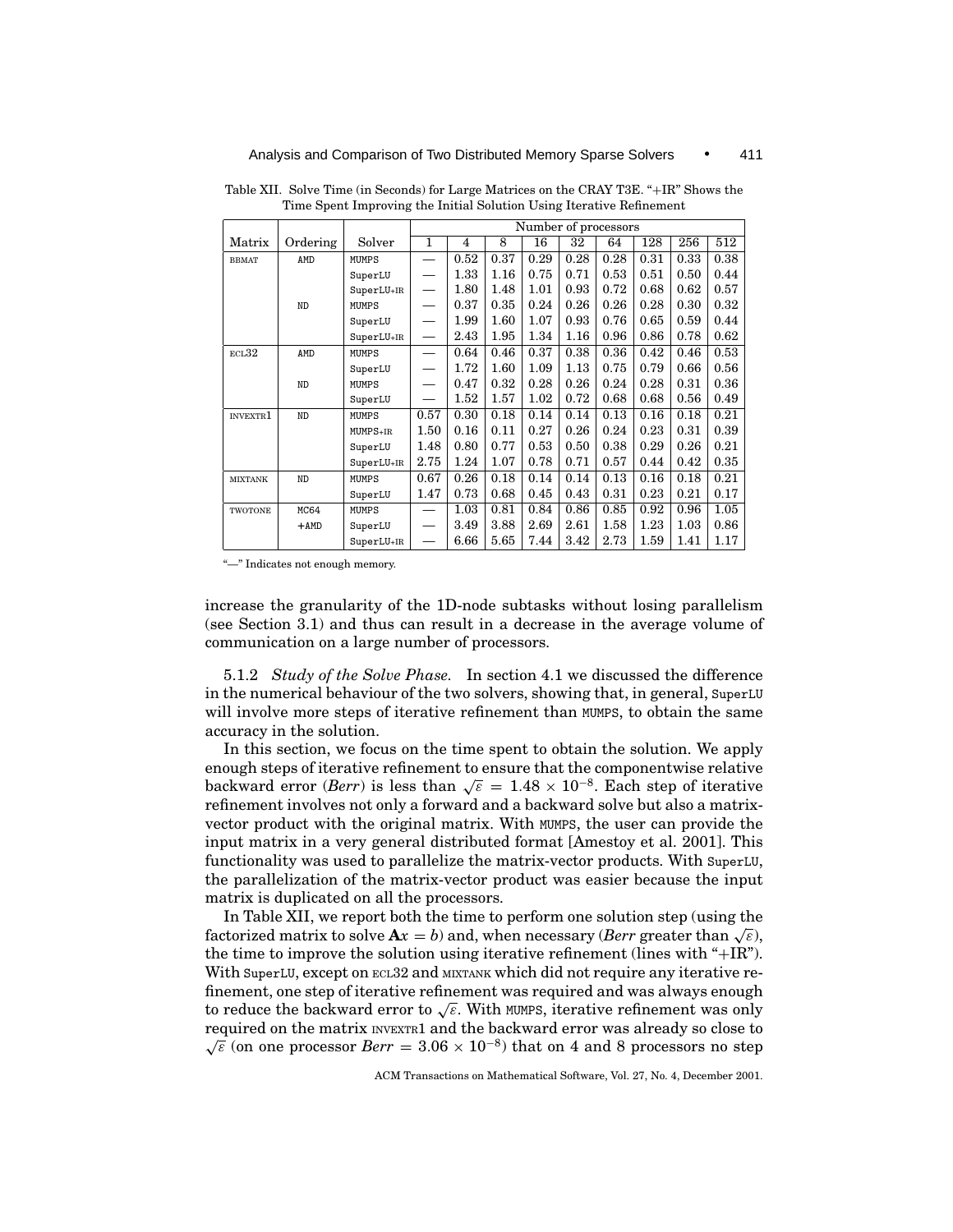|                      |          |              | Number of processors |      |      |      |      |      |
|----------------------|----------|--------------|----------------------|------|------|------|------|------|
| Matrix               | Ordering | Solver       |                      | 4    | 8    | 16   | 32   | 64   |
| FIDAPM <sub>11</sub> | AMD      | <b>MUMPS</b> | 0.48                 | 0.23 | 0.22 | 0.19 | 0.18 | 0.17 |
|                      |          | SuperLU      | 1.22                 | 0.55 | 0.51 | 0.33 | 0.33 | 0.23 |
| LHR71C               | MC64+AMD | <b>MUMPS</b> | 0.90                 | 0.53 | 0.29 | 0.21 | 0.20 | 0.22 |
|                      |          | SuperLU      | 2.45                 | 2.02 | 2.14 | 1.56 | 1.55 | 1.17 |
| RMA10                | AMD      | <b>MUMPS</b> | 0.44                 | 0.21 | 0.22 | 0.20 | 0.21 | 0.21 |
|                      |          | SuperLU      | 0.82                 | 0.50 | 0.47 | 0.35 | 0.33 | 0.26 |
| WANG4                | AMD      | <b>MUMPS</b> | 0.57                 | 0.27 | 0.19 | 0.17 | 0.15 | 0.15 |
|                      |          | SuperLU      | 1.20                 | 0.90 | 1.01 | 0.68 | 0.68 | 0.50 |

Table XIII. Solve Time (in Seconds) for Small Matrices on the CRAY T3E

of iterative refinement was required (*Berr* for the initial solution was already equal to  $1.17 \times 10^{-8}$ ). In this case, the time reported in the row "+IR" corresponds to the time to perform the computation of the backward error. We first observe (compare, for example, Tables IX and XII) that, on a small number of processors (less than 8), the solve phase is almost two orders of magnitude less costly than the factorization. On a large number of processors, because our solve phases are relatively less scalable than the factorization phases, the difference drops to one order of magnitude. On applications for which a large number of solves might be required per factorization, this could become critical for the performance and might have to be addressed in the future. We show solution times for our smaller matrices in Table XIII where we have not run iterative refinement.

The performance reported in Tables XII and XIII would appear to suggest that the regularity in the structure of the matrix factors, generated by the factorization phase of MUMPS, is responsible for a faster solve phase than that of SuperLU for up to 256 processors. On 512 processors, the solve phase of SuperLU is occasionally faster than that of MUMPS, although in all cases the fastest solve time is recorded by MUMPS usually on a fewer number of processors. The cost of iterative refinement can significantly increase the cost of obtaining a solution. With SuperLU, because of static pivoting, it is more likely that iterative refinement will be required to obtain an accurate solution on numerically difficult matrices (see BBMAT, INVEXTR1 and TWOTONE). With MUMPS, the use of threshold pivoting during the factorization will reduce the number of matrices for which iterative refinement is required. (In our set, only INVEXTR1 requires iterative refinement). For both solvers, the use of MC64 to preprocess the matrix can also reduce the number of steps of iterative refinement, and even avoid the need to use it in some cases (see Section 4.1).

#### 5.2 Memory Usage

In this section, we study the memory used during factorization as a function of both the solver and the number of processors (see Table XIV).

We want to first point out that, because of the dynamic scheduling approach and the threshold pivoting used in MUMPS, the analysis phase cannot fully predict the space that will be required on each processor and an upper bound is therefore used for the memory allocation. With the static task mapping approach used in SuperLU, the memory used can be predicted during the analysis phase.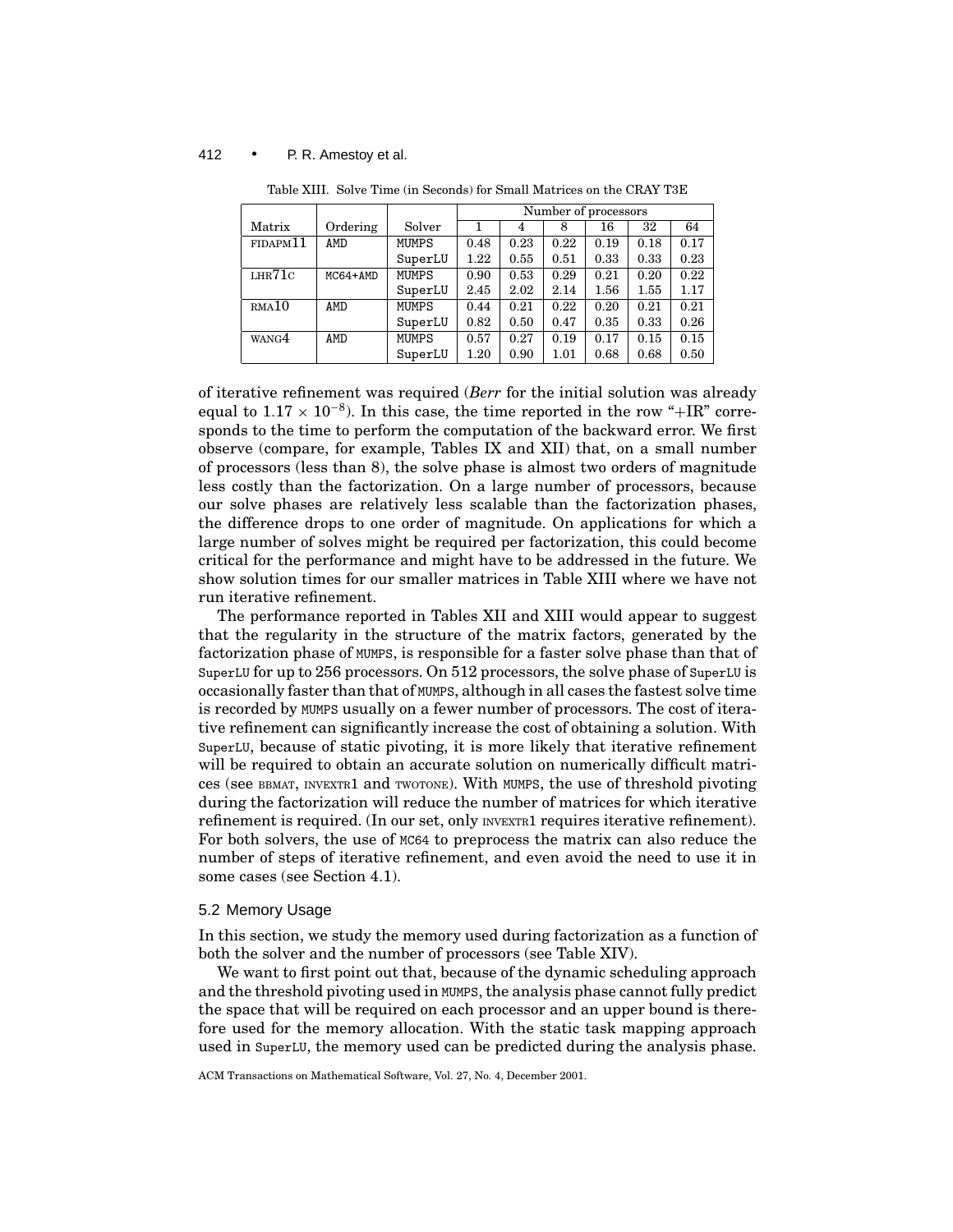|                |          |              | Number of processors |                         |      |      |      |      |
|----------------|----------|--------------|----------------------|-------------------------|------|------|------|------|
|                |          |              |                      | $\overline{\mathbf{4}}$ |      | 16   |      | 64   |
| Matrix         | Ordering | Solver       | Avg.                 | Max.                    | Avg. | Max. | Avg. | Max. |
| <b>BBMAT</b>   | AMD      | <b>MUMPS</b> | 147                  | 176                     | 52   | 65   | 32   | 40   |
|                |          | SuperLU      | 113                  | 114                     | 50   | 51   | 33   | 34   |
|                | ND       | MUMPS        | 114                  | 118                     | 44   | 53   | 28   | 35   |
|                |          | SuperLU      | 124                  | 128                     | 60   | 61   | 43   | 44   |
| ECL32          | AMD      | <b>MUMPS</b> | 190                  | 212                     | 55   | 64   | 32   | 41   |
|                |          | SuperLU      | 113                  | 115                     | 42   | 44   | 24   | 25   |
|                | ND       | MUMPS        | 132                  | 139                     | 39   | 44   | 25   | 28   |
|                |          | SuperLU      | 79                   | 81                      | 33   | 34   | 21   | 22   |
| FIDAPM11       | AMD      | <b>MUMPS</b> | 65                   | 67                      | 25   | 30   | 16   | 19   |
|                |          | SuperLU      | 38                   | 39                      | 16   | 16   | 10   | 10   |
| INVEXTR1       | ND       | <b>MUMPS</b> | 65                   | 85                      | 23   | 28   | 17   | 22   |
|                |          | SuperLU      | 47                   | 48                      | 22   | 22   | 15   | 16   |
| LHR71C         | MC64     | <b>MUMPS</b> | 54                   | 48                      | 22   | 25   | 16   | 20   |
|                | $+$ AMD  | SuperLU      | 49                   | 51                      | 27   | 29   | 21   | 21   |
| <b>MIXTANK</b> | ND       | <b>MUMPS</b> | 84                   | 87                      | 29   | 31   | 19   | 21   |
|                |          | SuperLU      | 55                   | 56                      | 23   | 23   | 14   | 15   |
| RMA10          | AMD      | <b>MUMPS</b> | 39                   | 42                      | 17   | 25   | 11   | 21   |
|                |          | SuperLU      | 32                   | 33                      | 15   | 16   | 10   | 11   |
| <b>TWOTONE</b> | MC64     | <b>MUMPS</b> | 167                  | 180                     | 57   | 67   | 42   | 60   |
|                | $+$ AMD  | SuperLU      | 66                   | 80                      | 35   | 41   | 24   | 24   |
| WANG4          | AMD      | <b>MUMPS</b> | 69                   | 82                      | 22   | 23   | 15   | 20   |
|                |          | SuperLU      | 33                   | 34                      | 14   | 14   | 8    | 9    |

Table XIV. Memory Used during Factorization (in Megabytes, Per Processor)

In this section, we only compare the memory actually used by the solvers during the factorization phase. This includes reals, integers and communication buffers. Storage for the initial matrix is, however, not included but we have seen, in Amestoy et al. [2001], that the input matrix can also be provided in a general distributed format and can be handled very efficiently by the solver. This option is available in MUMPS. In SuperLU, the initial matrix is currently duplicated on all processors.<sup>7</sup>

We notice, in Table XIV, a significant reduction in the memory required when increasing the number of processors. We also see that, in general, SuperLU requires less memory than MUMPS, although this is less apparent when many processors are used, thus showing the better memory scalability of MUMPS. One can observe that there is little difference between the average and maximum memory usage, showing that both algorithms are well balanced, with SuperLU the better of the two.

Note that memory scalability can be critical on globally addressable platforms where parallelism increases the total memory used. On purely distributed machines such as the T3E, the main factor remains the memory used per processor, which should allow large problems to be solved when enough processors are available.

<sup>7</sup>For MUMPS, note that the storage reported still includes another internal copy of the initial matrix in a distributed *arrowhead* form, which is necessary for the assembly operations during the multifrontal algorithm.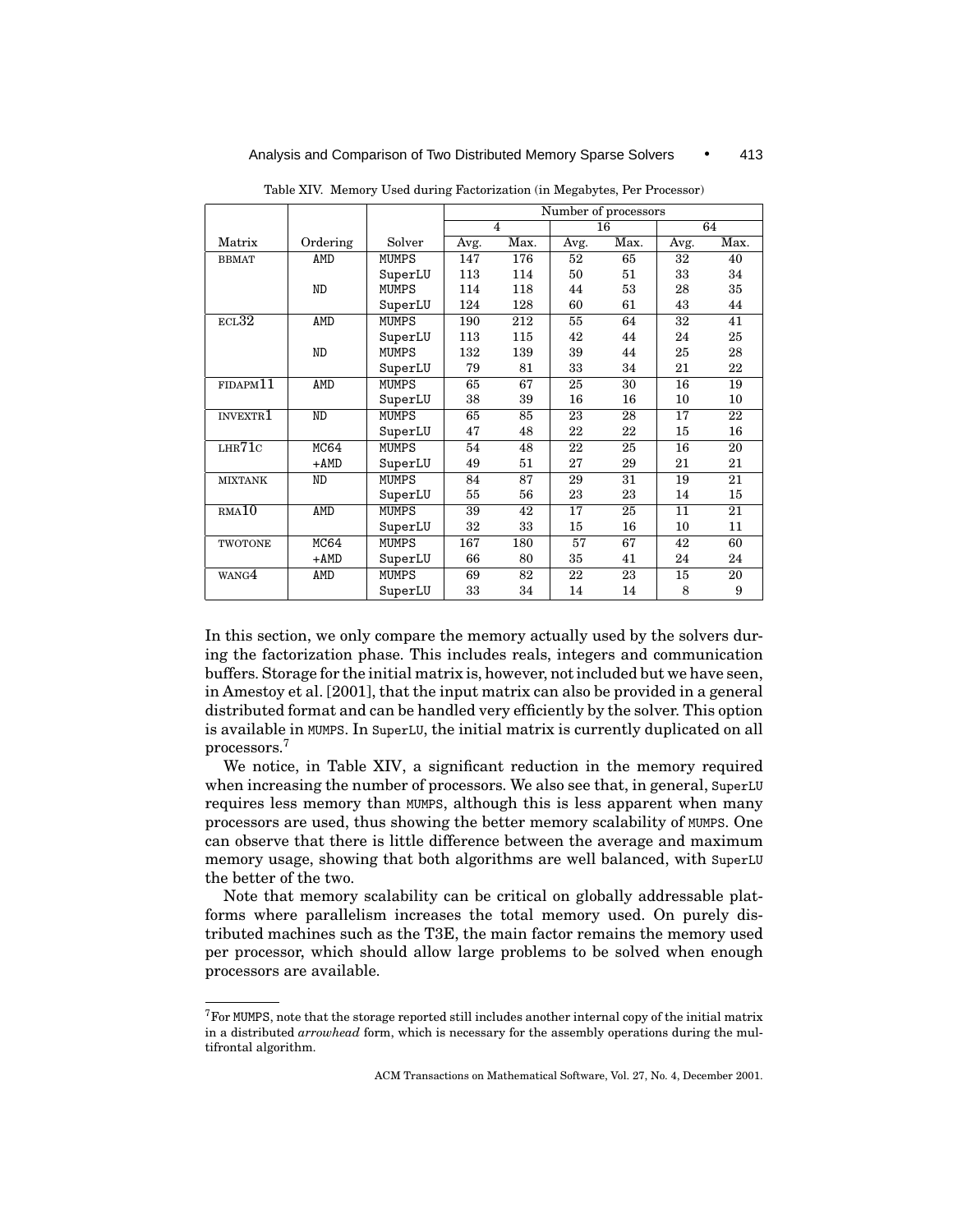

Fig. 6. Megaflop rate per processor (cubic grids, nested dissection).

#### 6. PERFORMANCE ANALYSIS ON 3-D GRID PROBLEMS

To further analyse and understand the scalability of our solvers, we report, in this section, on results obtained for the 11-point discretization of the Laplacian operator on three-dimensional grid problems.

We consider a set of 3-D cubic  $(NX = NY = NZ)$  and rectangular  $(NX, NX)$ 4, NX/8) grids on which a nested dissection ordering is used. The size of the grids used, the number of operations and the timings, are reported in Table XV. When increasing the number of processors, we have tried as much as possible to maintain a constant number of operations per processor, while keeping as much as possible, the same shape of grids. Not all of these constraints could be satisfied thus the number of operations per processor is not completely constant.

Since all of our test matrices are symmetric, we can use MUMPS to compute either an **LDL<sup>T</sup>** factorization, referred to as MUMPS-SYM, or an **LU** factorization, referred to as MUMPS-UNS. SuperLU will compute an **LU** factorization. Note that, for a given matrix, the unsymmetric solvers (SuperLU and MUMPS-UNS) perform roughly twice as many operations as MUMPS-SYM.

To overcome the problem of the number of operations per processor being non-constant, we first report in Figures 6 and 7, the Megaflop rate per processor for our three approaches on cubic and rectangular grids, respectively. In our context, the Megaflop rate is meaningful because on those grid problems, the number of operations is almost identical for MUMPS-UNS and SuperLU (see Table XV), thus it corresponds to the absolute performance of the approach used for a given problem. We first notice that on up to 8 processors, and independent of the grid shape, MUMPS-UNS is about twice as fast as SuperLU, and also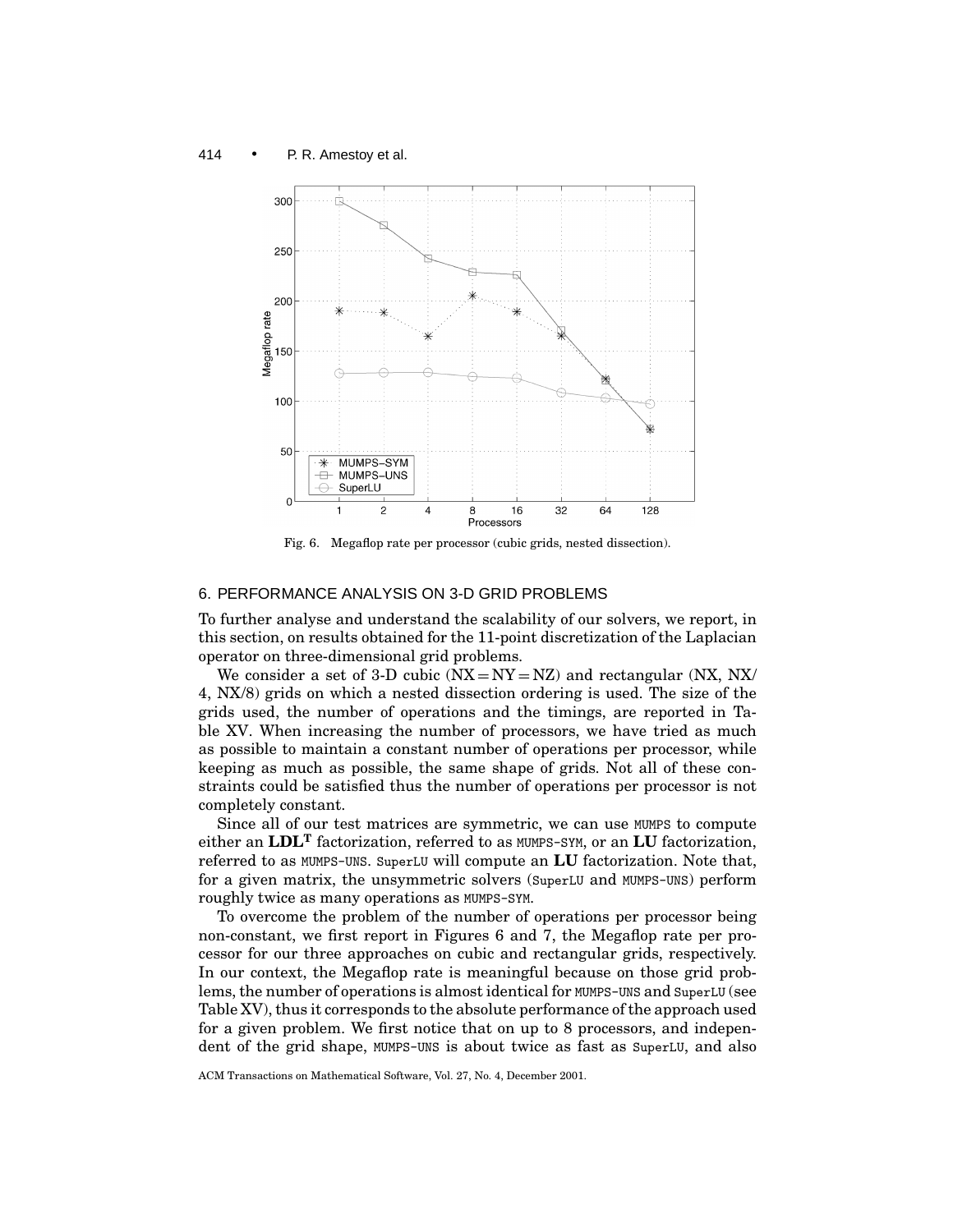|                         |     | $LDLT$ factorization |           | LU factorization |                                       |               |         |               |      |
|-------------------------|-----|----------------------|-----------|------------------|---------------------------------------|---------------|---------|---------------|------|
|                         |     |                      | MUMPS-SYM |                  | MUMPS-UNS                             |               | SuperLU |               |      |
|                         |     | Grid size            |           | flops            |                                       | flops         |         | flops         |      |
| Processors              | NX  | NT                   | NZ        | $\times 10^9$    | time                                  | $\times 10^9$ | time    | $\times 10^9$ | time |
|                         |     |                      |           |                  |                                       |               |         |               |      |
|                         |     |                      |           |                  | Cubic grids (nested dissection)       |               |         |               |      |
| $\mathbf{1}$            |     | 29                   |           | 3.6              | 18.9                                  | 7.2           | 24.0    | 7.2           | 56.3 |
| $\overline{2}$          |     | 33                   |           | 8.0              | 21.2                                  | 16.0          | 29.0    | 15.9          | 61.8 |
| $\overline{\mathbf{4}}$ |     | 36                   |           | 13.4             | 20.3                                  | 26.8          | 27.6    | 26.8          | 52.0 |
| 8                       |     | 41                   |           | 30.1             | 18.3                                  | 60.1          | 32.8    | 60.0          | 60.2 |
| 16                      |     | 46                   |           | 59.1             | 19.5                                  | 118.1         | 32.6    | 117.9         | 59.8 |
| 32                      |     | 51                   |           | 112.7            | 21.3                                  | 225.3         | 41.2    | 224.9         | 64.7 |
| 64                      |     | 57                   |           | 222.7            | 28.4                                  | 445.1         | 57.5    | 444.7         | 67.3 |
| 128                     |     | 64                   |           | 444.2            | 48.3                                  | 887.8         | 95.7    | 886.4         | 71.1 |
|                         |     |                      |           |                  |                                       |               |         |               |      |
|                         |     |                      |           |                  | Rectangular grids (nested dissection) |               |         |               |      |
| 1                       | 96  | 24                   | 12        | 2.2              | 13.2                                  | 4.5           | 16.6    | 4.5           | 33.3 |
| $\overline{2}$          | 110 | 28                   | 13        | 4.8              | 12.9                                  | 9.5           | 17.2    | 9.6           | 37.6 |
| $\overline{4}$          | 120 | 30                   | 15        | 9.0              | 12.1                                  | 17.9          | 16.7    | 17.9          | 36.3 |
| 8                       | 136 | 34                   | 17        | 18.4             | 13.7                                  | 36.8          | 20.1    | 36.6          | 36.3 |
| 16                      | 152 | 38                   | 19        | 36.5             | 12.5                                  | 72.8          | 21.0    | 72.7          | 42.2 |
| 32                      | 168 | 42                   | 21        | 67.8             | 14.3                                  | 135.5         | 25.4    | 135.3         | 43.8 |
| 64                      | 184 | 46                   | 23        | 118.2            | 16.3                                  | 236.2         | 32.5    | 236.0         | 46.6 |
| 128                     | 208 | 52                   | 26        | 243.1            | 24.7                                  | 485.8         | 44.4    | 485.6         | 56.1 |

Table XV. Factorization Time (in seconds) on Cray T3E. **LU** Factorization is Performed for MUMPS–UNS and SuperLU,  $\mathbf{LDL}^T$  for MUMPS–SYM



Fig. 7. Megaflop rate per processor (rectangular grids, nested dissection).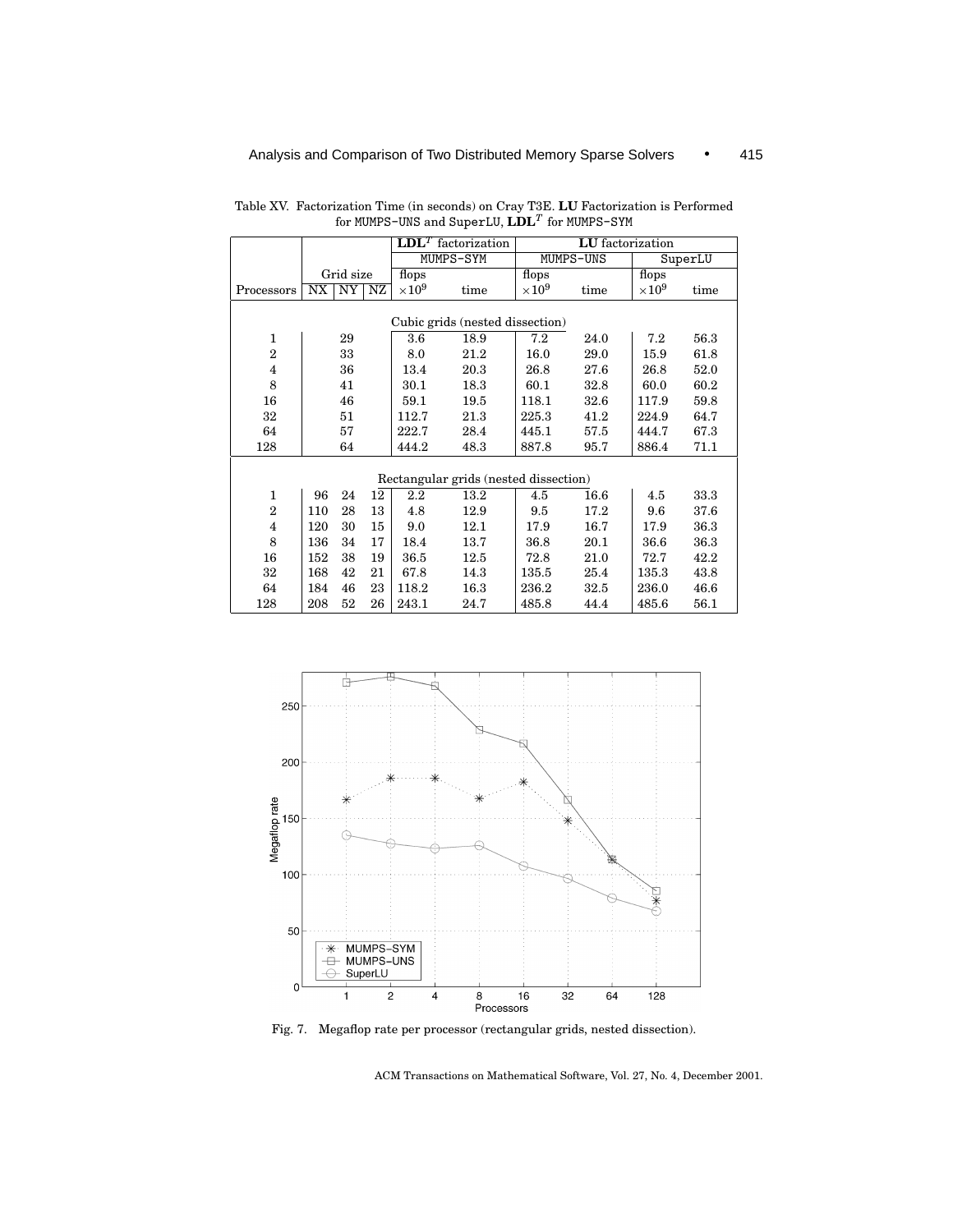

Fig. 8. Parallel efficiency (cubic grids, nested dissection).

has a much higher Megaflop rate than MUMPS-SYM. On 128 processors on both rectangular and cubic grids, all three solvers have similar Megaflop rates per processor.

In Figures 8 and 9, we show the parallel efficiency on cubic and rectangular grids respectively. The efficiency of a solver on *p* processors is computed as the ratio of its Megaflop rate per processor on *p* processors over its Megaflop rate on 1 processor.

SuperLU is generally more efficient on cubic grids than MUMPS-UNS even on a relatively small number of processors. MUMPS-SYM is relatively more efficient than MUMPS-UNS and the MUMPS-SYM efficiency is very comparable to that of SuperLU. On a large number of processors SuperLU is significantly more efficient than MUMPS-UNS. The peak ratio between the methods is reached on cubic grids (128 processors) for which SuperLU is about three and two times more efficient than MUMPS-UNS and MUMPS-SYM, respectively. On rectangular grids, the situation is different, with MUMPS-SYM showing comparable parallel efficiency to SuperLU.

Finally, we report in Table XVI a quantitative evaluation of the overhead due to parallelism on cubic grids, using the analysis tool vampir [Nagel et al. 1996]. In the rows "computation", we report the percentage of the time spent doing numerical factorization. MPI calls and idle time due to communications or synchronization are reported in rows "overhead" of the table.

Table XVI shows that SuperLU has less overhead than either version of MUMPS. We also observe a better parallel behaviour of MUMPS-SYM with respect to MUMPS-UNS, as analysed in Amestoy et al. [2000], which is mainly due to the fact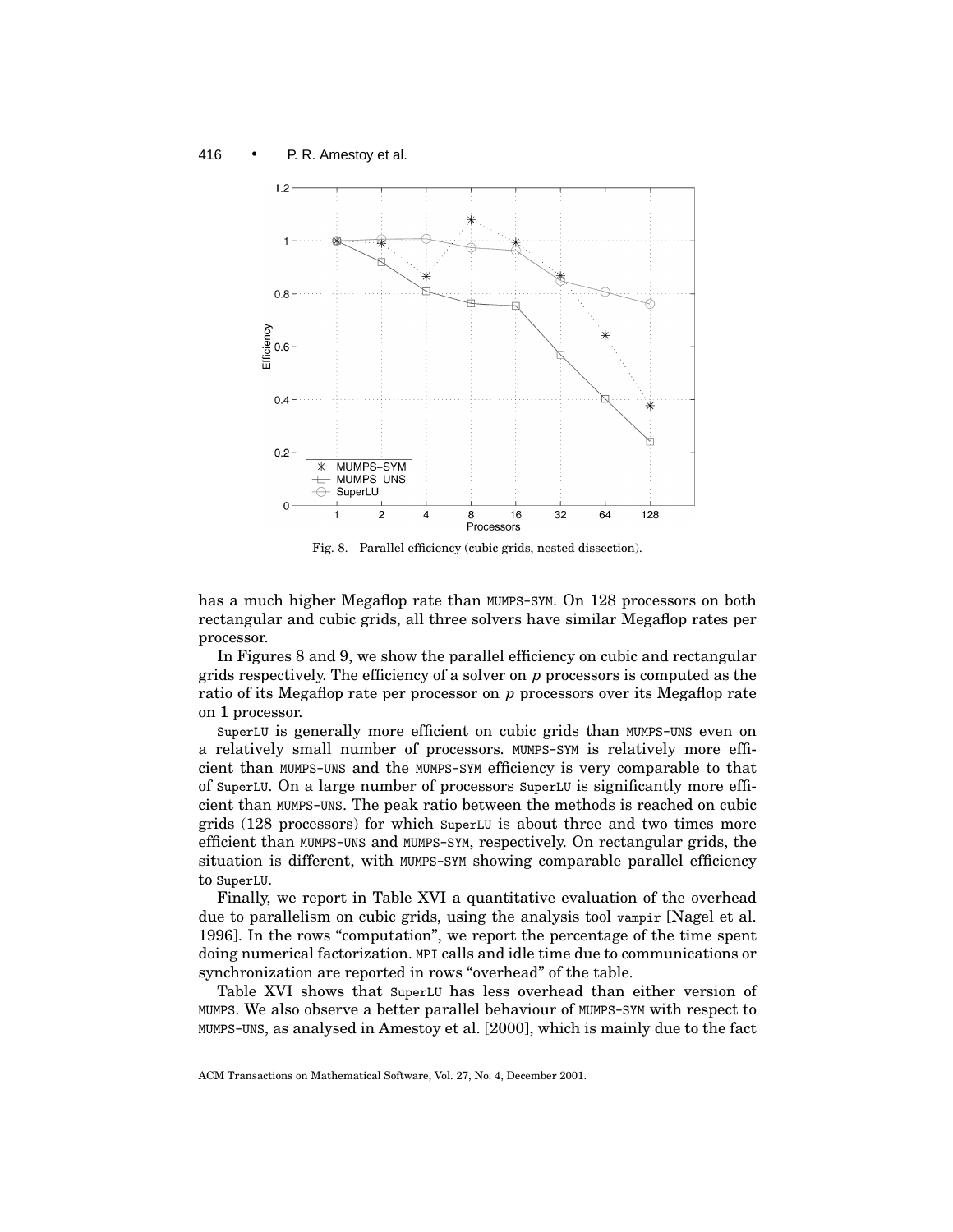

Analysis and Comparison of Two Distributed Memory Sparse Solvers • 417

Fig. 9. Parallel efficiency (rectangular grids, nested dissection).

| Table XVI. Percentage of the Factorization Time (Cubic Grids, |
|---------------------------------------------------------------|
| $NX = NY = NZ$ ) Spent in Computation and in Overhead Due to  |
| Communication and Synchronization                             |

| <b>N</b> procs | Grid size   | MUMPS-SYM | MUMPS-UNS | SuperLU |
|----------------|-------------|-----------|-----------|---------|
| 4              | $(NX = 36)$ |           |           |         |
|                | computation | 69%       | 76%       | 87%     |
|                | overhead    | 31%       | 24%       | 13%     |
| 16             | $(NX = 46)$ |           |           |         |
|                | computation | $67\%$    | 69%       | $75\%$  |
|                | overhead    | 33%       | 31%       | 25%     |
| 64             | $(NX = 57)$ |           |           |         |
|                | computation | $50\%$    | $36\%$    | 56%     |
|                | overhead    | 50%       | 64%       | 44%     |

that node level parallelism provides relatively more parallelism in a symmetric context.

## 7. CONCLUDING REMARKS

In this paper, we have presented a detailed analysis and comparison of two state-of-the-art parallel sparse direct solvers—a multifrontal solver, MUMPS, and a supernodal solver, SuperLU. Our analysis is based on experiments using a massively parallel distributed-memory machine—the Cray T3E, and eleven matrices from different applications. Our analysis addresses many aspects of the efficiency of the solvers, including the role of preordering steps and their costs, the accuracy of the solution, sparsity preservation,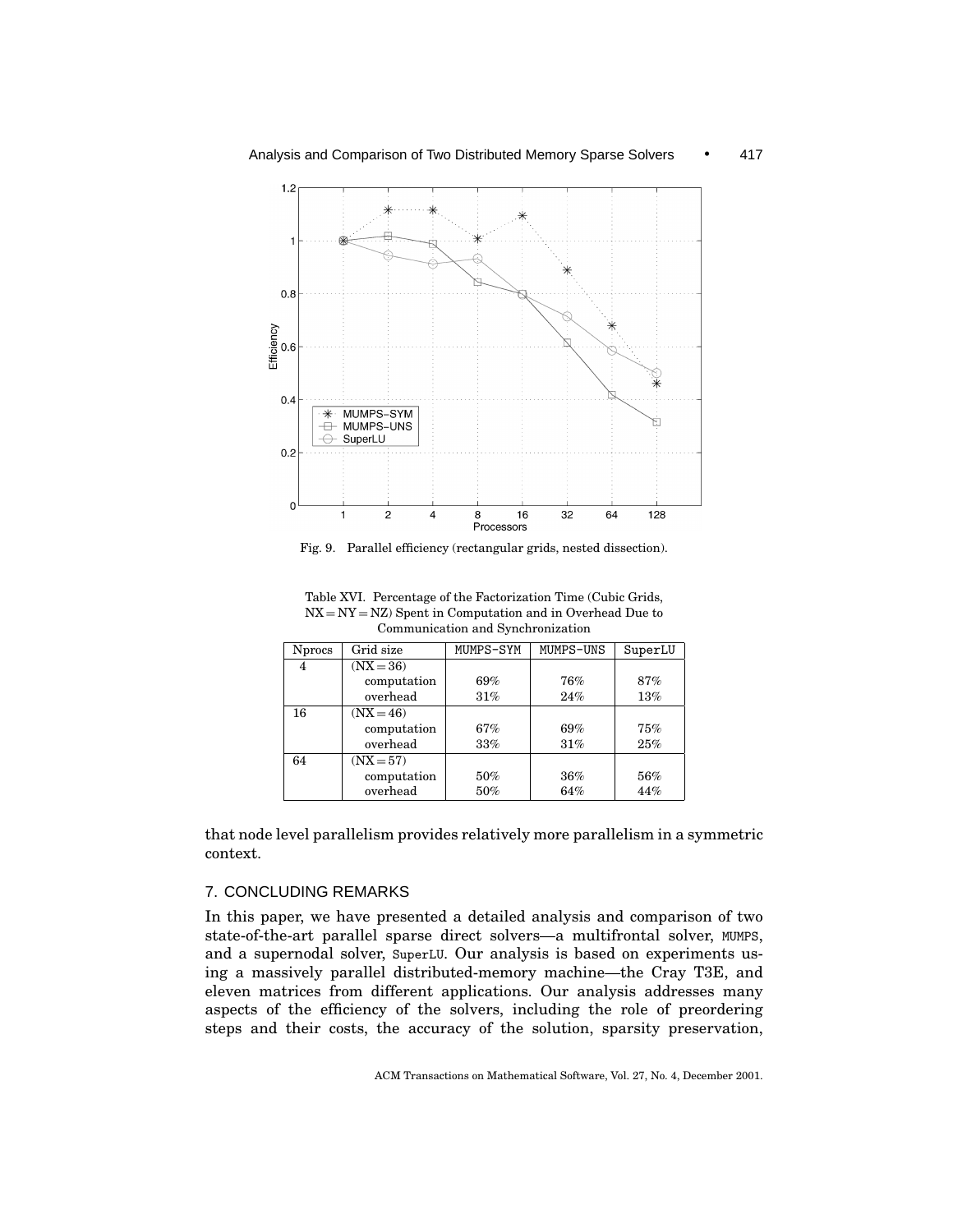the total memory required, the amount of interprocessor communication, the times for factorization and triangular solves, and scalability. We found that both solvers have strengths and weaknesses. We summarize our observations as follows.

- —Both solvers can benefit from a numerical preordering scheme implemented in MC64, although SuperLU benefits to a greater extent than MUMPS. For MUMPS, this helps reduce the number of off-diagonal pivots and the number of delayed pivots. For SuperLU, this may reduce the need for small diagonal perturbations and the number of iterative refinements. However, since this permutation is asymmetric, it may destroy the structural symmetry of the original matrix, and cause more fill-in and operations. This tends to introduce a greater performance penalty for MUMPS than for SuperLU although recent work by Amestoy and Puglisi [2000] might affect this conclusion. This is why by default MUMPS does not use MC64 on fairly symmetric matrices.
- —MUMPS usually provides a better initial solution, due to the effect of dynamic versus static pivoting. With one step of iterative refinement, SuperLU usually obtains a solution with about the same level of accuracy.
- —Both solvers can accept as input, any fill-in reducing ordering that is applied symmetrically to both the rows and columns. MUMPS performs better with nested dissection than minimum degree, because it can exploit the better tree parallelism provided by a nested dissection ordering, whereas SuperLU does not exploit this level of parallelism, and its parallel efficiency is less sensitive to different orderings.
- —Given the same ordering, SuperLU better preserves the sparsity and the asymmetry of the *L* and *U* factors. SuperLU requires less memory than MUMPS, in general, and especially so with smaller numbers of processors. On 64 processors, MUMPS requires 25–30% more memory on average.
- —Although the total volume of communication is comparable for both solvers. MUMPS requires many fewer messages, especially with large numbers of processors. The difference can be up to two orders of magnitude. This is partly intrinsic to the algorithms (multifrontal versus fan-out), and partly due to the 1D (MUMPS) versus 2D (SuperLU) matrix partitioning.
- —MUMPS is usually faster in both factorization and solve phases. The speed penalty for SuperLU partly comes from the code complexity that is required to preserve the irregular sparsity pattern, and partly because of the greater number of communication messages. With more processors, SuperLU shows better scalability, because its 2D partitioning scheme does a better job in keeping all of the processors busy despite the fact that it introduces more messages.

As we said in the introduction, we started this exercise with the intention of comparing a wider range of sparse codes. However, as we have demonstrated in the preceding sections, the task of conducting such a comparison is very complex. We do feel though, that the experience we have gained in this task will be useful in extending the comparisons in the future.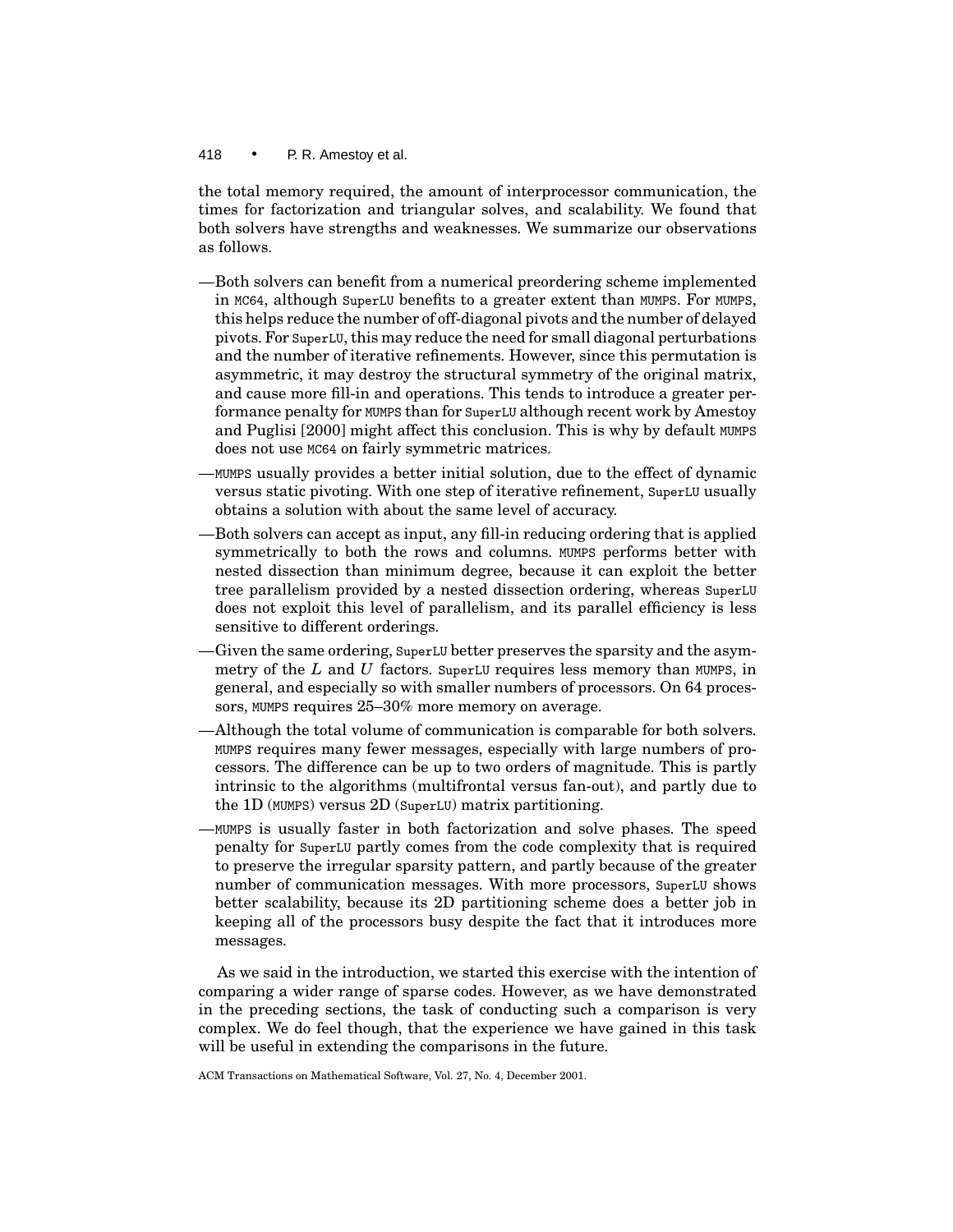| Code              | Technique            | Scope      | Availability                   | Ref                        |
|-------------------|----------------------|------------|--------------------------------|----------------------------|
| <b>CAPSS</b>      | Multifrontal         | <b>SPD</b> | www.netlib.org/scalapack       | [Heath and Raghavan 1997]  |
| <b>MUMPS</b>      | Multifrontal         | SYM/UNS    | www.enseeiht.fr/apo/MUMPS      | [Amestoy et al. 2001]      |
| PaStiX            | Fan-in               | <b>SPD</b> | see caption <sup>§</sup>       | Henon et al. 1999]         |
| <b>PSPASES</b>    | Multifrontal         | <b>SPD</b> | www.cs. um.edu/~mjoshi/pspases | [Gupta et al. 1997]        |
| <b>SPOOLES</b>    | Fan-in               | SYM/UNS    | www.netlib.org/linalg/spooles  | [Ashcraft and Grimes 1999] |
| SuperLU           | Fan-out              | <b>UNS</b> | www.nersc.gov/~xiaoye/SuperLU  | Li and Demmel 1999]        |
| $S+$              | Fan-out <sup>†</sup> | <b>UNS</b> | www.cs.ucsb.edu/research/S+    | [Fu et al. 1998]           |
| WSMP <sup>I</sup> | Multifrontal         | <b>SYM</b> | <b>IBM</b> product             | [Gupta 2000]               |

Table XVII. Distributed Memory Codes

§dept-info.labri.u-bordeaux.fr/∼ramet/pastix.

†Uses *Q R* storage to statically accommodate any LU fill-in.

‡Only object code for IBM is available. No numerical pivoting performed.

|  | Table XVIII. Shared Memory Codes |  |
|--|----------------------------------|--|
|--|----------------------------------|--|

| Code                       | Technique          | Scope       | Availability                    | Ref                        |
|----------------------------|--------------------|-------------|---------------------------------|----------------------------|
| <b>GSPAR</b>               | Interpretative     | UNS         | Grund                           | [Borchardt et al. 1997]    |
| <b>MA41</b>                | Multifrontal       | UNS.        | www.cse.clrc.ac.uk/Activity/HSL | [Amestoy and Duff 1993]    |
| <b>MA49</b>                | Multifrontal QR    | <b>RECT</b> | www.cse.clrc.ac.uk/Activity/HSL | [Amestoy et al. 1996]      |
| PanelLLT                   | Left-looking       | <b>SPD</b>  | Ng                              | [Ng and Peyton 1993]       |
| <b>PARDISO</b>             | Left-right looking | <b>UNS</b>  | Schenk                          | [Schenk et al. 2000]       |
| <b>PSLDLT</b> <sup>†</sup> | Left-looking       | <b>SPD</b>  | SGI product                     | [Rothberg 1994]            |
| <b>PSLDU</b>               | Left-looking       | <b>UNS</b>  | SGI product                     | [Rothberg 1994]            |
| <b>SPOOLES</b>             | Fan-in             | SYM/UNS     | www.netlib.org/linalg/spooles   | [Ashcraft and Grimes 1999] |
| SuperLU                    | Left-looking       | <b>UNS</b>  | www.nersc.gov/~xiaoye/SuperLU   | [Demmel et al. 1999]       |
| $WSMP^{\ddagger}$          | Multifrontal       | SYM/UNS     | IBM product                     | [Gupta 2000]               |

†Only object code for SGI is available.

‡Only object code for IBM is available.

In Tables XVII and XVIII, we summarize the major characteristics of those parallel sparse direct codes of which we are aware. A clear description of the terms used in the tables is given by Heath et al. [1991].

#### ACKNOWLEDGMENTS

We want to thank James Demmel, Jacko Koster and Rich Vuduc for very helpful discussions. We are grateful to Chiara Puglisi for her comments on an early version of this article and her help with the presentation. We also want to thank John Reid for his comments on the first version of this paper and the anonymous referees for their helpful comments.

#### REFERENCES

- AMESTOY, P. R., DAVIS, T. A., AND DUFF, I. S. 1996. An approximate minimum degree ordering algorithm. *SIAM J. Matrix Anal. Appl. 17*, 886–905.
- AMESTOY, P. R. AND DUFF, I. S. 1993. Memory management issues in sparse multifrontal methods on multiprocessors. *Int. J. Supercomput. Appl. 7*, 64–82.
- AMESTOY, P. R., DUFF, I. S., AND L'EXCELLENT, J.-Y. 2000. Multifrontal parallel distributed symmetric and unsymmetric solvers. *Comput. Methods Appl. Mech. Eng.*, 501–520.
- AMESTOY, P. R., DUFF, I. S., L'EXCELLENT, J.-Y., AND KOSTER, J. 2001. A fully asynchronous multifrontal solver using distributed dynamic scheduling. *SIAM J. Matrix Anal. Appl. 23*, 1, 15–41.
- AMESTOY, P. R., DUFF, I. S., AND PUGLISI, C. 1996. Multifrontal QR factorization in a multiprocessor environment. *Int. J. Num. Lin. Alg. Appl. 3*(*4*), 275–300.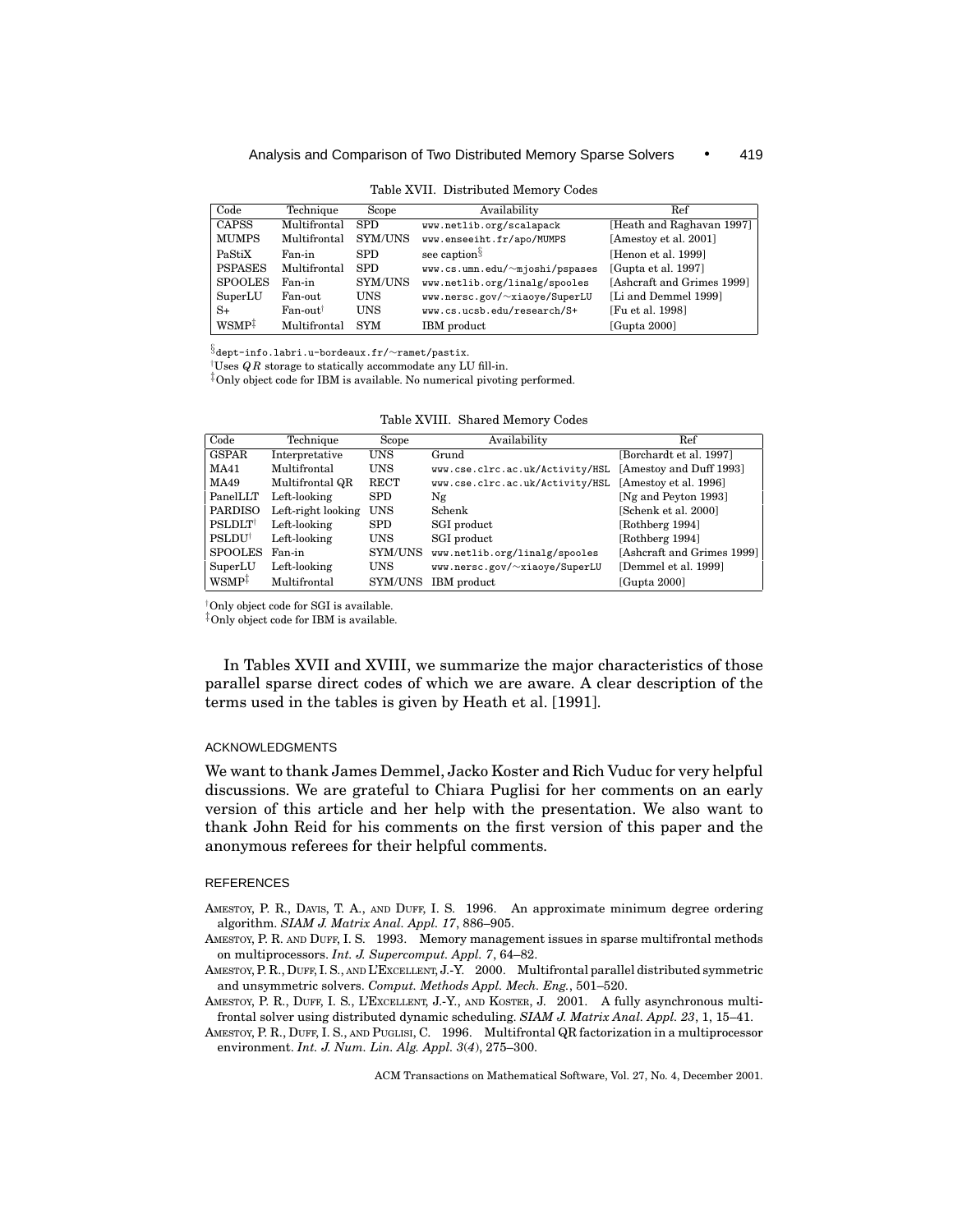- AMESTOY, P. R., AND PUGLISI, C. 2000. An unsymmetrized multifrontal LU factorization. Tech. Rep. RT/APO/00/3, ENSEEIHT-IRIT. Also Lawrence Berkeley National Laboratory report LBNL–46474.
- ARIOLI, M., DEMMRL, J., AND DUFF, I. S. 1989. Solving sparse linear systems with sparse backward error. *SIAM J. Matrix Anal. Appl*. *10*, 165–190.
- ASHCRAFT, C. AND GRIMES, R. G. 1999. SPOOLES: An object oriented sparse matrix library. In *Proceedings of the Ninth SIAM Conference on Parallel Processing for Scientific Computing*. San Antonio, Texas. http://www.netlib.org/linalg/spooles.
- BENZI, M., HAWS, J. C., AND TUMA, M. 2000. Preconditioning highly indefinite and nonsymmetric matrices. *SIAM J. Sci. Comput. 22*, 1333–1353.
- BORCHARDT, J., GRUND, F., AND HORN, D. 1997. Parallel numerical methods for large systems of differential-algebraic equations in industrial applications. Tech. Rep. 382, Weierstraβ-Institut für Angewandte Analysis und Stochastik, Berlin.
- DEMMEL, J. W., EISENSTAT, S. C., GILBERT, J. R., LI, X. S., AND LIU, J. W. H. 1999. A supernodal approach to sparse partial pivoting. *SIAM J. Matrix Anal. Appl. 20*, 3, 720–755.
- DEMMEL, J. W., GILBERT, J. R., AND LI, X. S. 1999. An asynchronous parallel supernodal algorithm for sparse Gaussian elimination. *SIAM J. Matrix Anal. Appl. 20*, 4, 915–952.
- DUFF, I. S., GRIMES, R. G., AND LEWIS, J. G. 1997. The Rutherford-Boeing Sparse Matrix Collection. Tech. Rep. RAL-TR-97-031, Rutherford Appleton Laboratory.
- DUFF, I. S. AND KOSTER, J. 1999. The design and use of algorithms for permuting large entries to the diagonal of sparse matrices. *SIAM J. Matrix Anal. Appl. 20*, 4, 889–901.
- DUFF, I. S. AND KOSTER, J. 2001. On algorithms for permuting large entries to the diagonal of a sparse matrix. *SIAM J. Matrix Anal. Appl. 22*, 4, 973–996.
- FU, C., JIAO, X., AND YANG, T. 1998. Efficient sparse LU factorization with partial pivoting on distributed memory architectures. *IEEE Trans. Para. Distr. Syst. 9*, 2, 109–125.
- GILBERT, J. R. AND LIU, J. W. 1993. Elimination structures for unsymmetric sparse LU factors. *SIAM J. Matrix Anal. Appl. 14*, 334–352.
- GUPTA, A. 2000. WSMP: Watson Sparse Matrix Package. Tech. rep., IBM research division, T. J. Watson Research Center, Yorktown Heights. http://www.cs.umn.edu/∼agupta/wsmp.html.
- GUPTA, A., KARYPIS, G., AND KUMAR, V. 1997. Highly scalable parallel algorithms for sparse matrix factorization. *IEEE Trans. Para. Dist. Syst. 8*, 502–520.
- HEATH, M. T., NG, E., AND PEYTON, B. W. 1991. Parallel algorithms for sparse linear systems. *SIAM Rev. 33*, 420–460.
- HEATH, M. T. AND RAGHAVAN, P. 1997. Performance of a fully parallel sparse solver. *Int. J. Supercomput. Appl. 11*, 1, 49–64.
- HENON, P., RAMET, P., AND ROMAN, J. 1999. A mapping and scheduling algorithm for parallel sparse fan-in numerical factorization. In *EuroPar'99 Parallel Processing*. Lecture Notes in Computer Science, No. 1685. Springer-Verlag, Berlin, Heidelberg, New York, 1059–1067.
- HSL. 2000. A collection of Fortran codes for large scale scientific computation. http://www. cse.clrc.ac.uk/Activity/HSL.
- KARYPIS, G. AND KUMAR, V. 1998. METIS—*A Software Package for Partitioning Unstructured Graphs*, *Partitioning Meshes*, *and Computing Fill-Reducing Orderings of Sparse Matrices— Version 4.0*. University of Minnesota.
- LI, X. S. AND DEMMEL, J. W. 1998. Making sparse Gaussian elimination scalable by static pivoting. In *Proceedings of SC98*. Orlando, Florida. http://www.supercomp.org/sc98/.
- LI, X. S. AND DEMMEL, J. W. 1999. A scalable sparse direct solver using static pivoting. In *Proceedings of the Ninth SIAM Conference on Parallel Processing for Scientific Computing*. San Antonio, Texas. http://www.siam.org/meetings/pp99/.
- LI, X. S., DEMMEL, J. W., BAILEY, D. H., HENRY, G., HIDA, Y., ISKANDAR, J., KAHAN, W., KAPUR, A., MARTIN, M. C., TUNG, T., AND YOO, D. J. 2000. Design, Implementation and Testing of Extended and Mixed Precision BLAS. Tech. Rep. LBNL-45991, Lawrence Berkeley National Laboratory, Berkeley. June. (also LAPACK Working Note #149). Submitted to *ACM Trans. Math. Soft.*
- LIU, J. W. H. 1985. Modification of the minimum degree algorithm by multiple elimination. *ACM Trans. Math. Soft. 11*, 2, 141–153.
- NAGEL, W. E., ARNOLD, A., WEBER, M., HOPPE, H.-C., AND SOLCHENRACH, K. 1996. VAMPIR: Visualization and Analysis of MPI resources. *Supercomput. 12*, *1* (Jan.), 69–80.